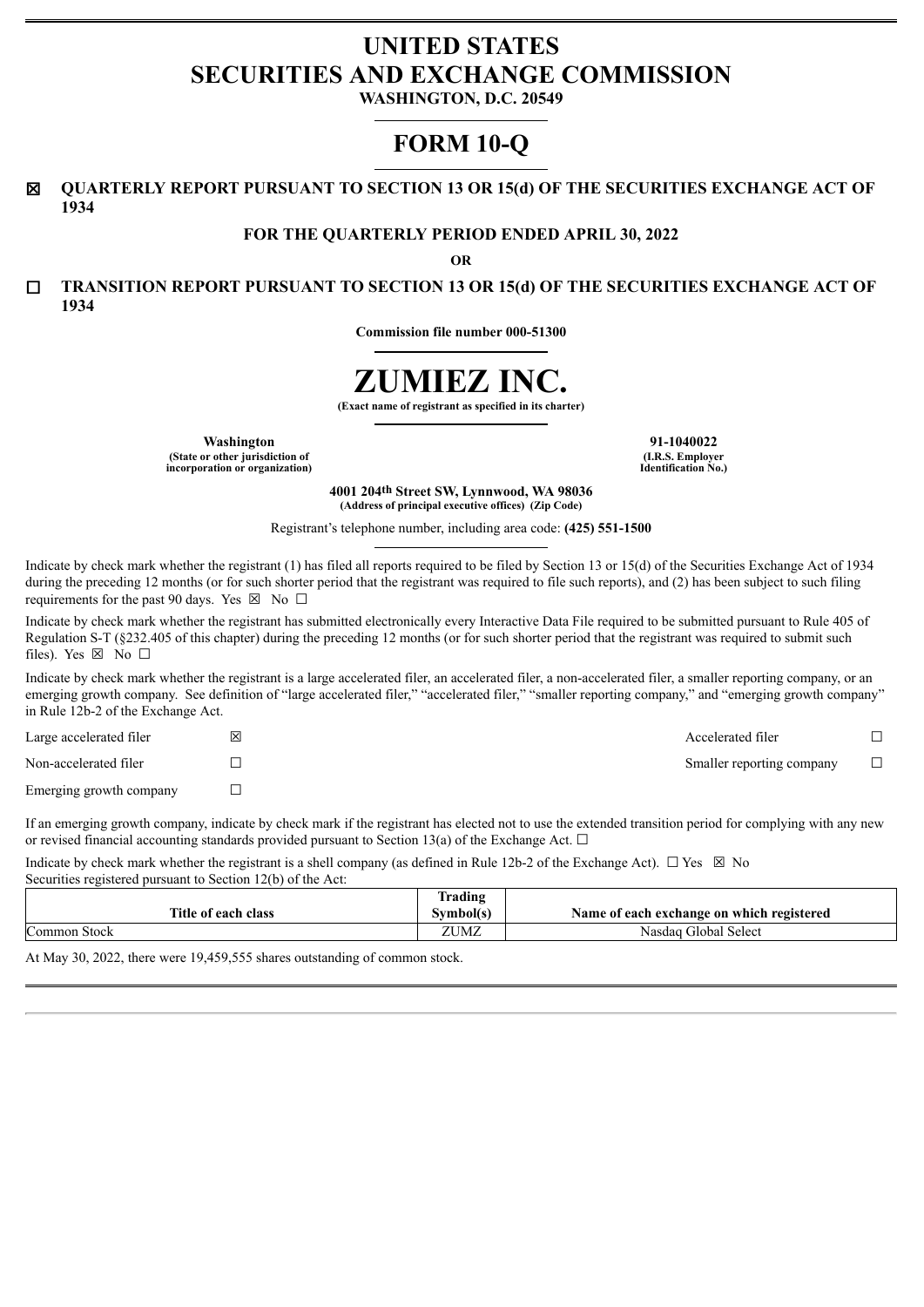## **ZUMIEZ INC. FORM 10-Q TABLE OF CONTENTS**

## Part I. Financial Information

|           | Item 1.                    | <b>Condensed Consolidated Financial Statements</b>                                                                                          |                |
|-----------|----------------------------|---------------------------------------------------------------------------------------------------------------------------------------------|----------------|
|           |                            | Condensed Consolidated Balance Sheets at April 30, 2022 (unaudited) and January 29, 2022                                                    | 3              |
|           |                            | Unaudited Condensed Consolidated Statements of Operations for the three months ended April 30, 2022 and May 1, 2021                         | 4              |
|           |                            | Unaudited Condensed Consolidated Statements of Comprehensive (Loss) Income for the three months ended April 30, 2022 and<br>May 1, 2021     | 5              |
|           |                            | Unaudited Condensed Consolidated Statements of Changes in Shareholders' Equity for the three months ended April 30, 2022 and<br>May 1, 2021 | 6              |
|           |                            | Unaudited Condensed Consolidated Statements of Cash Flows for the three months ended April 30, 2022 and May 1, 2021                         | $\overline{7}$ |
|           |                            | <b>Notes to Condensed Consolidated Financial Statements</b>                                                                                 | 8              |
|           | Item 2.                    | Management's Discussion and Analysis of Financial Condition and Results of Operations                                                       | 16             |
|           | Item 3.                    | Quantitative and Qualitative Disclosures About Market Risk                                                                                  | 29             |
|           | Item 4.                    | <b>Controls and Procedures</b>                                                                                                              | 29             |
|           | Part II. Other Information |                                                                                                                                             |                |
|           | Item 1.                    | <b>Legal Proceedings</b>                                                                                                                    | 30             |
|           | Item 1A.                   | <b>Risk Factors</b>                                                                                                                         | 30             |
|           | Item 2.                    | Unregistered Sales of Equity Securities and Use of Proceeds                                                                                 | 30             |
|           | Item 3.                    | <b>Defaults Upon Senior Securities</b>                                                                                                      | 30             |
|           | Item 4.                    | <b>Mine Safety Disclosures</b>                                                                                                              | 30             |
|           | Item 5.                    | <b>Other Information</b>                                                                                                                    | 30             |
|           | Item 6.                    | <b>Exhibits</b>                                                                                                                             | 31             |
| Signature |                            |                                                                                                                                             | 32             |
|           |                            |                                                                                                                                             |                |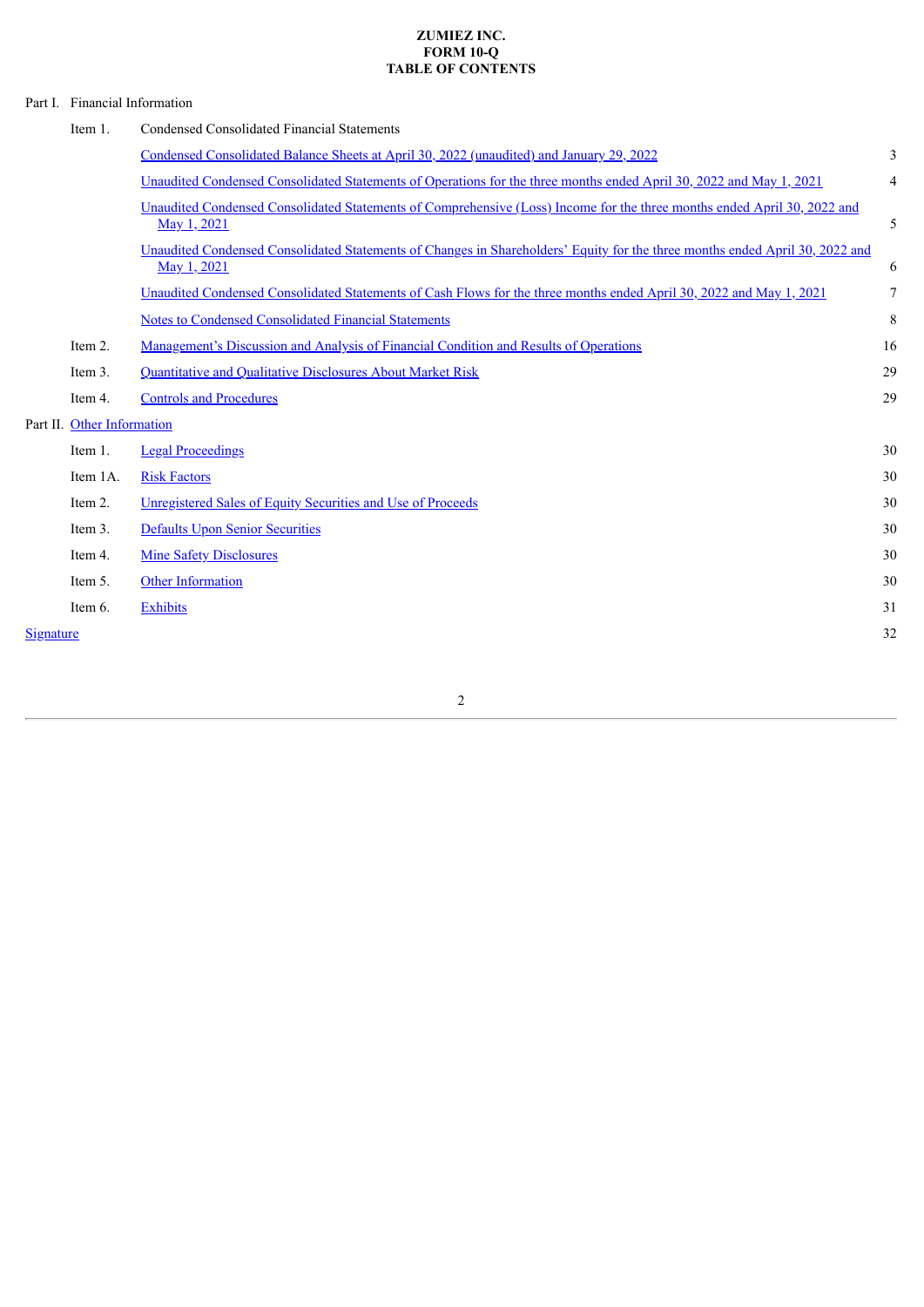#### **ZUMIEZ INC. CONDENSED CONSOLIDATED BALANCE SHEETS (In thousands)**

<span id="page-2-0"></span>

|                                                                                                     | April 30, 2022<br>(Unaudited) |           | <b>January 29, 2022</b> |           |
|-----------------------------------------------------------------------------------------------------|-------------------------------|-----------|-------------------------|-----------|
| <b>Assets</b>                                                                                       |                               |           |                         |           |
| <b>Current assets</b>                                                                               |                               |           |                         |           |
| Cash and cash equivalents                                                                           | \$                            | 62,501    | \$                      | 117,223   |
| Marketable securities                                                                               |                               | 110,452   |                         | 177,260   |
| Receivables                                                                                         |                               | 23,609    |                         | 14,427    |
| Inventories                                                                                         |                               | 141,883   |                         | 128,728   |
| Prepaid expenses and other current assets                                                           |                               | 10,348    |                         | 10,011    |
| <b>Total current assets</b>                                                                         |                               | 348,793   |                         | 447,649   |
| Fixed assets, net                                                                                   |                               | 90,313    |                         | 91,451    |
| Operating lease right-of-use assets                                                                 |                               | 240,052   |                         | 230,187   |
| Goodwill                                                                                            |                               | 55,325    |                         | 57,560    |
| Intangible assets, net                                                                              |                               | 14,091    |                         | 14,698    |
| Deferred tax assets, net                                                                            |                               | 7,910     |                         | 8,659     |
| Other long-term assets                                                                              |                               | 11,630    |                         | 11,808    |
| <b>Total long-term assets</b>                                                                       |                               | 419,321   |                         | 414,363   |
| <b>Total assets</b>                                                                                 | \$                            | 768,114   | \$                      | 862,012   |
| <b>Liabilities and Shareholders' Equity</b>                                                         |                               |           |                         |           |
| <b>Current liabilities</b>                                                                          |                               |           |                         |           |
| Trade accounts payable                                                                              | \$                            | 65,108    | \$                      | 55,638    |
| Accrued payroll and payroll taxes                                                                   |                               | 19,334    |                         | 31,209    |
| Operating lease liabilities                                                                         |                               | 69,327    |                         | 63,577    |
| Other liabilities                                                                                   |                               | 24,528    |                         | 34,015    |
| <b>Total current liabilities</b>                                                                    |                               | 178,297   |                         | 184,439   |
| Long-term operating lease liabilities                                                               |                               | 207,953   |                         | 204,309   |
| Other long-term liabilities                                                                         |                               | 4,967     |                         | 4,946     |
| <b>Total long-term liabilities</b>                                                                  |                               | 212,920   |                         | 209,255   |
| <b>Total liabilities</b>                                                                            |                               | 391,217   |                         | 393,694   |
| Commitments and contingencies (Note 5)                                                              |                               |           |                         |           |
| Shareholders' equity                                                                                |                               |           |                         |           |
| Preferred stock, no par value, 20,000 shares authorized; none issued and outstanding                |                               |           |                         |           |
| Common stock, no par value, 50,000 shares authorized; 19,459 shares issued and outstanding at April |                               |           |                         |           |
| 30, 2022 and 21,215 shares issued and outstanding at January 29, 2022                               |                               | 182,899   |                         | 180,824   |
| Accumulated other comprehensive loss                                                                |                               | (23, 274) |                         | (13, 463) |
| Retained earnings                                                                                   |                               | 217,272   |                         | 300,957   |
| <b>Total shareholders' equity</b>                                                                   |                               | 376,897   |                         | 468,318   |
| Total liabilities and shareholders' equity                                                          | \$                            | 768,114   | \$                      | 862,012   |

See accompanying notes to condensed consolidated financial statements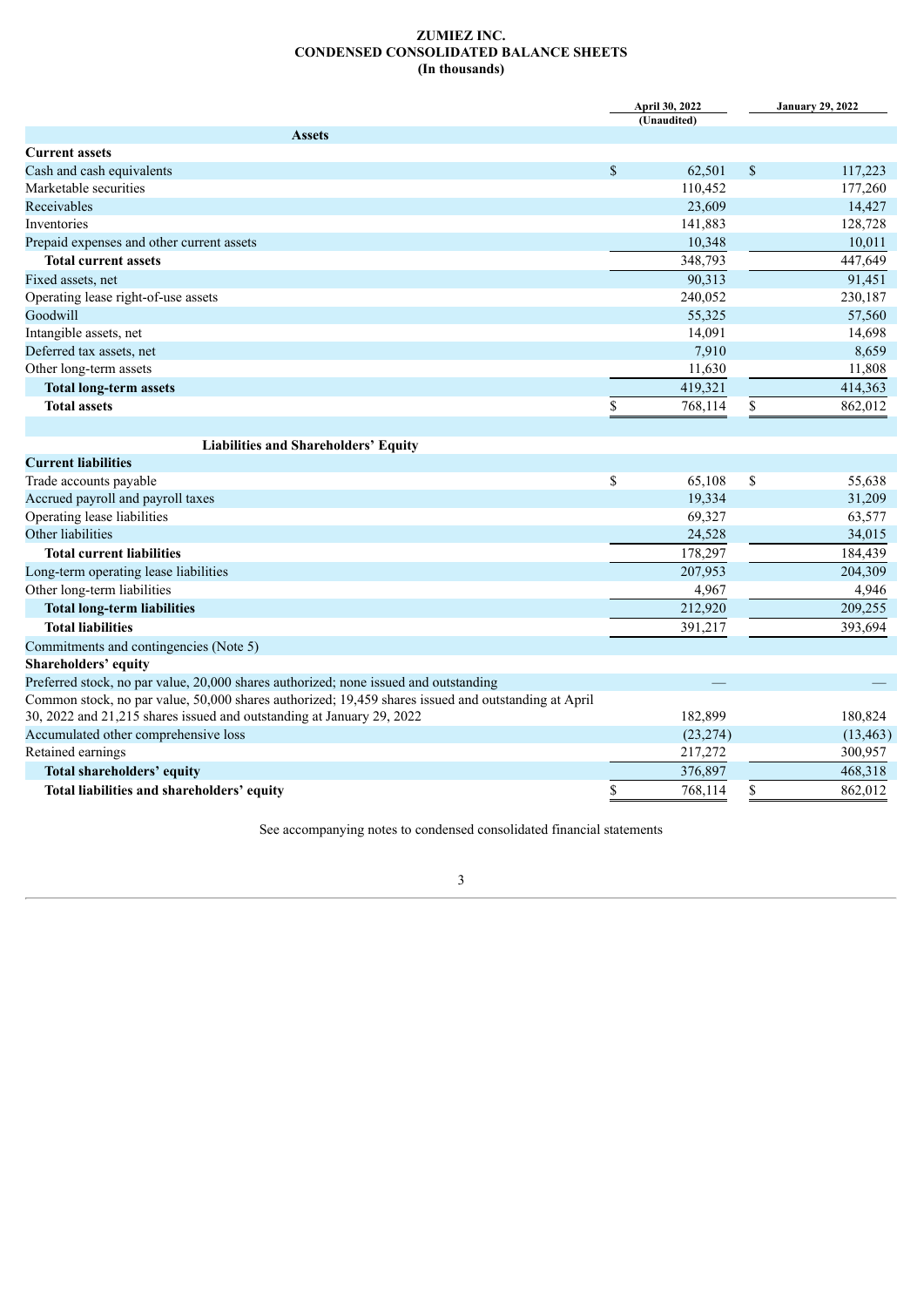## **ZUMIEZ INC. CONDENSED CONSOLIDATED STATEMENTS OF OPERATIONS (In thousands, except per share amounts) (Unaudited)**

<span id="page-3-0"></span>

|                                                                    |   | <b>Three Months Ended</b> |    |             |  |  |  |  |
|--------------------------------------------------------------------|---|---------------------------|----|-------------|--|--|--|--|
|                                                                    |   | April 30, 2022            |    | May 1, 2021 |  |  |  |  |
| Net sales                                                          | S | 220,686                   | \$ | 279,069     |  |  |  |  |
| Cost of goods sold                                                 |   | 148,312                   |    | 175,900     |  |  |  |  |
| <b>Gross profit</b>                                                |   | 72,374                    |    | 103,169     |  |  |  |  |
| Selling, general and administrative expenses                       |   | 71,877                    |    | 68,889      |  |  |  |  |
| <b>Operating profit</b>                                            |   | 497                       |    | 34,280      |  |  |  |  |
| Interest income, net                                               |   | 492                       |    | 975         |  |  |  |  |
| Other income, net                                                  |   | 172                       |    | 254         |  |  |  |  |
| <b>Earnings before income taxes</b>                                |   | 1,161                     |    | 35,509      |  |  |  |  |
| Provision for income taxes                                         |   | 1,558                     |    | 9,124       |  |  |  |  |
| Net (loss) income                                                  |   | (397)                     |    | 26,385      |  |  |  |  |
| Basic (loss) earnings per share                                    |   | (0.02)                    |    | 1.05        |  |  |  |  |
| Diluted (loss) earnings per share                                  |   | (0.02)                    |    | 1.03        |  |  |  |  |
| Weighted average shares used in computation of earnings per share: |   |                           |    |             |  |  |  |  |
| <b>Basic</b>                                                       |   | 19,533                    |    | 25,167      |  |  |  |  |
| Diluted                                                            |   | 19,533                    |    | 25,676      |  |  |  |  |

See accompanying notes to condensed consolidated financial statements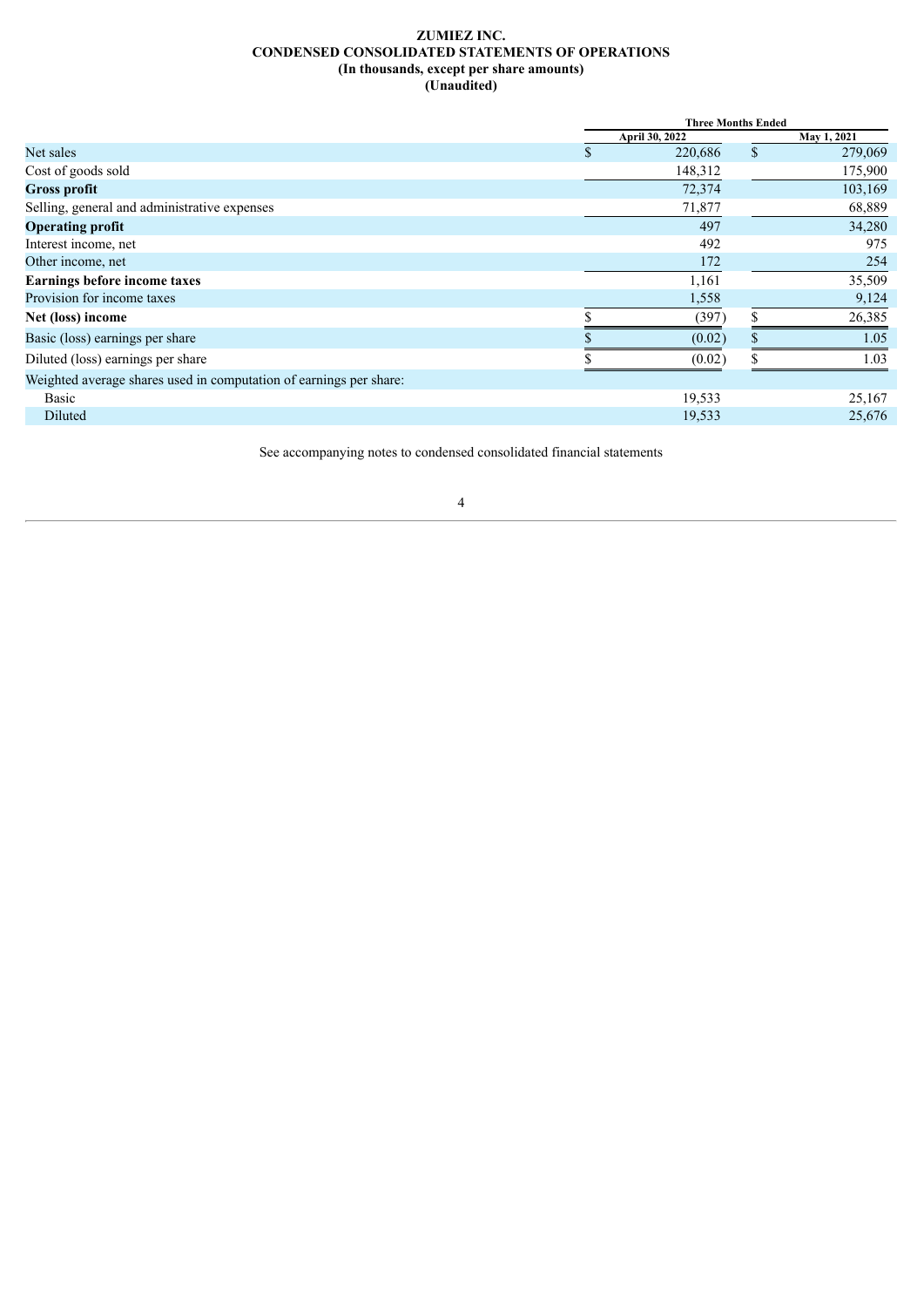## **ZUMIEZ INC. CONDENSED CONSOLIDATED STATEMENTS OF COMPREHENSIVE (LOSS) INCOME (In thousands) (Unaudited)**

<span id="page-4-0"></span>

|                                                                        | <b>Three Months Ended</b> |             |        |  |  |  |
|------------------------------------------------------------------------|---------------------------|-------------|--------|--|--|--|
|                                                                        | April 30, 2022            | May 1, 2021 |        |  |  |  |
| Net (loss) income                                                      | (397)                     |             | 26,385 |  |  |  |
| Other comprehensive loss, net of tax and reclassification adjustments: |                           |             |        |  |  |  |
| Foreign currency translation                                           | (6,372)                   |             | 268    |  |  |  |
| Net change in unrealized loss on available-for-sale debt securities    | (3,439)                   |             | (761)  |  |  |  |
| Other comprehensive loss, net                                          | (9,811)                   |             | (493)  |  |  |  |
| Comprehensive (loss) income                                            | (10, 208)                 |             | 25,892 |  |  |  |

See accompanying notes to condensed consolidated financial statements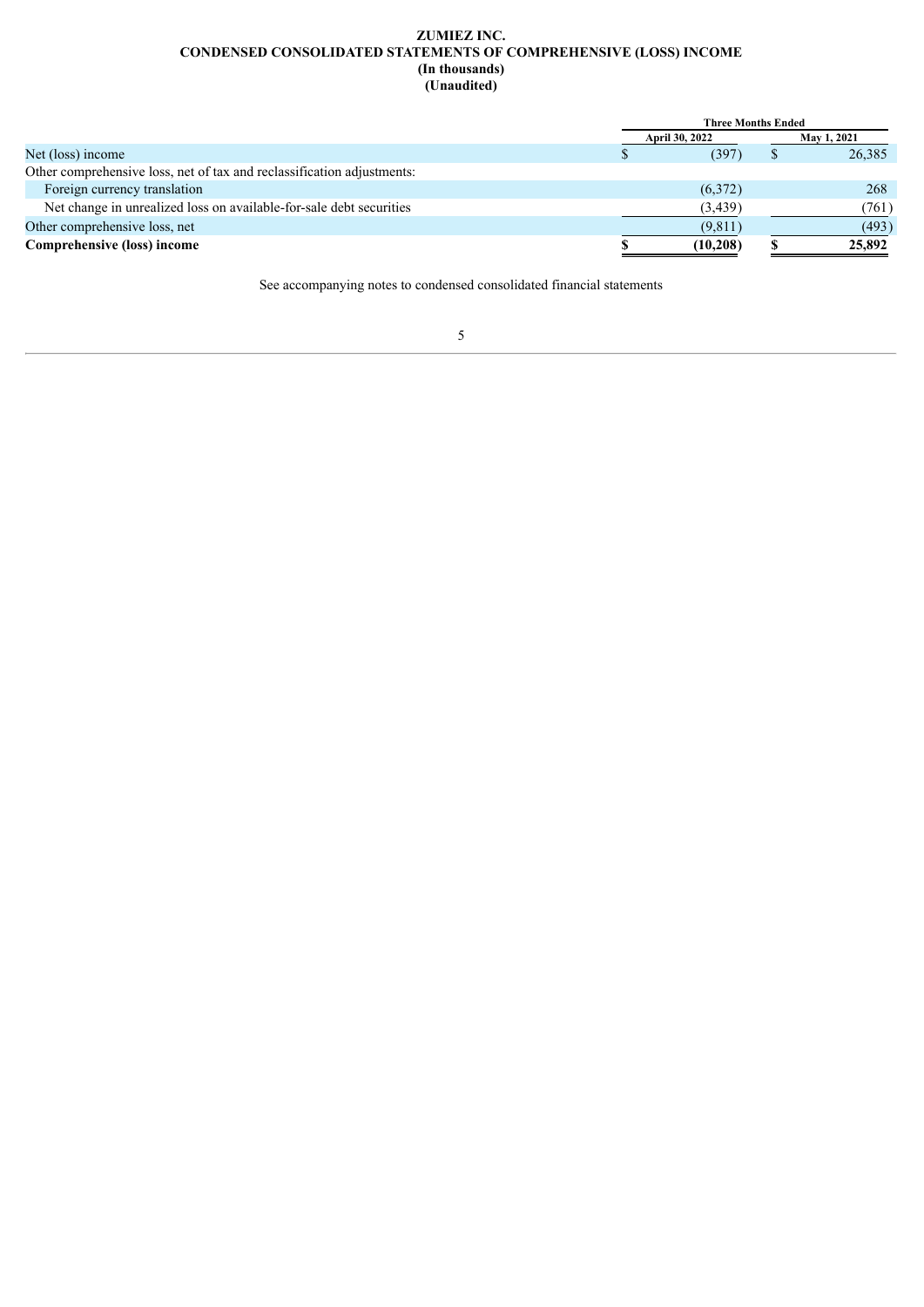## **ZUMIEZ INC. CONDENSED CONSOLIDATED STATEMENTS OF CHANGES IN SHAREHOLDERS' EQUITY (In thousands) (Unaudited)**

<span id="page-5-0"></span>

|                                             | <b>Common Stock</b><br><b>Shares</b> | Amount  | Comprehensive<br>Loss | Retained<br>Earnings | Total     |
|---------------------------------------------|--------------------------------------|---------|-----------------------|----------------------|-----------|
| <b>Balance at January 29, 2022</b>          | 21,215                               | 180,824 | (13, 463)             | 300,957              | 468,318   |
| Net loss                                    |                                      |         |                       | (397)                | (397)     |
| Other comprehensive loss, net               |                                      |         | (9,811)               |                      | (9,811)   |
| Issuance and exercise of stock-based awards | 158                                  | 375     |                       |                      | 375       |
| Stock-based compensation expense            |                                      | 1.700   |                       |                      | 1.700     |
| Repurchase of common stock                  | (1,914)                              |         |                       | (83, 288)            | (83, 288) |
| <b>Balance at April 30, 2022</b>            | 19,459                               | 182.899 | (23, 274)             | 217,272              | 376,897   |

|                                             |               | Accumulated<br>Other |               |                 |         |  |  |  |
|---------------------------------------------|---------------|----------------------|---------------|-----------------|---------|--|--|--|
|                                             |               | Common Stock         | Comprehensive | <b>Retained</b> |         |  |  |  |
|                                             | <b>Shares</b> | Amount               | Income        | Earnings        | Total   |  |  |  |
| <b>Balance at January 30, 2021</b>          | 25,599        | 171,628<br>S.        | 939           | 380,029<br>S.   | 552,596 |  |  |  |
| Net income                                  |               |                      |               | 26,385          | 26,385  |  |  |  |
| Other comprehensive loss, net               |               |                      | (493)         |                 | (493)   |  |  |  |
| Issuance and exercise of stock-based awards | 181           | 1,553                |               |                 | 1,553   |  |  |  |
| Stock-based compensation expense            |               | 1,740                |               |                 | 1,740   |  |  |  |
| <b>Balance at May 1, 2021</b>               | 25,780        | 174,921              | 446           | 406.414         | 581,781 |  |  |  |

See accompanying notes to condensed consolidated financial statements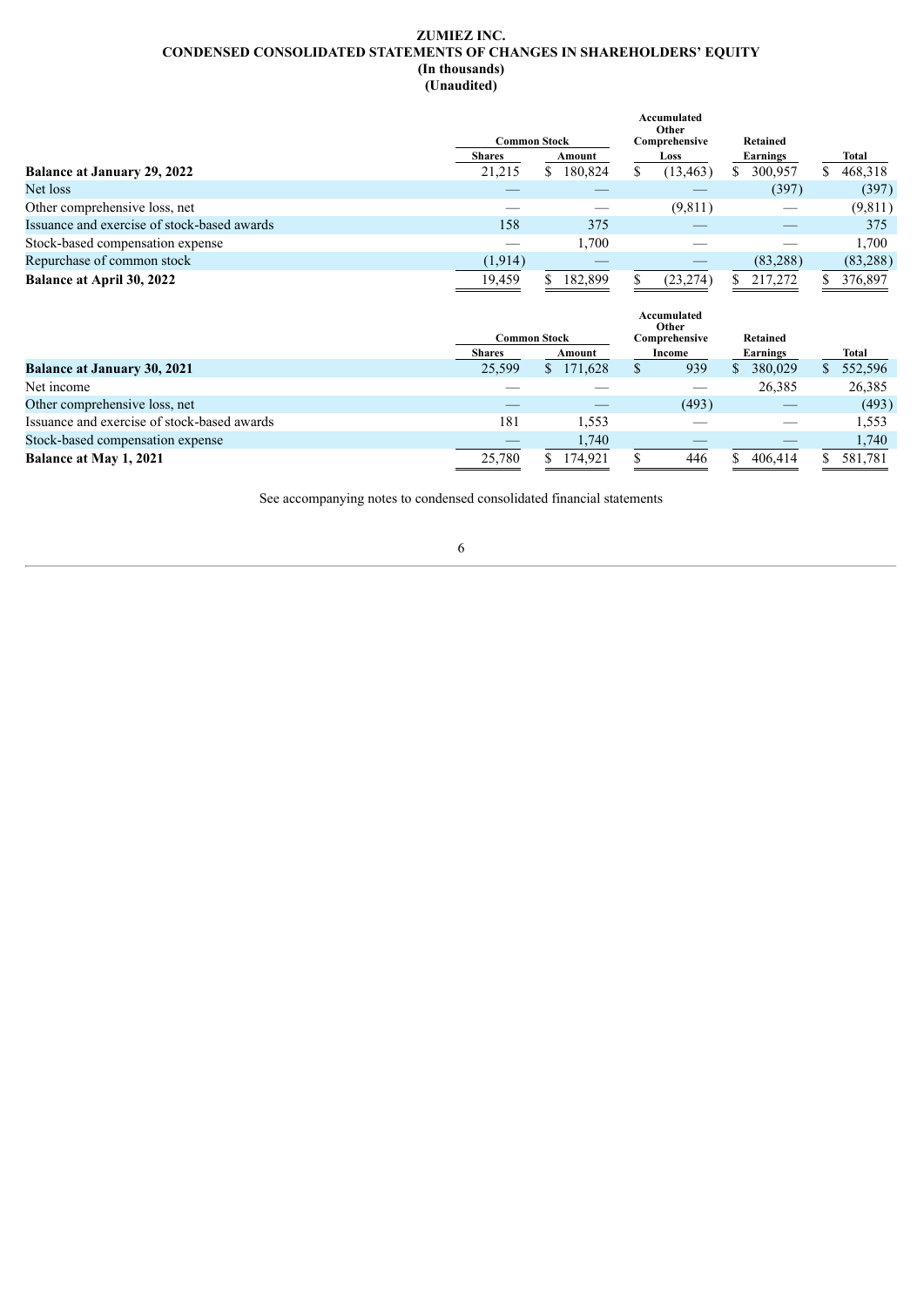## **ZUMIEZ INC. CONDENSED CONSOLIDATED STATEMENTS OF CASH FLOWS (In thousands) (Unaudited)**

<span id="page-6-0"></span>

|                                                                                                    | <b>Three Months Ended</b> |                |             |             |
|----------------------------------------------------------------------------------------------------|---------------------------|----------------|-------------|-------------|
|                                                                                                    |                           | April 30, 2022 |             | May 1, 2021 |
| Cash flows from operating activities:                                                              |                           |                |             |             |
| Net (loss) income                                                                                  | \$                        | (397)          | \$          | 26,385      |
| Adjustments to reconcile net (loss) income to net cash (used in) provided by operating activities: |                           |                |             |             |
| Depreciation, amortization and accretion                                                           |                           | 5,416          |             | 5,889       |
| Noncash lease expense                                                                              |                           | 16,495         |             | 15,968      |
| Deferred taxes                                                                                     |                           | 1,838          |             | 4,063       |
| Stock-based compensation expense                                                                   |                           | 1,700          |             | 1,740       |
| Impairment of long-lived assets                                                                    |                           |                |             | 2,079       |
| Other                                                                                              |                           | (72)           |             | (246)       |
| Changes in operating assets and liabilities:                                                       |                           |                |             |             |
| Receivables                                                                                        |                           | (4,172)        |             | (2,019)     |
| <b>Inventories</b>                                                                                 |                           | (14,580)       |             | (1, 813)    |
| Prepaid expenses and other assets                                                                  |                           | (280)          |             | (2,098)     |
| Trade accounts payable                                                                             |                           | 9,672          |             | 5,796       |
| Accrued payroll and payroll taxes                                                                  |                           | (11,696)       |             | (3, 141)    |
| Income taxes payable                                                                               |                           | (4,987)        |             | (3,690)     |
| Operating lease liabilities                                                                        |                           | (18, 403)      |             | (18,776)    |
| Other liabilities                                                                                  |                           | (5,011)        |             | (3,212)     |
| Net cash (used in) provided by operating activities                                                |                           | (24, 477)      |             | 26,925      |
| Cash flows from investing activities:                                                              |                           |                |             |             |
| Additions to fixed assets                                                                          |                           | (3, 562)       |             | (2,825)     |
| Purchases of marketable securities and other investments                                           |                           | (1, 914)       |             | (60, 692)   |
| Sales and maturities of marketable securities and other investments                                |                           | 64,041         |             | 42,249      |
| Net cash provided by (used in) investing activities                                                |                           | 58,565         |             | (21, 268)   |
| <b>Cash flows from financing activities:</b>                                                       |                           |                |             |             |
| Proceeds from issuance and exercise of stock-based awards                                          |                           | 782            |             | 2,039       |
| Payments for tax withholdings on equity awards                                                     |                           | (407)          |             | (486)       |
| Common stock repurchased                                                                           |                           | (87, 860)      |             |             |
| Net cash (used in) provided by financing activities                                                |                           | (87, 485)      |             | 1,553       |
| Effect of exchange rate changes on cash, cash equivalents, and restricted cash                     |                           | (1, 497)       |             | 766         |
| Net (decrease) increase in cash, cash equivalents, and restricted cash                             |                           | (54, 894)      |             | 7,976       |
| Cash, cash equivalents, and restricted cash, beginning of period                                   |                           | 124,052        |             | 80,690      |
| Cash, cash equivalents, and restricted cash, end of period                                         | \$                        | 69,158         | $\mathbb S$ | 88,666      |
| Supplemental disclosure on cash flow information:                                                  |                           |                |             |             |
| Cash paid during the period for income taxes                                                       | \$                        | 4,657          | \$          | 8,738       |
| Accrual for purchases of fixed assets                                                              |                           | 2,530          |             | 553         |

See accompanying notes to condensed consolidated financial statements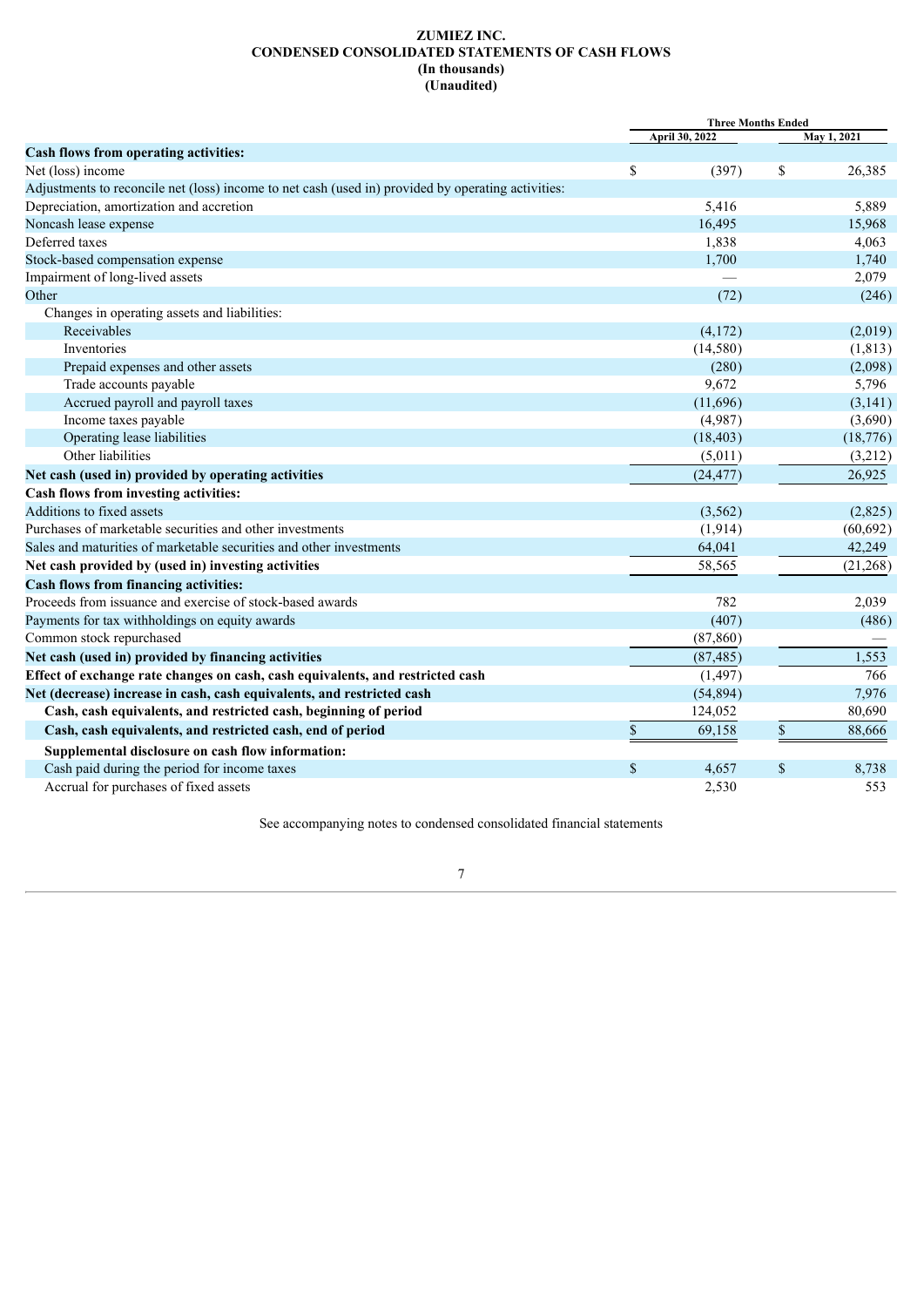#### **ZUMIEZ INC. NOTES TO CONDENSED CONSOLIDATED FINANCIAL STATEMENTS (Unaudited)**

#### <span id="page-7-0"></span>**1. Nature of Business and Basis of Presentation**

Nature of Business—Zumiez Inc., including its wholly owned subsidiaries, (the "Company," "we," "us," "its" and "our") is a leading specialty retailer of apparel, footwear, accessories and hardgoods for young men and women who want to express their individuality through the fashion, music, art and culture of action sports, streetwear, and other unique lifestyles. We operate under the names Zumiez, Blue Tomato and Fast Times. We operate ecommerce websites at zumiez.com, zumiez.ca, blue-tomato.com and fasttimes.com.au. At April 30, 2022, we operated 741 stores; 602 in the United States ("U.S."), 68 in Europe, 52 in Canada, and 19 in Australia**.**

**COVID-19—** In December 2019, a novel strain of coronavirus ("COVID-19") was first identified, and in March 2020, the World Health Organization categorized COVID-19 as a pandemic. To help control the spread of the virus and protect the health and safety of our employees and customers, we began closing our retail stores across all markets that we operate in mid-March 2020. We began gradually re-opening retail stores near the end of the first quarter and into the second quarter of fiscal 2020, with the majority of our stores open through the third and fourth quarter of fiscal 2020. Changes in our operations due to COVID-19 resulted in material fluctuations to our results of operations during fiscal 2020 and in certain geographies in 2021. Due to the COVID-19 pandemic, our stores were open on an aggregate basis, approximately 100%, and 93.4% of the possible days across the global business during the three months ended April 30, 2022 and May 1, 2021, respectively.

On April 1, 2022, we received 3.2 million Euro (\$3.6 million) as a taxable subsidy from the German government related to our European business for costs incurred during fiscal 2020 and fiscal 2021 related to the COVID-19 pandemic. The subsidy received was granted free of future obligations to repay and was recorded in selling, general and administrative expenses on the condensed consolidated statement of operations for the three months ended April 30, 2022.

**Fiscal Year—**We use a fiscal calendar widely used by the retail industry that results in a fiscal year consisting of a 52- or 53-week period ending on the Saturday closest to January 31. Each fiscal year consists of four 13-week quarters, with an extra week added to the fourth quarter every five or six years. The three months ended April 30, 2022 and May 1, 2021 were 13-week periods.

**Basis of Presentation—**The accompanying unaudited condensed consolidated financial statements have been prepared in accordance with generally accepted accounting principles in the United States ("U.S. GAAP") for interim financial information and pursuant to the rules and regulations of the Securities and Exchange Commission ("SEC") for interim financial reporting. Accordingly, they do not include all of the information and footnotes required by U.S. GAAP for complete financial statements. The unaudited condensed consolidated financial statements include the accounts of Zumiez Inc. and its wholly-owned subsidiaries. All significant intercompany transactions and balances are eliminated in consolidation.

In our opinion, the unaudited condensed consolidated financial statements contain all adjustments, consisting of normal recurring adjustments, necessary for a fair presentation of the condensed consolidated balance sheets, operating results and cash flows for the periods presented.

The financial data at January 29, 2022 is derived from audited consolidated financial statements, which are included in our Annual Report on Form 10-K for the year ended January 29, 2022, and should be read in conjunction with the audited consolidated financial statements and notes thereto. Interim results are not necessarily indicative of results for the full fiscal year due to seasonality and other factors.

**Use of Estimates—**The preparation of financial statements in conformity with U.S. GAAP requires estimates and assumptions that affect the reported amounts of assets and liabilities and the disclosure of contingent assets and liabilities at the date of the condensed consolidated financial statements as well as the reported amounts of revenues and expenses during the reporting period. These estimates can also affect supplemental information disclosed by us, including information about contingencies, risk and financial condition. Actual results could differ from these estimates and assumptions.

## **Restricted Cash—**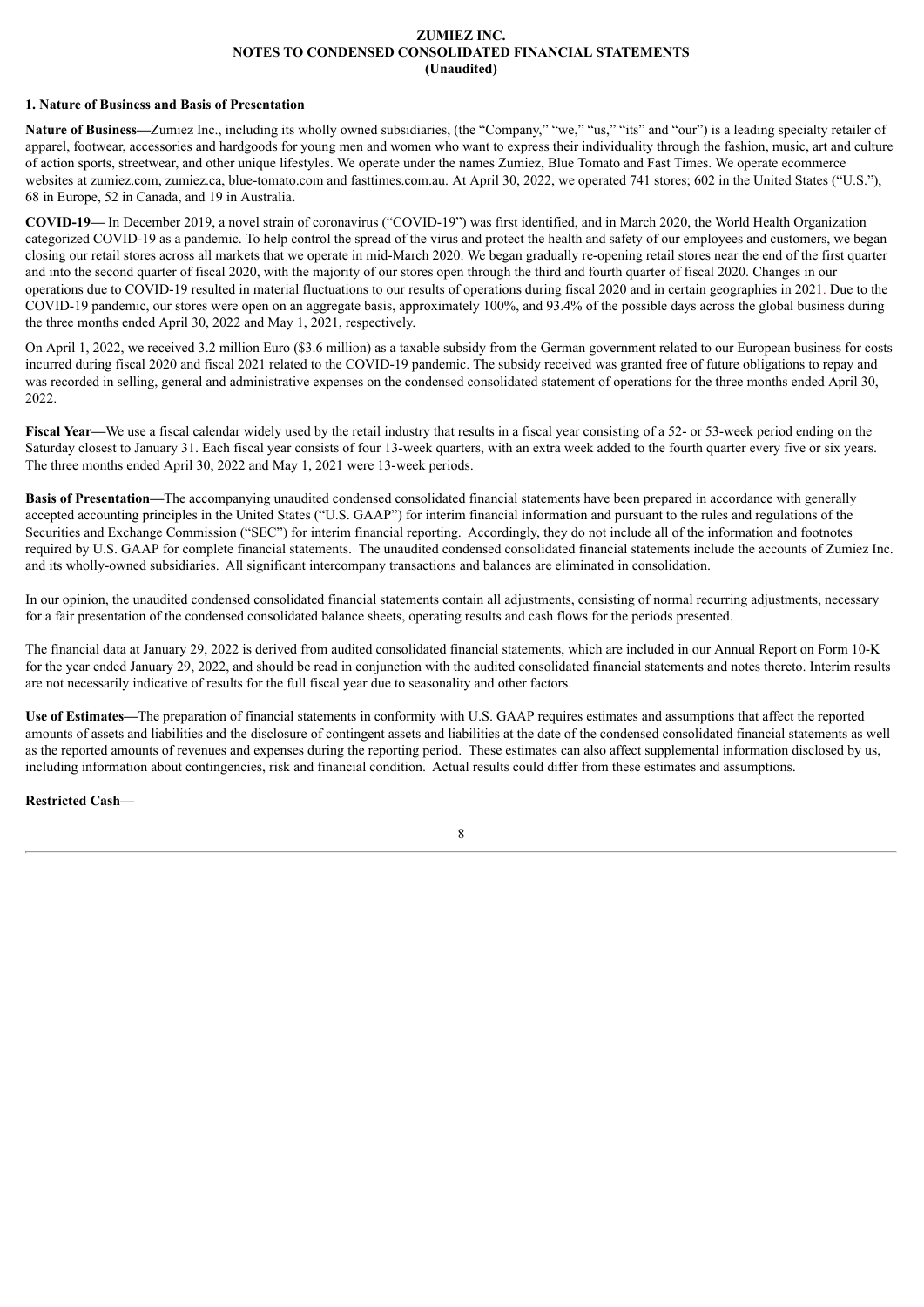Cash and cash equivalents that are restricted as to withdrawal or use under the terms of certain contractual agreements are recorded as restricted cash in other long-term assets on our condensed consolidated balance sheets. The following table provides a reconciliation of cash, cash equivalents, and restricted cash reported within the condensed consolidated balance sheets that sum to the total of the same such amounts shown in the condensed consolidated statement of cash flows (in thousands):

|                                                                                           | April 30, 2022 | <b>January 29, 2022</b> |
|-------------------------------------------------------------------------------------------|----------------|-------------------------|
| Cash and cash equivalents                                                                 | 62.501         |                         |
| Restricted cash included in other long-term assets                                        | 6.65           | 6.829                   |
| Total cash, cash equivalents, and restricted cash as shown in the statement of cash flows | 69.158         | 124.052                 |

Restricted cash included in other long-term assets represents amounts held as insurance collateral and collateral for bank guarantees on certain store operating leases.

**Recent Accounting Standards—**We review recent account pronouncements on a quarterly basis and have excluded discussion of those that are not applicable and those that we determined did not have, or are not expected to have, a material impact on the condensed consolidated financial statements.

#### **2. Revenue**

The following table disaggregates net sales by geographic region (in thousands):

|                      | <b>Three Months Ended</b> |   |             |  |  |  |
|----------------------|---------------------------|---|-------------|--|--|--|
|                      | April 30, 2022            |   | May 1, 2021 |  |  |  |
| <b>United States</b> | 176,429                   | Φ | 238,788     |  |  |  |
| Canada               | 9,906                     |   | 9,874       |  |  |  |
| Europe               | 29,502                    |   | 26,256      |  |  |  |
| Australia            | 4,849                     |   | 4,151       |  |  |  |
| Net sales            | 220,686                   |   | 279,069     |  |  |  |

Net sales for the three months ended April 30, 2022 included a \$2.8 million decrease due to the change in foreign exchange rates, which consisted of \$2.4 million in Europe, \$0.3 million in Australia and \$0.1 million in Canada.

Our contract liabilities include deferred revenue related to our customer loyalty program and gift cards. The current liability for gift cards was \$4.2 million at April 30, 2022 and \$5.6 million at January 29, 2022, respectively. Deferred revenue related to our STASH loyalty program was \$1.1 million at April 30, 2022 and \$1.0 million at January 29, 2022, respectively.

#### **3. Cash, Cash Equivalents and Marketable Securities**

The following tables summarize the estimated fair value of our cash, cash equivalents and marketable securities and the gross unrealized holding gains and losses (in thousands):

|                                                | April 30, 2022                                                      |         |   |                                                        |  |         |                                       |         |
|------------------------------------------------|---------------------------------------------------------------------|---------|---|--------------------------------------------------------|--|---------|---------------------------------------|---------|
|                                                | <b>Gross</b><br>Unrealized<br>Holding<br>Amortized<br>Gains<br>Cost |         |   | <b>Gross</b><br>Unrealized<br>Holding<br><b>Losses</b> |  |         | <b>Estimated</b><br><b>Fair Value</b> |         |
| Cash and cash equivalents:                     |                                                                     |         |   |                                                        |  |         |                                       |         |
| Cash                                           | \$                                                                  | 56,171  | S |                                                        |  |         |                                       | 56,171  |
| Money market funds                             |                                                                     | 6,330   |   |                                                        |  |         |                                       | 6,330   |
| Total cash and cash equivalents                |                                                                     | 62,501  |   |                                                        |  |         |                                       | 62,501  |
| Marketable securities:                         |                                                                     |         |   |                                                        |  |         |                                       |         |
| U.S. treasury and government agency securities |                                                                     | 26,528  |   |                                                        |  | (2,626) |                                       | 23,902  |
| Corporate debt securities                      |                                                                     | 72,558  |   |                                                        |  | (2,738) |                                       | 69,821  |
| State and local government securities          |                                                                     | 17,288  |   |                                                        |  | (559)   |                                       | 16,729  |
| Total marketable securities                    |                                                                     | 116,374 |   |                                                        |  | (5,923) |                                       | 110,452 |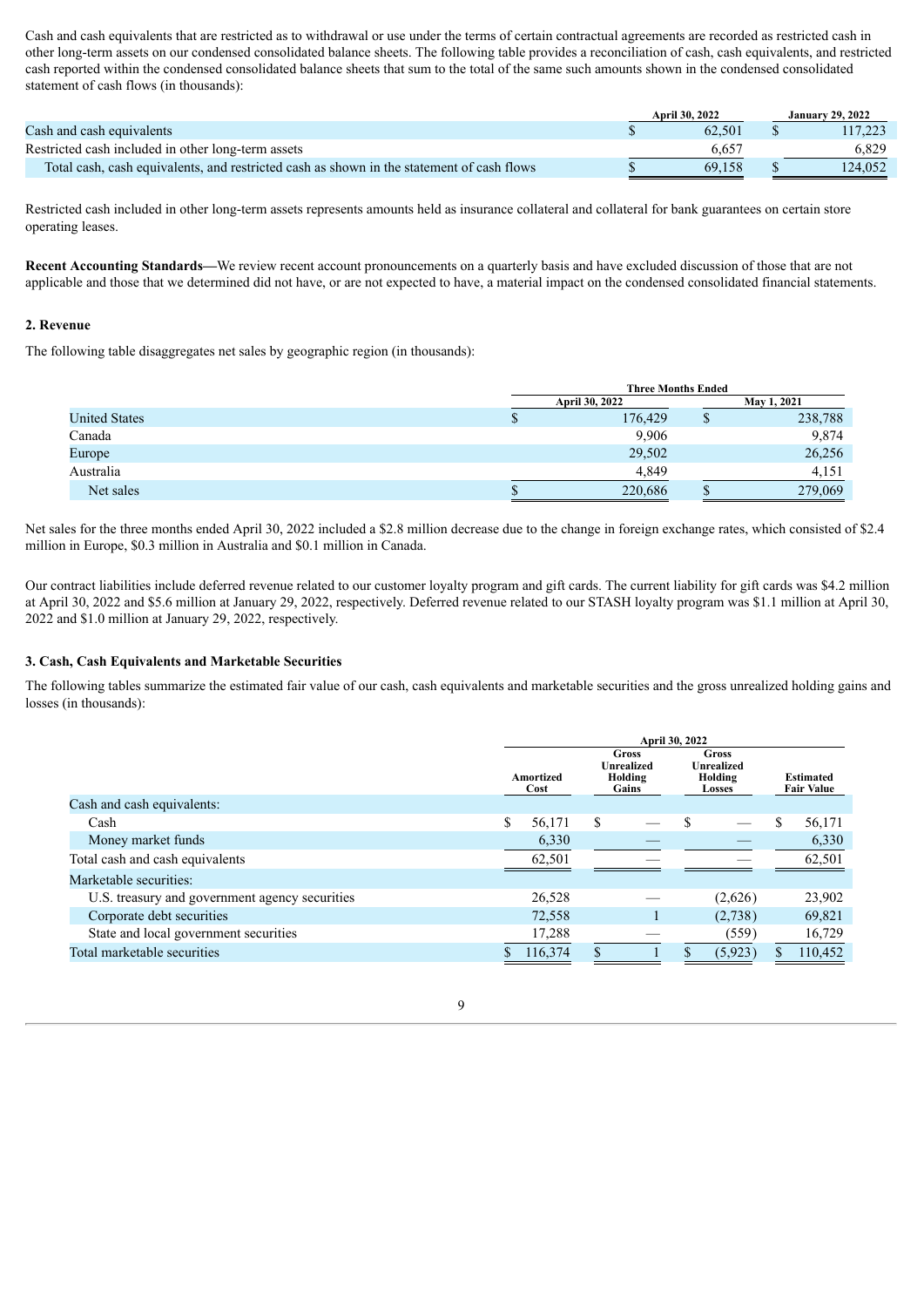|                                                | <b>January 29, 2022</b>                                                           |  |    |     |                                                        |         |    |         |                                       |
|------------------------------------------------|-----------------------------------------------------------------------------------|--|----|-----|--------------------------------------------------------|---------|----|---------|---------------------------------------|
|                                                | <b>Gross</b><br><b>Unrealized</b><br>Holding<br>Amortized<br><b>Gains</b><br>Cost |  |    |     | Gross<br><b>Unrealized</b><br>Holding<br><b>Losses</b> |         |    |         | <b>Estimated</b><br><b>Fair Value</b> |
| Cash and cash equivalents:                     |                                                                                   |  |    |     |                                                        |         |    |         |                                       |
| Cash                                           | \$<br>99,333                                                                      |  | \$ |     | \$                                                     |         | \$ | 99,333  |                                       |
| Money market funds                             | 17,890                                                                            |  |    |     |                                                        |         |    | 17,890  |                                       |
| Total cash and cash equivalents                | 117,223                                                                           |  |    |     |                                                        |         |    | 117,223 |                                       |
| Marketable securities:                         |                                                                                   |  |    |     |                                                        |         |    |         |                                       |
| U.S. treasury and government agency securities | 29,218                                                                            |  |    | 33  |                                                        | (819)   |    | 28,432  |                                       |
| Corporate debt securities                      | 123,611                                                                           |  |    | 436 |                                                        | (851)   |    | 123,196 |                                       |
| State and local government securities          | 25,722                                                                            |  |    | 62  |                                                        | (152)   |    | 25,632  |                                       |
| Total marketable securities                    | 178,551                                                                           |  |    | 531 |                                                        | (1,822) |    | 177,260 |                                       |

All of our marketable securities have an effective maturity date of five years or less and may be liquidated, at our discretion, prior to maturity.

The following tables summarize the gross unrealized holding losses and fair value for investments in an unrealized loss position, and the length of time that individual securities have been in a continuous loss position (in thousands):

|                                                |                   |                             |                   | <b>April 30, 2022</b> |                   |                      |  |
|------------------------------------------------|-------------------|-----------------------------|-------------------|-----------------------|-------------------|----------------------|--|
|                                                |                   | <b>Less Than 12 Months</b>  | Total             |                       |                   |                      |  |
|                                                | <b>Fair Value</b> | Unrealized<br><b>Losses</b> | <b>Fair Value</b> | Unrealized<br>Losses  | <b>Fair Value</b> | Unrealized<br>Losses |  |
| Marketable securities:                         |                   |                             |                   |                       |                   |                      |  |
| U.S. treasury and government agency securities | 18,729            | (1,978)                     | 5.060             | (648)                 | 23.789            | (2,626)              |  |
| Corporate debt securities                      | 68,553            | (2,699)                     | 771               | (39)                  | 69,324            | (2,738)              |  |
| State and local government securities          | 16,730            | (559)                       |                   |                       | 16,730            | (559)                |  |
| Total marketable securities                    | \$104,012         | (5,236)                     | 5,831             | (687                  | 109.843           | (5,923)              |  |

|                                                |                   |                             |         |                   |      | <b>January 29, 2022</b>     |       |                   |  |                             |
|------------------------------------------------|-------------------|-----------------------------|---------|-------------------|------|-----------------------------|-------|-------------------|--|-----------------------------|
|                                                |                   | <b>Less Than 12 Months</b>  |         |                   |      | <b>12 Months or Greater</b> | Total |                   |  |                             |
|                                                | <b>Fair Value</b> | Unrealized<br><b>Losses</b> |         | <b>Fair Value</b> |      | Unrealized<br><b>Losses</b> |       | <b>Fair Value</b> |  | Unrealized<br><b>Losses</b> |
| Marketable securities:                         |                   |                             |         |                   |      |                             |       |                   |  |                             |
| U.S. treasury and government agency securities | 20,683            |                             | (785)   |                   | .622 | '34'                        |       | 22.305            |  | (819)                       |
| Corporate debt securities                      | 63,887            |                             | (849)   |                   | 69   | (2)                         |       | 63,956            |  | (851)                       |
| State and local government securities          | 15,639            |                             | (152)   |                   |      |                             |       | 15,639            |  | (152)                       |
| Total marketable securities                    | 100,209           |                             | (1,786) |                   | .691 | (36)                        |       | 101,900           |  | (1,822)                     |

#### **4. Leases**

At April 30, 2022, we had operating leases for our retail stores, certain distribution and fulfillment facilities, vehicles and equipment. Our remaining lease terms vary from one month to eleven years, with varying renewal and termination options.

The following table presents components of lease expense (in thousands):

|                         | <b>Three Months Ended</b> |  |             |  |  |  |
|-------------------------|---------------------------|--|-------------|--|--|--|
|                         | April 30, 2022            |  | May 1, 2021 |  |  |  |
| Operating lease expense | 18.278                    |  | 18.086      |  |  |  |
| Variable lease expense  | 2.134                     |  | .956        |  |  |  |
| Total lease expense (1) | 20.412                    |  | 20,042      |  |  |  |

(1) Total lease expense includes short-term lease expense and sublease income which is immaterial to the Company. Total lease expense does not include right-of-use asset impairment charges, common area maintenance charges and other non-lease components.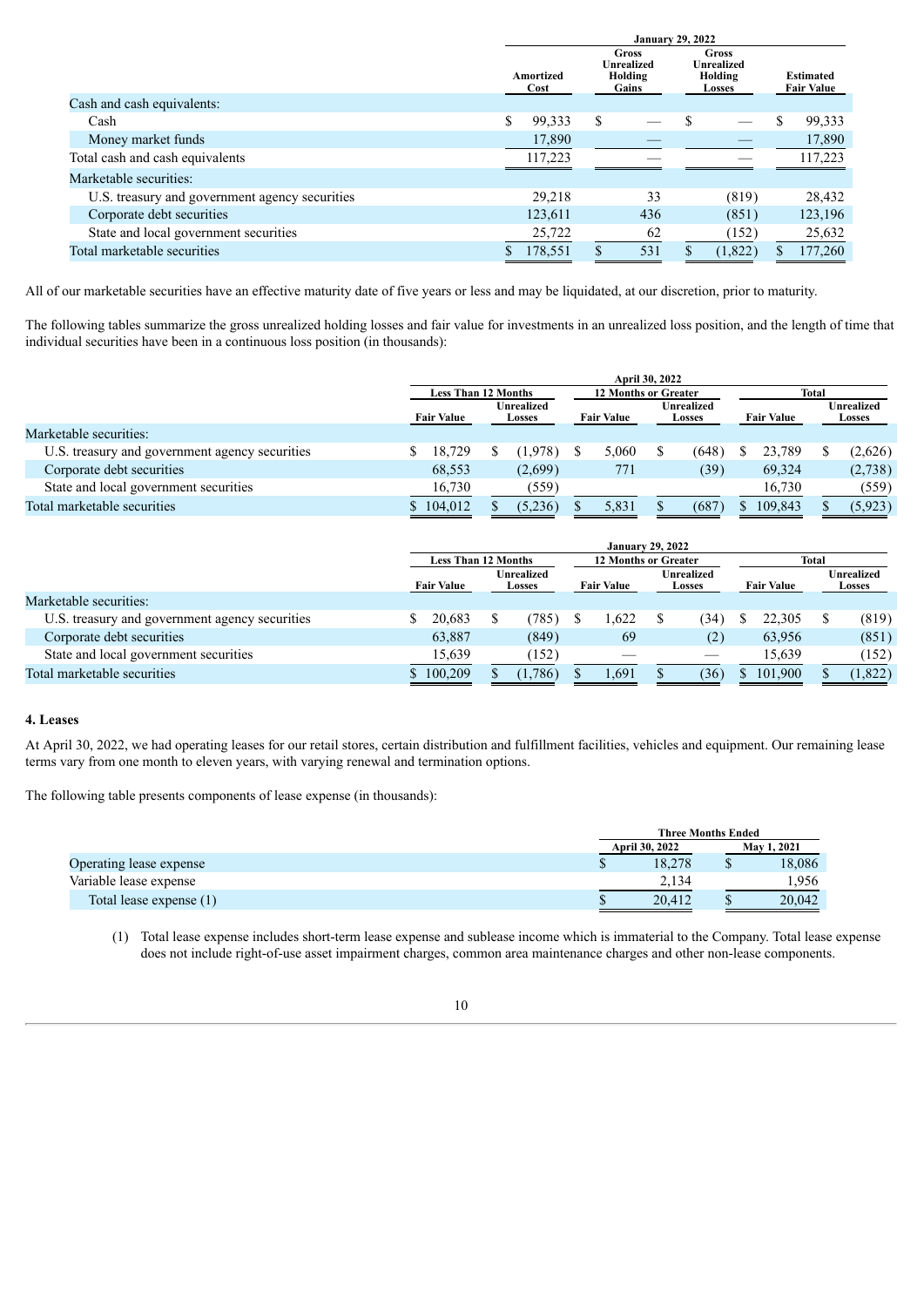Supplemental cash flow information related to leases is as follows (in thousands):

|                                                                              | <b>Three Months Ended</b> |          |  |             |  |  |
|------------------------------------------------------------------------------|---------------------------|----------|--|-------------|--|--|
|                                                                              | April 30, 2022            |          |  | May 1, 2021 |  |  |
| Cash paid for amounts included in the measurement of lease liabilities:      |                           |          |  |             |  |  |
| Operating cash flows from operating leases                                   |                           | (18.403) |  | (18.776)    |  |  |
| Right-of-use assets obtained in exchange for new operating lease liabilities |                           | 30.207   |  | 10.600      |  |  |

Weighted-average remaining lease term and discount rate were as follows:

|                                       | <b>April 30, 2022</b> | <b>May 1, 2021</b> |
|---------------------------------------|-----------------------|--------------------|
| Weighted-average remaining lease term |                       |                    |
| Weighted-average discount rate        | 2.5%                  | 2.9%               |

At April 30, 2022, the maturities of our operating leases liabilities are as follows (in thousands):

| Fiscal 2022                        | \$<br>57,065 |
|------------------------------------|--------------|
| Fiscal 2023                        | 70,173       |
| Fiscal 2024                        | 55,599       |
| Fiscal 2025                        | 38,652       |
| Fiscal 2026                        | 26,222       |
| Thereafter                         | 46,323       |
| Total minimum lease payments       | 294,034      |
| Less: interest                     | (16,754)     |
| Present value of lease obligations | 277,280      |
| Less: current portion              | (69, 327)    |
| Long-term lease obligations (1)    | 207,953      |

(1) Amounts in the table do not include contingent rent, common area maintenance charges and other non-lease components.

At April 30, 2022, we have excluded from the table above \$4.3 million of operating leases that were contractually executed, but had not yet commenced. These operating leases are expected to commence by the end of fiscal 2022.

#### **5. Commitments and Contingencies**

**Purchase Commitments—**At April 30, 2022, we had outstanding purchase orders to acquire merchandise from vendors of \$257.3 million. We have an option to cancel these commitments with no notice prior to shipment, except for certain private label and international purchase orders in which we are obligated to repay contractual amounts upon cancellation.

Litigation—We are involved from time to time in claims, proceedings and litigation arising in the ordinary course of business. We have made accruals with respect to these matters, where appropriate, which are reflected in our condensed consolidated financial statements. For some matters, the amount of liability is not probable or the amount cannot be reasonably estimated and therefore accruals have not been made. We may enter into discussions regarding settlement of these matters, and may enter into settlement agreements, if we believe settlement is in the best interest of our shareholders.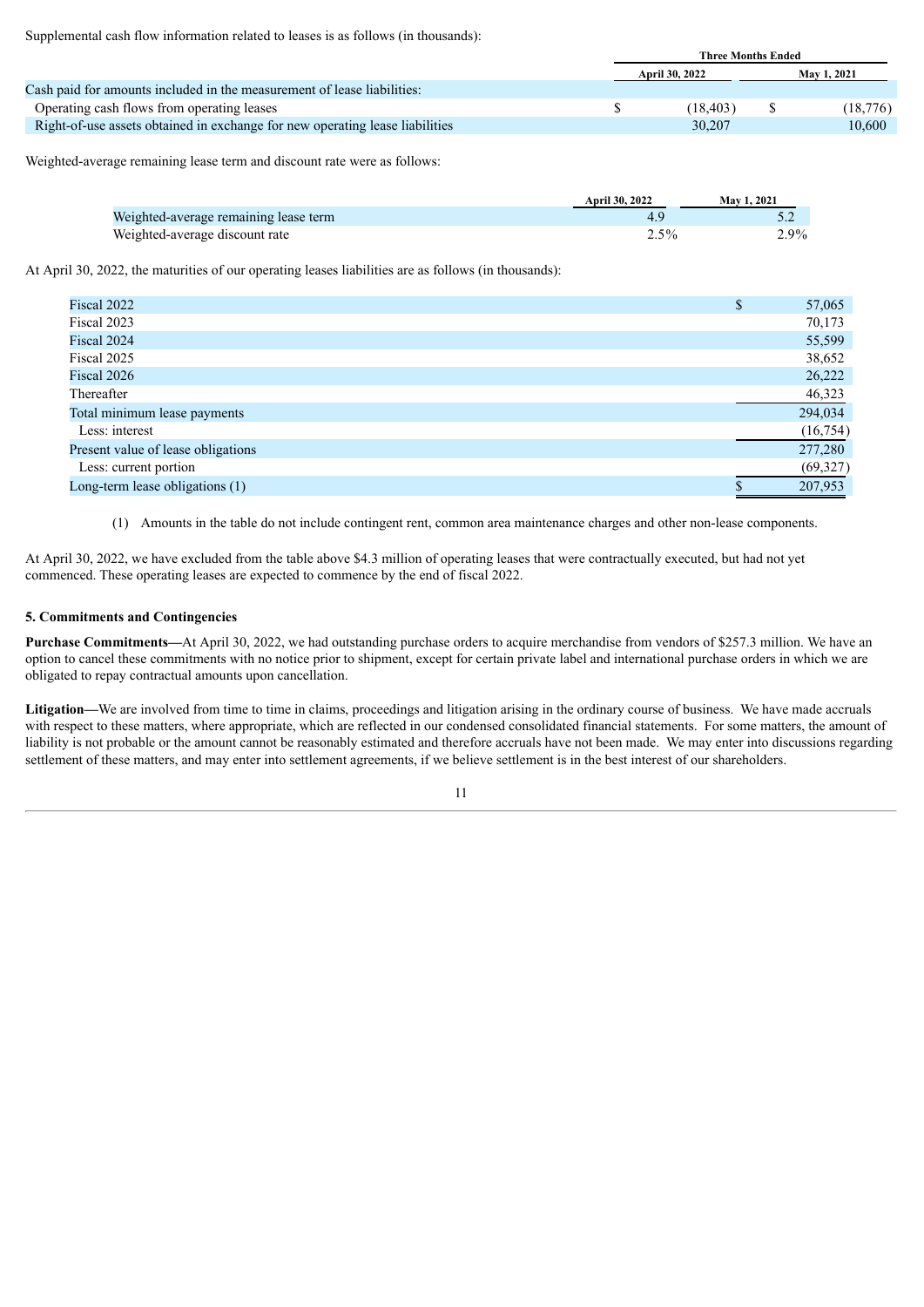A putative class action, Alexia Herrera, on behalf of herself and all other similarly situated, v. Zumiez Inc., was filed against us in the Eastern District Count of California, Sacramento Division under case number 2:16-cv-01802-SB in August 2016. Alexandra Bernal filed the initial complaint and then in October 2016 added Alexia Herrera as a named plaintiff and Alexandra Bernal left the case. The putative class action lawsuit against us alleges, among other things, various violations of California's wage and hour laws, including alleged violations of failure to pay reporting time. In May 2017 we moved for judgment on the pleadings in that plaintiff's cause of action for reporting-time pay should fail as a matter of law as the plaintiff and the other putative class members did not "report for work" with respect to certain shifts on which the plaintiff's claims are based. In August 2017, the court denied the motion. However, in October 2017 the district court certified the order denying the motion for judgment on the pleadings for immediate interlocutory review by the United States Court of Appeals for the Ninth Circuit. We then filed a petition for permission to appeal the order denying the motion for judgment on the pleadings with the United States Court of Appeals for the Ninth Circuit, which petition was then granted in January 2018. Our opening appellate brief was filed on June 6, 2018 and the plaintiff's answering appellate brief was filed August 6, 2018. Our reply brief to the Plaintiff's answering appellate brief was filed on September 26, 2018 and oral arguments were completed on February 4, 2019. On May 20, 2019, the United States Court of Appeals for the Ninth Circuit granted our motion for leave to file a supplemental brief addressing new authority. On June 10, 2019, the plaintiff's supplemental answering brief was filed with the United States Court of Appeals for the Ninth Circuit. We then filed our supplemental reply brief to the plaintiff's supplemental answering brief with the United States Court of Appeals for the Ninth Circuit on June 24, 2019. On March 19, 2020 the United States Court of Appeals for the Ninth Circuit published its opinion (i) affirming the District Court's denial of judgment on the pleadings on plaintiff's reporting time pay and minimum wage claims, (ii) reversing the District Court's denial of judgment on the pleadings on plaintiff's expense reimbursement claim and (iii) refusing to certify the reporting time pay question to the California Supreme Court. On April 2, 2020 we filed a petition for rehearing en banc to certify the reporting time pay question to the California Supreme Court and on April 27, 2020 plaintiff filed a response to our petition for rehearing en banc. We in turn filed a reply in support of our petition for rehearing en banc on May 1, 2020. On May 14, 2020, the United States Court of Appeals for the Ninth Circuit denied our petition for rehearing en banc. The case was remanded to the Eastern District of California, Sacramento for further proceedings. The parties held mediation with a private mediator on June 23, 2021. The parties reached a resolution in principle for all class claims, which was submitted for the court's approval. Preliminary approval of the settlement was granted per the court's order issued on May 6, 2022. The estimated settlement of \$2.8 million is included in other liabilities on the consolidated balance sheet as of April 30, 2022 and January 29, 2022, respectively, and was recorded in selling, general and administrative expenses on the consolidated statement of operations in the second quarter of 2021.

**Insurance Reserves—**We use a combination of third-party insurance and self-insurance for a number of risk management activities including workers' compensation, general liability and employee-related health care benefits. We maintain reserves for our self-insured losses, which are estimated based on historical claims experience and actuarial and other assumptions. The self-insurance reserve at April 30, 2022 and January 29, 2022 was \$2.1 million and \$2.0 million.

#### **6. Revolving Credit Facilities and Debt**

On October 14, 2021, we amended our credit agreement with Wells Fargo Bank, N.A. (previously entered into December 7, 2018), which provided us with a senior secured credit facility ("credit facility") of up to \$25.0 million through December 1, 2023, and up to \$35.0 million after December 1, 2023 and through December 1, 2024. The secured revolving credit facility is available for working capital and other general corporate purposes. The senior secured credit facility provides for the issuance of standby letters of credit in an amount not to exceed \$17.5 million outstanding at any time and with a term not to exceed 365 days. The commercial line of credit provides for the issuance of commercial letters of credit in an amount not to exceed \$10.0 million and with terms not to exceed 120 days. The amount of borrowings available at any time under our credit facility is reduced by the amount of standby and commercial letters of credit outstanding at that time. The credit facility will mature on December 1, 2024. All obligations under the credit facility are joint and several with Zumiez Services and guaranteed by certain of our subsidiaries. The credit facility is secured by a first-priority security interest in substantially all of the personal property (but not the real property) of the borrowers and guarantors. Amounts borrowed under the credit facility bear interest at a daily simple SOFR rate plus a margin of 1.35% per annum.

The credit facility contains various representations, warranties and restrictive covenants that, among other things and subject to specified circumstances and exceptions, restrict our ability to incur indebtedness (including guarantees), grant liens, make investments, pay dividends or distributions with respect to capital stock, make prepayments on other indebtedness, engage in mergers, dispose of certain assets or change the nature of their business.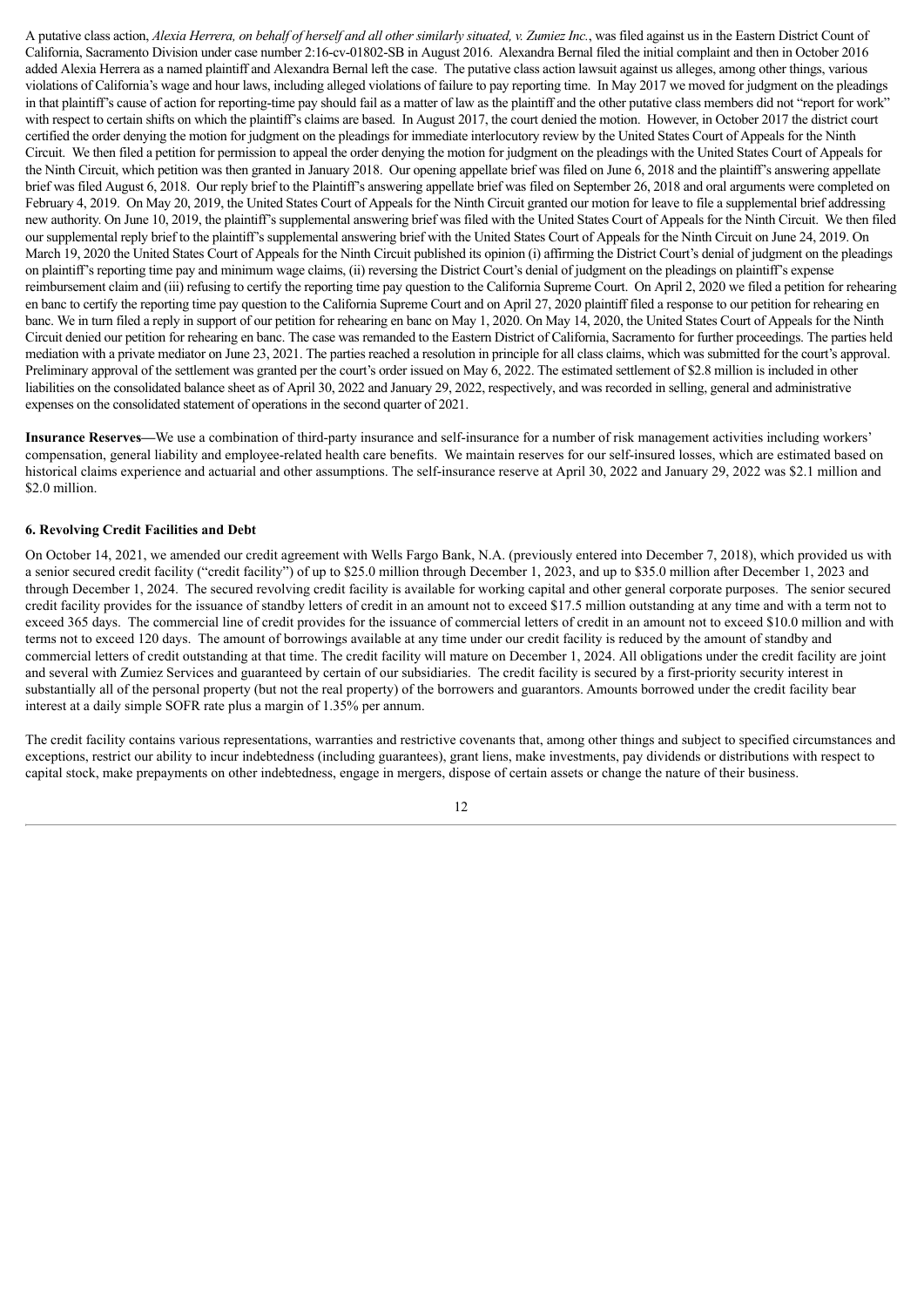The credit facility contains certain financial maintenance covenants that generally require us to have net income after taxes of at least \$5.0 million on a trailing four-quarter basis and a quick ratio of 1.25:1.0 at the end of each fiscal quarter. The credit facility contains certain affirmative covenants, including reporting requirements such as delivery of financial statements, certificates and notices of certain events, maintaining insurance, and providing additional guarantees and collateral in certain circumstances. The credit facility includes customary events of default including non-payment of principal, interest or fees, violation of covenants, inaccuracy of representations or warranties, cross-default to other material indebtedness, bankruptcy and insolvency events, invalidity or impairment of guarantees or security interests, material judgments and change of control.

There were no borrowings outstanding under the credit facility at April 30, 2022 or January 29, 2022. We had no open commercial letters of credit outstanding at April 30, 2022 or January 29, 2022.

Additionally, we maintain a credit facility with UBS Switzerland AG of up to 15.0 million Euro (\$15.8 million as of April 30, 2022), which may be used to guarantee payment of letters of credit. Either party has a right to terminate this credit agreement at any time with immediate effect. The credit facility bears interest at 1.25%. There were no borrowings outstanding under this secured credit facility at April 30, 2022 or January 29, 2022.

## **7. Fair Value Measurements**

We apply the following fair value hierarchy, which prioritizes the inputs used to measure fair value into three levels and bases the categorization within the hierarchy upon the lowest level of input that is available and significant to the fair value measurement:

- Level 1— Quoted prices in active markets for identical assets or liabilities;
- Level 2— Quoted prices for similar assets or liabilities in active markets or inputs that are observable; and
- Level 3- Inputs that are unobservable.

The following tables summarize assets measured at fair value on a recurring basis (in thousands):

|                                                | April 30, 2022 |                |  |                |    |         |  |
|------------------------------------------------|----------------|----------------|--|----------------|----|---------|--|
|                                                |                | <b>Level 1</b> |  | <b>Level 2</b> |    | Level 3 |  |
| Cash equivalents:                              |                |                |  |                |    |         |  |
| Money market funds                             | \$             | 6,330          |  |                | -S |         |  |
| Marketable securities:                         |                |                |  |                |    |         |  |
| U.S. treasury and government agency securities |                |                |  | 23,902         |    |         |  |
| Corporate debt securities                      |                |                |  | 69,821         |    |         |  |
| State and local government securities          |                |                |  | 16,729         |    |         |  |
| Other long-term assets:                        |                |                |  |                |    |         |  |
| Money market funds                             |                | 6,657          |  |                |    |         |  |
| Total                                          | \$             | 12.987         |  | 110.452        |    |         |  |

|                                                | <b>January 29, 2022</b> |        |                |                          |    |         |
|------------------------------------------------|-------------------------|--------|----------------|--------------------------|----|---------|
|                                                | <b>Level 1</b>          |        | <b>Level 2</b> |                          |    | Level 3 |
| Cash equivalents:                              |                         |        |                |                          |    |         |
| Money market funds                             | \$                      | 17,890 | - \$           | $\overline{\phantom{0}}$ | -S |         |
| Marketable securities:                         |                         |        |                |                          |    |         |
| U.S. treasury and government agency securities |                         |        |                | 28,432                   |    |         |
| Corporate debt securities                      |                         |        |                | 123,196                  |    |         |
| State and local government securities          |                         |        |                | 25,632                   |    |         |
| Other long-term assets:                        |                         |        |                |                          |    |         |
| Money market funds                             |                         | 6,829  |                |                          |    |         |
| Total                                          |                         | 24,719 |                | 177,260                  |    |         |

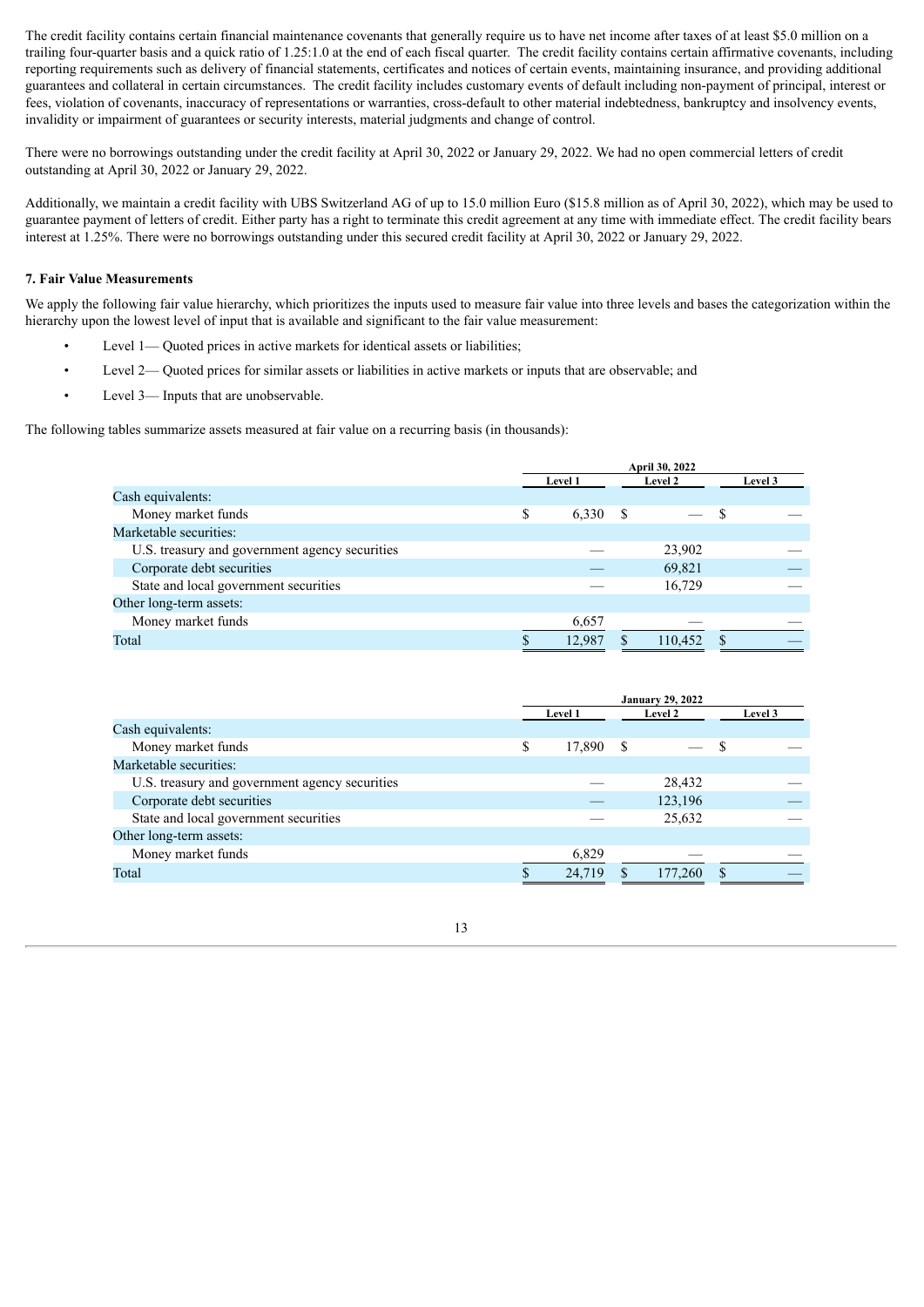The Level 2 marketable securities include U.S treasury and government agency securities, corporate debt securities, state and local municipal securities and variable-rate demand notes. Fair values are based on quoted market prices for similar assets or liabilities or determined using inputs that use readily observable market data that are actively quoted and can be validated through external sources, including third-party pricing services, brokers and market transactions. We review the pricing techniques and methodologies of the independent pricing service for Level 2 investments and believe that its policies adequately consider market activity, either based on specific transactions for the security valued or based on modeling of securities with similar credit quality, duration, yield and structure that were recently traded. We monitor security-specific valuation trends and we make inquiries with the pricing service about material changes or the absence of expected changes to understand the underlying factors and inputs and to validate the reasonableness of the pricing.

Assets and liabilities recognized or disclosed at fair value on the consolidated financial statements on a nonrecurring basis include items such as fixed assets, operating lease right-of-use-assets, goodwill, other intangible assets and other assets. These assets are measured at fair value if determined to be impaired. During the three months ended April 30, 2022, we recognized no impairment losses related to operating lease right-of-use assets or fixed assets. During the three months ended May 1, 2021, we recognized impairment losses of \$2.1 million related to operating lease right-of-use assets and no impairment losses related to fixed assets.

## **8. Stockholders' Equity**

**Share Repurchase—**In December 2021, our Board of Directors approved the repurchase of up to an aggregate of \$150 million of common stock. This repurchase program superseded all previously approved and authorized stock repurchase programs, including the repurchase programs previously approved by the Board of Directors in September 2021 and December 2020. The December 2021 stock repurchase program was completed in March 2022.

The following table summarizes common stock repurchase activity during the three months ended April 30, 2022 (in thousands, except per share amounts):

| Number of shares repurchased                                    |        |
|-----------------------------------------------------------------|--------|
| Average price per share of repurchased shares (with commission) |        |
| Total cost of shares repurchased                                | 83.288 |

**Accumulated Other Comprehensive (Loss) Income —**The components of accumulated other comprehensive (loss) income and the adjustments to other comprehensive (loss) income for amounts reclassified from accumulated other comprehensive (loss) income into net income are as follows (in thousands):

|                                     | <b>Foreign currency</b><br>translation<br>adjustments |           |    |         |   | <b>Accumulated other</b><br>comprehensive (loss)<br>income |
|-------------------------------------|-------------------------------------------------------|-----------|----|---------|---|------------------------------------------------------------|
| Three months ended April 30, 2022:  |                                                       |           |    |         |   |                                                            |
| Balance at January 29, 2022         | \$                                                    | (12,505)  | S  | (958)   | S | (13, 463)                                                  |
| Other comprehensive loss, net $(1)$ |                                                       | (6,372)   |    | (3,439) |   | (9,811)                                                    |
| Balance at April 30, 2022           |                                                       | (18, 877) |    | (4,397) |   | (23, 274)                                                  |
| Three months ended May 1, 2021:     |                                                       |           |    |         |   |                                                            |
| Balance at January 30, 2021         | \$                                                    | (1, 407)  | \$ | 2,346   | S | 939                                                        |
| Other comprehensive loss, net (1)   |                                                       | 268       |    | (761)   |   | (493)                                                      |
| Balance at May 1, 2021              |                                                       | (1, 139)  |    | 1,585   |   | 446                                                        |

(1) Other comprehensive loss before reclassifications was \$3.4 million and \$0.8 million, net of taxes for net unrealized losses on available-for-sale investments for the three months ended April 30, 2022 and May 1, 2021. Net unrealized gains, net of taxes, reclassified from accumulated other comprehensive (loss) income were less than \$0.1 million for the three months ended April 30, 2022 and May 1, 2021, respectively. Foreign currency translation adjustments are not adjusted for income taxes as they relate to permanent investments in our international subsidiaries.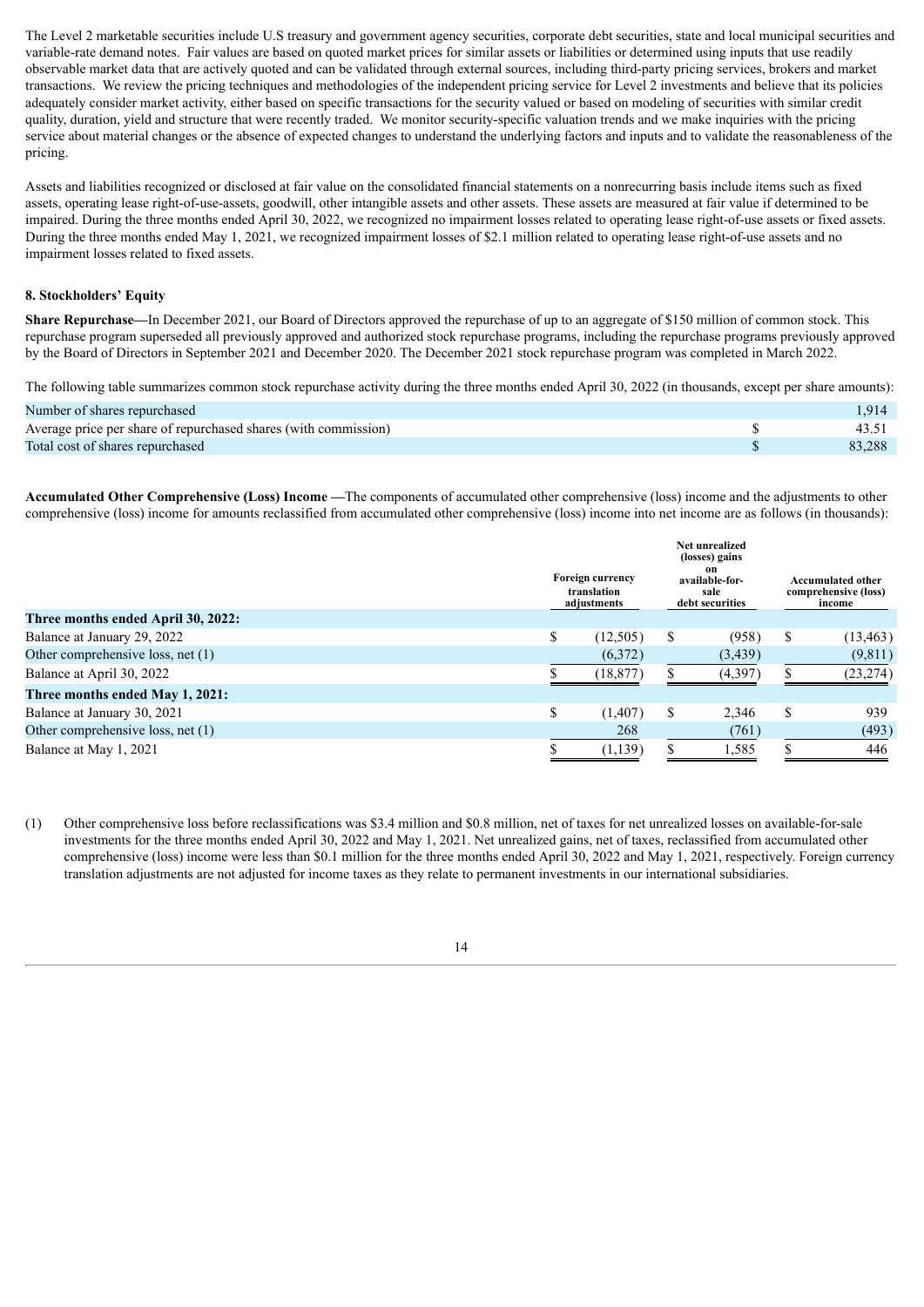## **9. Equity Awards**

We maintain several equity incentive plans under which we may grant incentive stock options, nonqualified stock options, stock bonuses, restricted stock awards, restricted stock units and stock appreciation rights to employees (including officers), non-employee directors and consultants.

We account for stock-based compensation by recording the estimated fair value of stock-based awards granted as compensation expense over the vesting period, net of estimated forfeitures. Stock-based compensation expense is attributed to earnings using a straight-line method. We estimate forfeitures of stock-based awards based on historical experience and expected future activity.

The fair value of restricted stock awards and units is measured based on the closing price of our common stock on the date of grant. The fair value of stock option grants is estimated on the date of grant using the Black-Scholes option pricing model.

Total stock-based compensation expense is recognized on our condensed consolidated statements of operations as follows (in thousands):

|                                              | <b>Three Months Ended</b> |                    |      |  |  |  |
|----------------------------------------------|---------------------------|--------------------|------|--|--|--|
|                                              | April 30, 2022            | <b>May 1, 2021</b> |      |  |  |  |
| Cost of goods sold                           | 344                       |                    |      |  |  |  |
| Selling, general and administrative expenses | 1,356                     |                    | .369 |  |  |  |
| Total stock-based compensation expense       | 1.700                     |                    | .740 |  |  |  |

At April 30, 2022, there was \$13.0 million of total unrecognized compensation cost related to unvested stock options, restricted stock awards and restricted stock units. This cost has a weighted-average remaining recognition period of 1.4 years.

The following table summarizes restricted stock awards and restricted stock units, collectively defined as "restricted equity awards" (in thousands, except grant date weighted-average fair value):

|                                 | <b>Restricted</b><br>Stock<br><b>Awards/Units</b> | <b>Grant Date</b><br>Weighted-<br><b>Average Fair</b><br>Value |       | <b>Intrinsic</b><br>Value |
|---------------------------------|---------------------------------------------------|----------------------------------------------------------------|-------|---------------------------|
| Outstanding at January 29, 2022 | 443                                               | S                                                              | 28.31 |                           |
| Granted                         | 146                                               | S                                                              | 40.66 |                           |
| Vested                          | (166)                                             | \$                                                             | 25.69 |                           |
| Forfeited                       | (6)                                               | \$                                                             | 30.61 |                           |
| Outstanding at April 30, 2022   | 417                                               | S                                                              | 33.66 | 15.270                    |

We had 0.3 million stock options outstanding at April 30, 2022 with a weighted average exercise price of \$29.30 and 0.3 million stock options outstanding at January 29, 2022 with a weighted average exercise price of \$26.37.

#### **10. Earnings per Share, Basic and Diluted**

The following table sets forth the computation of basic and diluted earnings per share (in thousands, except per share amounts):

|                                                                | <b>Three Months Ended</b> |             |        |  |
|----------------------------------------------------------------|---------------------------|-------------|--------|--|
|                                                                | April 30, 2022            | May 1, 2021 |        |  |
| Net (loss) income                                              | (397)                     |             | 26,385 |  |
| Weighted average common shares for basic earnings per share:   | 19,533                    |             | 25,167 |  |
| Dilutive effect of stock options and restricted stock          |                           |             | 509    |  |
| Weighted average common shares for diluted earnings per share: | 19.533                    |             | 25.676 |  |
| Basic (loss) earnings per share                                | (0.02)                    |             | 1.05   |  |
| Diluted (loss) earnings per share                              | (0.02)                    |             | 1.03   |  |

There were 0.4 million and 0.1 million anti-dilutive common shares related to stock-based awards for the three months ended April 30, 2022 and May 1, 2021, respectively.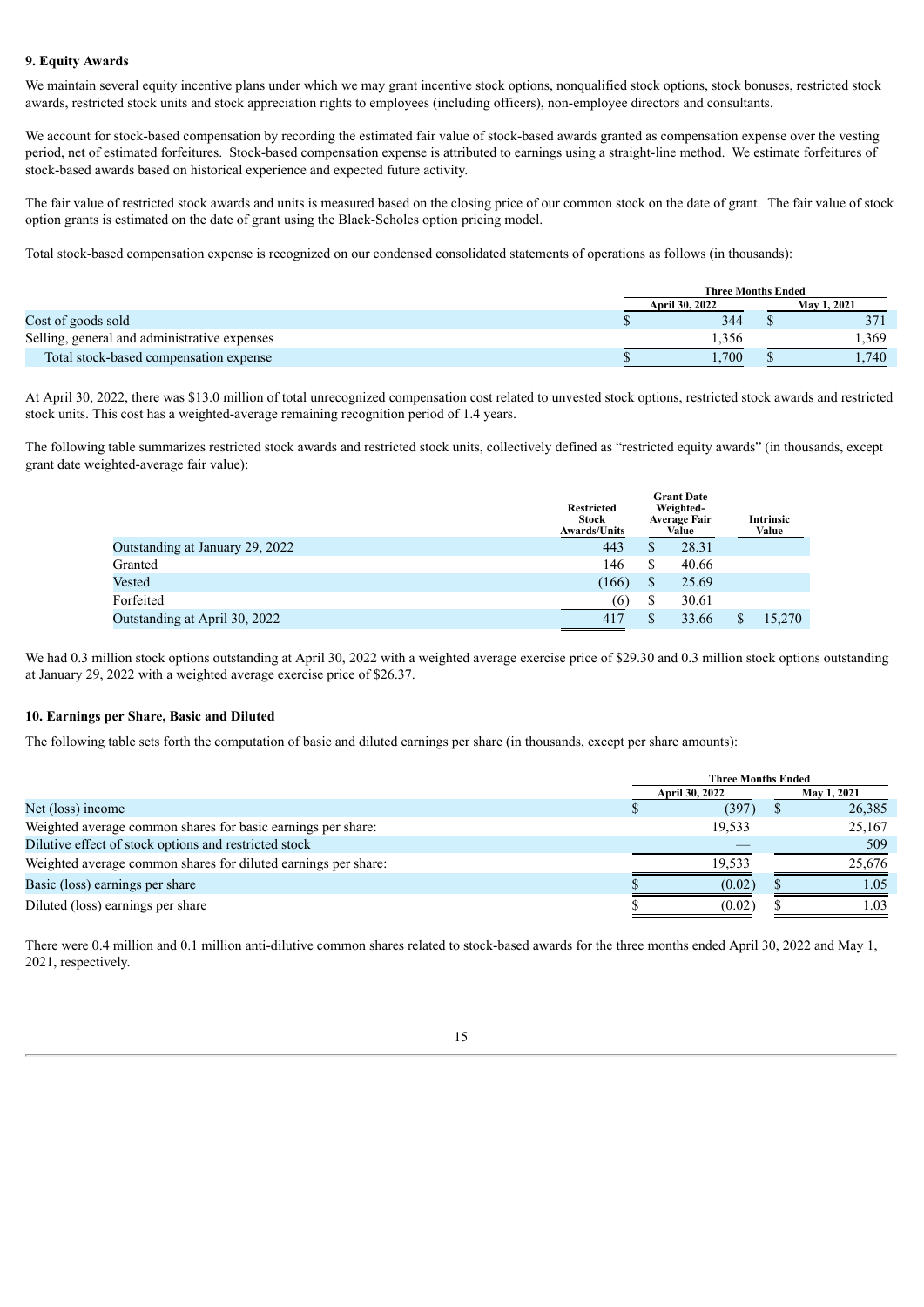#### <span id="page-15-0"></span>**Item 2: MANAGEMENT'S DISCUSSION AND ANALYSIS OF FINANCIAL CONDITION AND RESULTS OF OPERATIONS**

The following discussion and analysis of our financial condition and results of operations should be read in conjunction with our condensed consolidated financial statements and related notes included elsewhere in this document. This discussion contains forward-looking statements that involve risks and uncertainties. Our actual results could differ materially from those anticipated in these forward-looking statements as a result of certain factors, including those discussed in "Item 1A Risk Factors" in our Form 10-K filed with the SEC on March 14, 2022 and in this Form 10-O.

Forward-looking statements relate to our expectations for future events and future financial performance. Generally, the words "anticipates," "expects," *"intends," "may," "should," "plans," "believes," "predicts," "potential," "continue" and similar expressions identify forward-looking* statements. Forward-looking statements involve risks and uncertainties, and future events and circumstances could differ significantly from those anticipated in the forward-looking statements. These statements are only predictions. Uncertainty is further heightened given the innumerable considerations related to COVID-19. Results and trends may differ materially depending on a variety of factors, including, but not limited to: further spread of COVID-19, or its variants; regulatory measures or recommendations put in place to limit the spread of COVID-19, including restrictions on business operations and social distancing requirements, the length and severity of such restrictions; the potential for a resurgence of COVID-19 infections in a given geographic region, and fluctuations in U.S. and international economies. Actual events or results may differ materially. Factors which could affect our financial results are described below under the heading "Risk Factors" and in "Item 1A Risk Factors" of our Form 10-K referred to in the preceding paragraph. Readers are cautioned not to place undue reliance on these forward-looking statements, which speak only as of the date hereof. Although we believe that the expectations reflected in the forward-looking statements are reasonable, we cannot guarantee future results, levels of activity, performance or achievements. Moreover, neither we nor any other person assume responsibility for the accuracy and completeness of the forward-looking statements. We undertake no duty to update any of the forward-looking statements after the date of this report to conform such statements *to actual results or to changes in our expectations.*

Fiscal 2022 is the 52-week period ending January 28, 2023. Fiscal 2021 was the 52-week period ending January 29, 2022. The first three months of fiscal 2022 was the 13-week period ended April 30, 2022. The first three months of fiscal 2021 was the 13-week period ended May 1, 2021.

"Zumiez," the "Company," "we," "us," "its," "our" and similar references refer to Zumiez Inc. and its wholly-owned subsidiaries.

#### **General**

Net sales constitute gross sales (net of actual and estimated returns and deductions for promotions) and shipping revenue. Net sales include our store sales and our ecommerce sales. We record the sale of gift cards as a current liability and recognize revenue when a customer redeems a gift card. Additionally, the portion of gift cards that will not be redeemed ("gift card breakage") is recognized based on our historical redemption rate in proportion to the pattern of rights exercised by the customer.

We report "comparable sales" based on net sales beginning on the first anniversary of the first day of operation of a new store or ecommerce business. We operate a sales strategy that integrates our stores with our ecommerce platform. There is significant interaction between our store sales and our ecommerce sales channels and we believe that they are utilized in tandem to serve our customers. Therefore, our comparable sales also include our ecommerce sales. Changes in our comparable sales between two periods are based on net sales of store or ecommerce businesses which were in operation during both of the two periods being compared and, if a store or ecommerce business is included in the calculation of comparable sales for only a portion of one of the two periods being compared, then that store or ecommerce business is included in the calculation for only the comparable portion of the other period. Any increase or decrease less than 25% in square footage of an existing comparable store, including remodels and relocations within the same mall, or temporary closures less than seven days does not eliminate that store from inclusion in the calculation of comparable sales. Any store or ecommerce business that we acquire will be included in the calculation of comparable sales after the first anniversary of the acquisition date. Current year foreign exchange rates are applied to both current year and prior year comparable sales to achieve a consistent basis for comparison. Stores closed due to the impacts of COVID-19 are excluded from our comparable sales calculation if they were closed for longer than seven days. Our ecommerce business has remained open during the COVID-19 pandemic and therefore remains reported in our comparable sales calculation. There may be variations in the way in which some of our competitors and other apparel retailers calculate comparable sales. As a result, data herein regarding our comparable sales may not be comparable to similar data made available by our competitors or other retailers.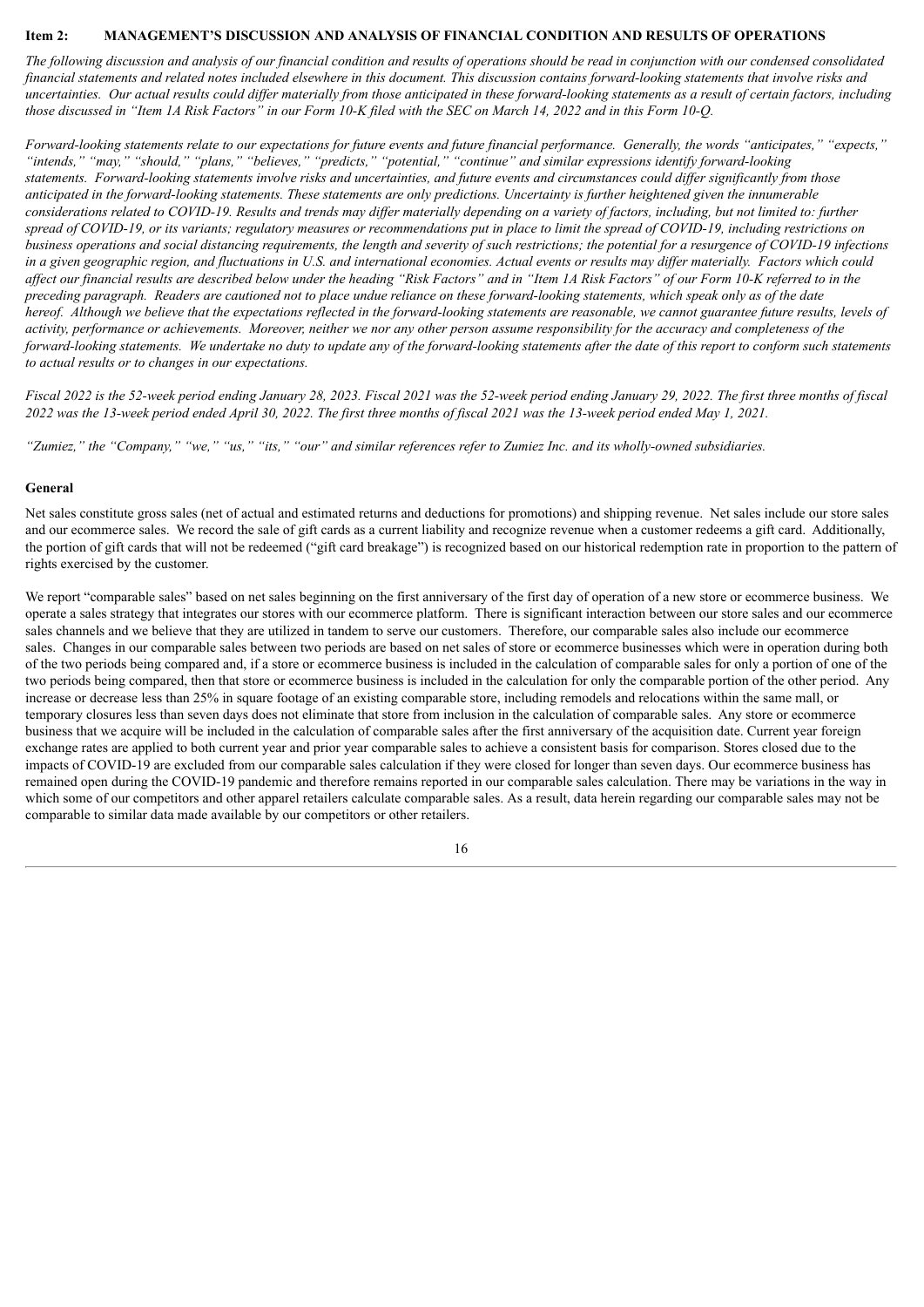Cost of goods sold consists of branded merchandise costs and our private label merchandise costs including design, sourcing, importing and inbound freight costs. Our cost of goods sold also includes shrinkage, buying, occupancy, distribution and warehousing costs (including associated depreciation) and freight costs for store merchandise transfers. This may not be comparable to the way in which our competitors or other retailers compute their cost of goods sold. Cash consideration received from vendors is reported as a reduction of cost of goods sold if the inventory has sold, a reduction of the carrying value of the inventory if the inventory is still on hand, or a reduction of selling, general and administrative expense if the amounts are reimbursements of specific, incremental and identifiable costs of selling the vendors' products.

With respect to the freight component of our ecommerce sales, amounts billed to our customers are included in net sales and the related freight cost is charged to cost of goods sold.

Selling, general and administrative expenses consist primarily of store personnel wages and benefits, administrative staff and infrastructure expenses, freight costs for merchandise shipments from the distribution centers to the stores, store supplies, depreciation on fixed assets at our home office and stores, facility expenses, training expenses and advertising and marketing costs. Credit card fees, insurance, public company expenses, legal expenses, incentive compensation, stock-based compensation and other miscellaneous operating costs are also included in selling, general and administrative expenses. This may not be comparable to the way in which our competitors or other retailers compute their selling, general and administrative expenses.

#### **Key Performance Indicators**

Our management evaluates the following items, which we consider key performance indicators, in assessing our performance:

*Net sales.* Net sales constitute gross sales, net of sales returns and deductions for promotions, and shipping revenue. Net sales includes comparable sales and new store sales for all our store and ecommerce businesses. We consider net sales to be an important indicator of our current performance. Net sales results are important to achieve leveraging of our costs, including store payroll and store occupancy. Net sales also have a direct impact on our operating profit, cash and working capital.

*Gross profit.* Gross profit measures whether we are optimizing the price and inventory levels of our merchandise. Gross profit is the difference between net sales and cost of goods sold. Any inability to obtain acceptable levels of initial markups or any significant increase in our use of markdowns could have an adverse effect on our gross profit and results of operations.

*Operating profit.* We view operating profit as a key indicator of our success. Operating profit is the difference between gross profit and selling, general and administrative expenses. The key drivers of operating profit are net sales, gross profit, our ability to control selling, general and administrative expenses and our level of capital expenditures affecting depreciation expense.

*Diluted earnings per share.* Diluted earnings per share is based on the weighted average number of common shares and common share equivalents outstanding during the period. We view diluted earnings per share as a key indicator of our success in increasing shareholder value.

## **Trends and Uncertainties Affecting Our Results and Comparability**

We have been, and we expect to continue to be affected by a number of factors that may cause actual results to differ from our historical results or current expectations. These factors include the impact of the COVID-19 pandemic on our operations and financial results; foreign currency rates; changes in laws, including U.S. tax law changes; fluctuations in variable costs, and changes in general economic conditions in the markets in which we operate. Additionally, we have experienced increased costs during 2021 and early 2022 that are expected to continue. Our ability to raise our selling prices depends on market conditions and there may be periods during which we are unable to fully recover increases in our costs or experience an adverse impact on demand due to pricing actions.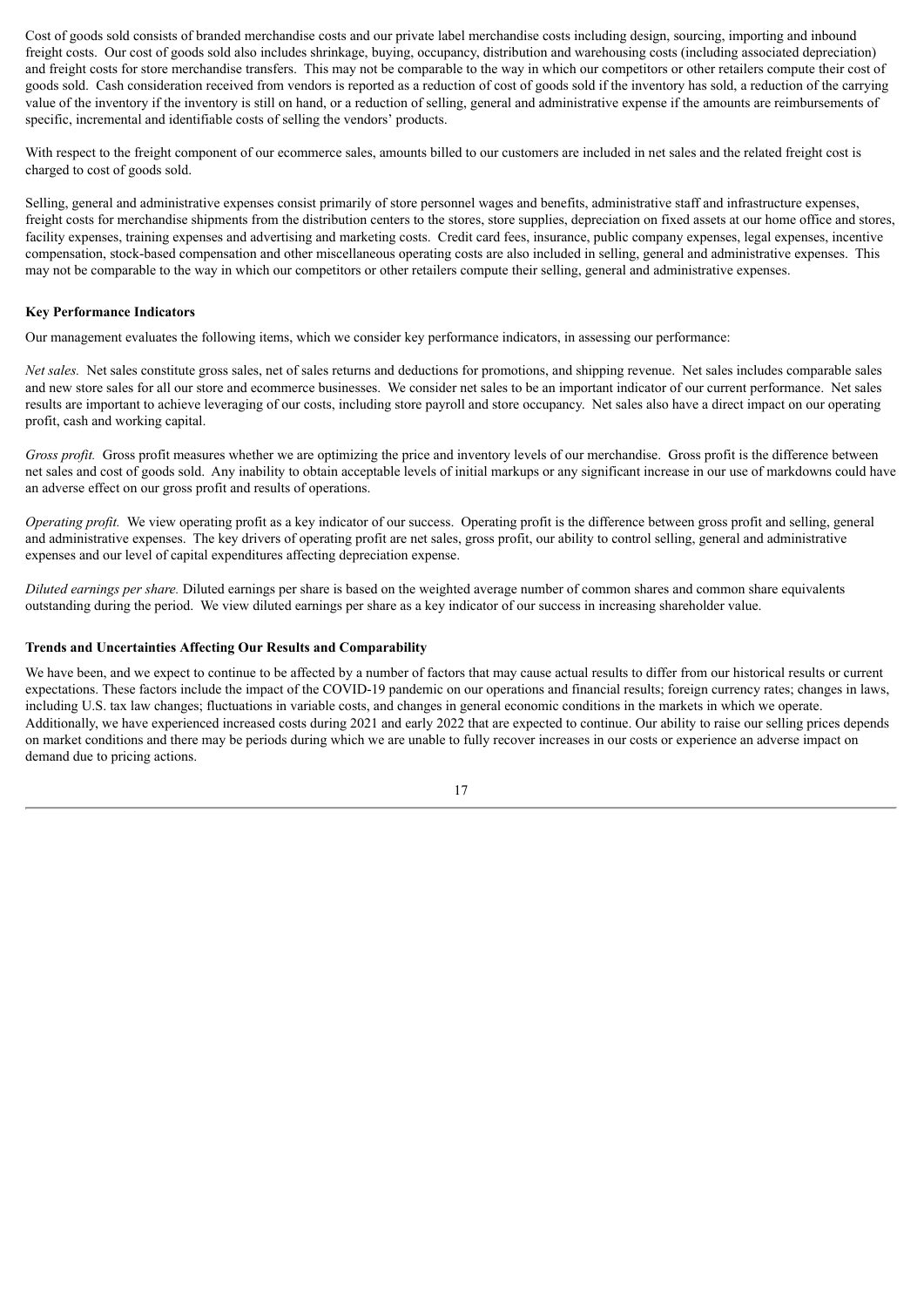## **Results of Operations**

The following table presents selected items on the condensed consolidated statements of operations as a percent of net sales:

|                                              | <b>Three Months Ended</b> |             |         |  |
|----------------------------------------------|---------------------------|-------------|---------|--|
|                                              | April 30, 2022            | May 1, 2021 |         |  |
| Net sales                                    | $100.0 \%$                | $100.0 \%$  |         |  |
| Cost of goods sold                           | 67.2                      | 63.0        |         |  |
| Gross profit                                 | 32.8                      | 37.0        |         |  |
| Selling, general and administrative expenses | 32.6                      | 24.7        |         |  |
| Operating profit                             | 0.2                       | 12.3        |         |  |
| Interest and other income, net               | 0.3                       | 0.4         |         |  |
| Earnings before income taxes                 | 0.5                       | 12.7        |         |  |
| Provision for income taxes                   | 0.7                       | 3.2         |         |  |
| Net (loss) income                            | $(0.2)\%$                 |             | $9.5\%$ |  |

In December 2019, a novel stain of coronavirus was first identified, and in March 2020, the World Health Organization categorized COVID-19 as a pandemic. In the best interest of our customers and employees and in line with governmental regulations, all stores were closed by March 19, 2020. We began gradually re-opening physical stores at the end of the first fiscal quarter and into the second fiscal quarter, with the majority of our stores open through the third and fourth quarter.

Our stores were open, on an aggregate basis, approximately 100% of the possible days across the global business during the three months ended April 30, 2022, compared to 93.4% for the three months ended May 1, 2021.

#### Three Months (13 weeks) Ended April 30, 2022 Compared With Three Months (13 weeks) Ended May 1, 2021

#### *Net Sales*

Net sales were \$220.7 million for the three months ended April 30, 2022 compared to \$279.1 million for the three months ended May 1, 2021, a decrease of \$58.4 million or 20.9%. The decrease in sales was primarily driven by the benefits from domestic stimulus in the prior year when consumers were less likely to spend on travel and in-person entertainment due to COVID-19 and the continued inflationary pressures on the consumer. By region, North America sales decreased \$62.3 million or 25.1% and other international sales (which consists of Europe and Australia sales) increased \$3.9 million or 13.0% for the three months ended April 30, 2022 compared to the three months ended May 1, 2021. Excluding the impact of changes in foreign exchange rates, North America sales decreased \$62.3 million or 25.0% and other international sales increased \$6.6 million or 21.8% for the three months ended April 30, 2022 compared to the three months ended May 1, 2021.

Net sales included a decrease in transactions and dollars per transaction. Dollars per transaction decreased due to decrease in units per transaction, partially offset by an increase in average unit retail. By category, net sales were primarily driven by a decrease in men's clothing followed by hardgoods, accessories, women's clothing, and footwear.

#### *Gross Profit*

Gross profit was \$72.4 million for the three months ended April 30, 2022 compared to \$103.2 million for the three months ended May 1, 2021, an decrease of \$30.8 million, or 29.8%. As a percent of net sales, gross profit decreased 420 basis points for the three months ended April 30, 2022 to 32.8% as we saw significant deleverage on lower sales across our fixed costs as well as rate increases in numerous areas. The increase was primarily driven by a 300 basis point increase in store occupancy costs, a 80 basis point increase in web shipping costs, a 70 basis point increase in distribution center costs and a 20 basis point decrease in product margin. These decreases were partially offset by a 70 basis point decrease in impairment losses related to operating lease right-ofuse assets.

#### *Selling, General and Administrative Expenses*

Selling, general and administrative ("SG&A") expenses were \$71.9 million for the three months ended April 30, 2022 compared to \$68.9 million for the three months ended May 1, 2021, an increase of \$3.0 million, or 4.3%. SG&A expenses as a percent of net sales increased 790 basis points for the three months ended April 30, 2022 to 32.6%. The increase was primarily driven by 400 basis points due to store wages tied to both deleverage on lower sales as well as rate increase, 200 basis points due to non-wage store costs primarily impacted by deleverage on lower sales, 180 basis points in Events as we saw cost increases and the movement of our important 100K event into Q1, 130 basis points in corporate costs and 110 basis points in non-store wages. These increases were partially offset by a 150 basis point increase related to a one-time German government subsidy related to our European business and a 80 basis point decrease in annual incentive compensation.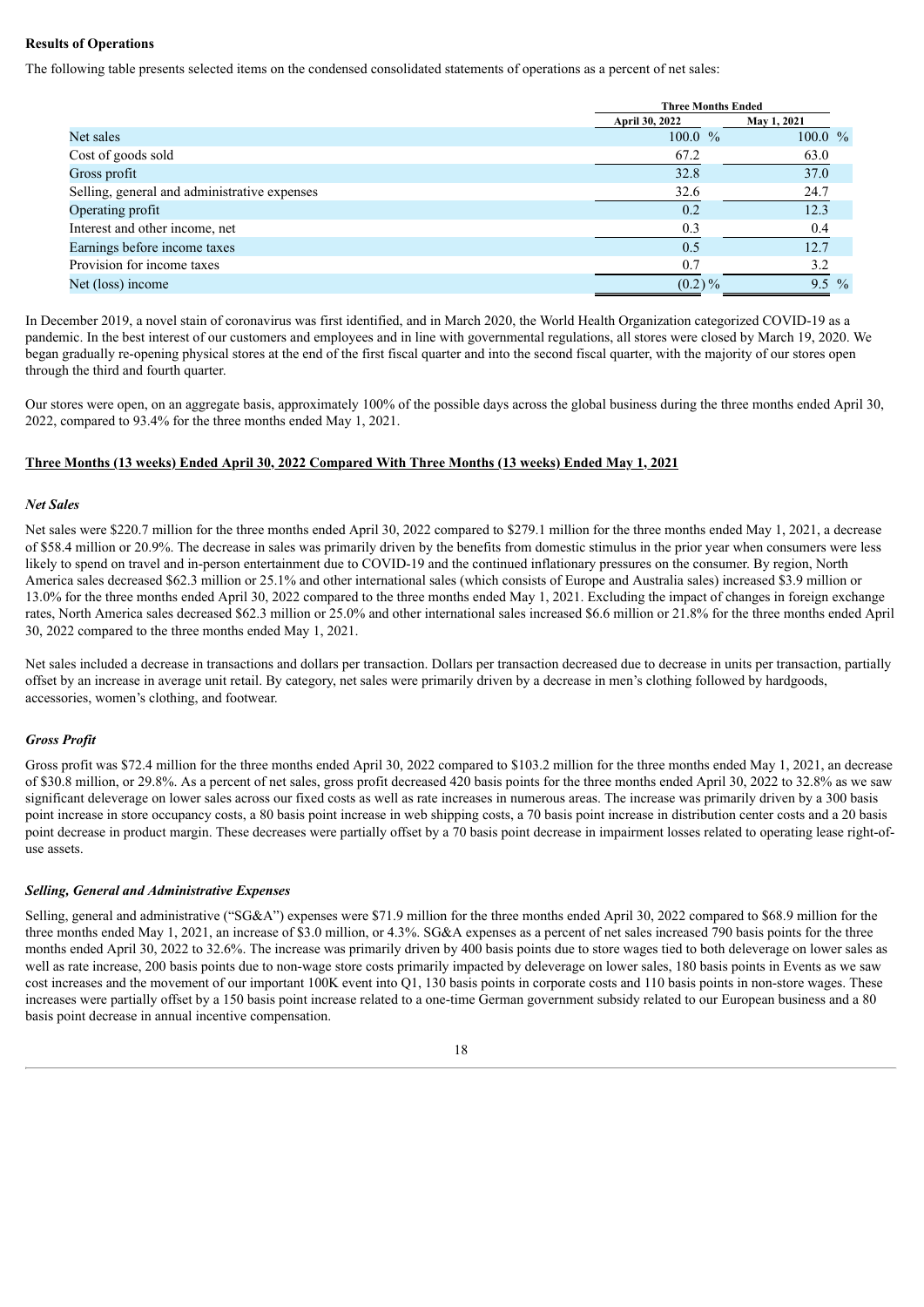## *Net (Loss) Income*

Net loss for the three months ended April 30, 2022 was \$0.4 million, or \$0.02 loss per diluted share, compared with net income of \$26.4 million, or \$1.03 earnings per diluted share, for the three months ended May 1, 2021. Our effective income tax rate for the three months ended April 30, 2022 was a 134.2% provision for income taxes compared to a 25.7% provision for income taxes for the three months ended May 1, 2021. The increase was primarily due the exclusion of net losses in certain jurisdictions from our estimated annual effective tax rate, due to the uncertainty of the realization of our deferred tax assets in certain jurisdictions, and the proportion of earnings or loss before income taxes across jurisdictions.

#### **Liquidity and Capital Resources**

Our primary uses of cash are for operational expenditures, inventory purchases and capital investments, including new stores, store remodels, store relocations, store fixtures and ongoing infrastructure improvements. Additionally, we may use cash for the repurchase of our common stock. Historically, our main source of liquidity has been cash flows from operations.

The significant components of our working capital are inventories and liquid assets such as cash, cash equivalents, current marketable securities and receivables, reduced by accounts payable, accrued payroll and accrued expenses. Our working capital position benefits from the fact that we generally collect cash from sales to customers the same day or within several days of the related sale, while we typically have longer payment terms with our vendors.

Our capital requirements include construction and fixture costs related to the opening of new stores and remodel and relocation expenditures for existing stores. Future capital requirements will depend on many factors, including the pace of new store openings, the availability of suitable locations for new stores and the nature of arrangements negotiated with landlords. Our net investment to open a new store has varied significantly in the past due to a number of factors, including the geographic location and size of the new store, and is likely to vary significantly in the future.

During fiscal 2022, we expect to spend approximately \$30 million to \$32 million on capital expenditures, a majority of which will relate to leasehold improvements and fixtures for the approximately 34 new stores we remain on track to open in fiscal 2022 and remodels or relocations of existing stores. There can be no assurance that the number of stores that we actually open in fiscal 2022 will not be different from the number of stores we plan to open, or that actual fiscal 2022 capital expenditures will not differ from our expectations.

## *Operating Activities*

Net cash from operating activities decreased by \$51.4 million to \$24.5 million used in operating activities for the three months ended April 30, 2022 from \$26.9 million provided operating activities for the three months ended May 1, 2021. Our operating cash flows result primarily from cash received from our customers, offset by cash payments we make for inventory, employee compensation, store occupancy expenses and other operational expenditures. Cash received from our customers generally corresponds to our net sales. Because our customers primarily use credit cards or cash to buy from us, our receivables from customers settle quickly. Historically, changes to our operating cash flows have been driven primarily by changes in operating income, which is impacted by changes to non-cash items such as depreciation, amortization and accretion, deferred taxes, and changes to the components of working capital.

## *Investing Activities*

Net cash provided by investing activities was \$58.6 million for the three months ended April 30, 2022 related to \$62.0 million in net sales of marketable securities, partially offset by \$3.6 million of capital expenditures primarily for new store openings and existing store remodels or relocations. Net cash used in investing activities was \$21.3 million for the three months ended May 1, 2021, related to \$18.4 million in net purchases of marketable securities and \$2.8 million of capital expenditures primarily for new store openings and existing store remodels or relocations.

## *Financing Activities*

Net cash used in financing activities for the three months ended April 30, 2022 was \$87.5 million, related to \$87.9 million used in the repurchase of common stock and \$0.4 million in payments for tax withholding obligations upon vesting of restricted stock, partially offset by \$0.8 million in proceeds from the issuance and exercise of stock-based awards. Net cash provided financing activities for the three months ended May 1, 2021 was \$1.6 million, related to \$2.0 million in proceeds from the issuance and exercise of stock-based awards partially offset by \$0.5 million in payments for tax withholding obligations upon vesting of restricted stock.

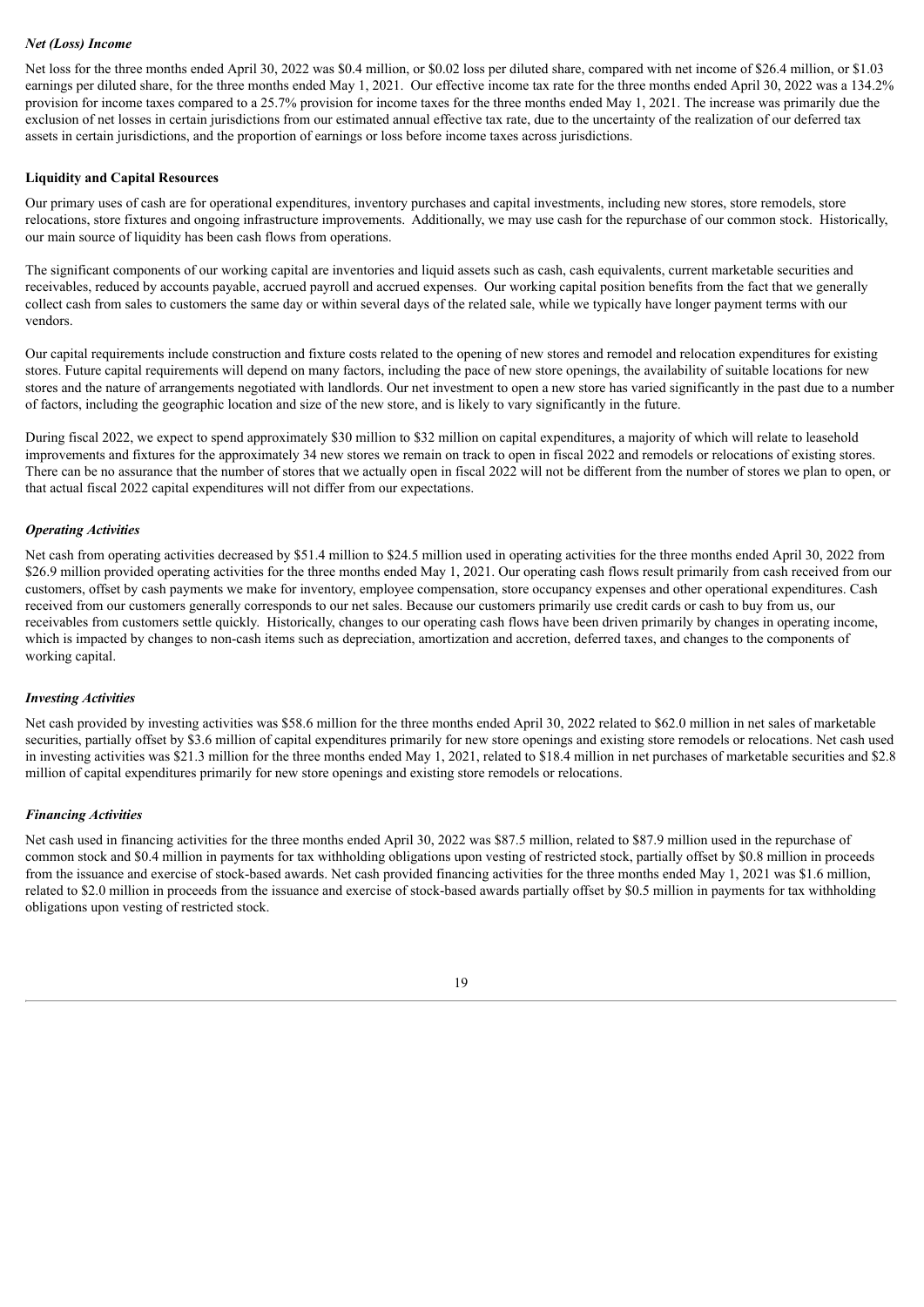## **Sources of Liquidity**

Our most significant sources of liquidity continue to be funds generated by operating activities and available cash, cash equivalents and current marketable securities. We expect these sources of liquidity and available borrowings under our revolving credit facility will be sufficient to meet our foreseeable cash requirements for operations and planned capital expenditures for at least the next twelve months. Beyond this time frame, if cash flows from operations are not sufficient to meet our capital requirements, then we will be required to obtain additional equity or debt financing in the future. However, there can be no assurance that equity or debt financing will be available to us when we need it or, if available, that the terms will be satisfactory to us and not dilutive to our then-current shareholders.

We maintain a secured credit agreement with Wells Fargo Bank, N.A., which provided us with a senior secured credit facility ("credit facility") of up to \$25.0 million through December 1, 2023, and up to \$35.0 million after December 1, 2023 and through December 1, 2024. The credit facility is available for working capital and other general corporate purposes. The credit facility provides for the issuance of standby letters of credit in an amount not to exceed \$17.5 million outstanding at any time and with a term not to exceed 365 days. The commercial line of credit provides for the issuance of commercial letters of credit in an amount not to exceed \$10.0 million and with terms not to exceed 120 days. The credit facility will mature on December 1, 2024. The credit facility is secured by a first-priority security interest in substantially all of the personal property (but not the real property) of the borrowers and guarantors. Amounts borrowed under the credit facility bear interest at a daily simple SOFR rate plus a margin of 1.35% per annum. There were no open letters of credit outstanding at April 30, 2022 or January 29, 2022.

Additionally, we maintain a credit facility with UBS Switzerland AG of up to 15.0 million Euro (\$15.8 million as of April 30, 2022), which may be used to guarantee payment of letters of credit. The credit facility bears interest at 1.25%. There were no borrowings outstanding under this credit facility at April 30, 2022 or January 29, 2022.

At April 30, 2022, we did not have any "off-balance sheet arrangements" as defined in relevant SEC regulations that are reasonably likely to have a current or future effect on our financial condition, results of operation, liquidity, capital expenditures or capital resources.

#### **Critical Accounting Estimates**

Our condensed consolidated financial statements are prepared in accordance with U.S. GAAP. In connection with the preparation of our condensed consolidated financial statements, we are required to make assumptions and estimates about future events and apply judgments that affect the reported amounts of assets, liabilities, revenue, expenses and the related disclosures. We base our assumptions, estimates and judgments on historical experience, current trends and other factors that we believe to be relevant at the time our condensed consolidated financial statements are prepared. On a regular basis, we review the accounting policies, assumptions, estimates and judgments to ensure that our condensed consolidated financial statements are presented fairly and in accordance with U.S. GAAP. However, because future events and their effects cannot be determined with certainty, actual results could differ from our assumptions and estimates, and such differences could be material.

There have been no significant changes to our critical accounting estimates as discussed in our Annual Report on Form 10-K for the fiscal year ended January 29, 2022.

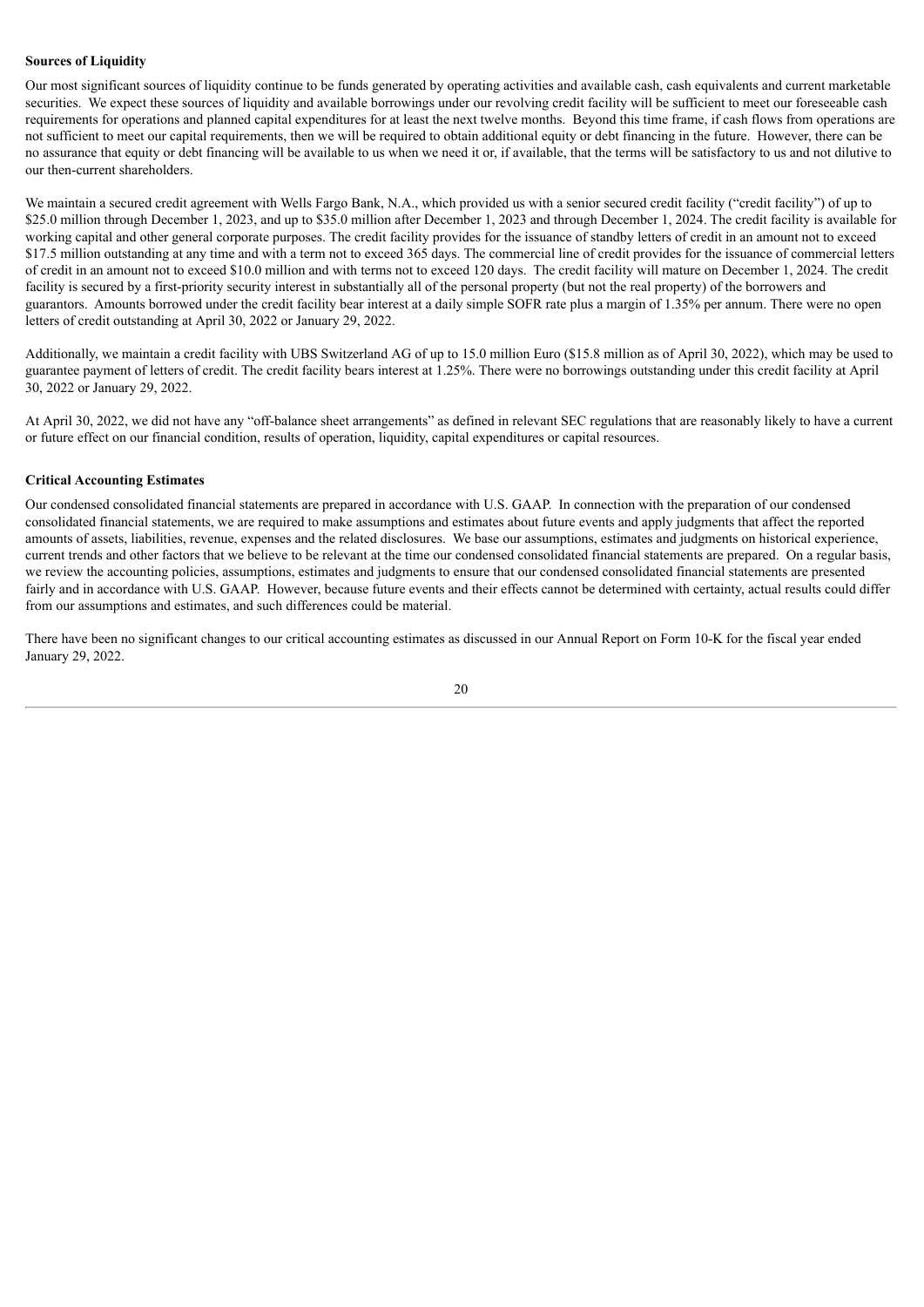## **Risk Factors**

Investing in our securities involves a high degree of risk. The following risk factors, issues and uncertainties should be considered in evaluating our future prospects. In particular, keep these risk factors in mind when you read "forward-looking" statements elsewhere in this report. Forward-looking statements relate to our expectations for future events and time periods. Generally, the words "anticipates," "expects," "intends," "may," "should," "plans," "believes," "predicts," "potential," "continue" and similar expressions identify forward-looking statements. Forward-looking statements involve risks and uncertainties, and future events and circumstances could differ significantly from those anticipated in the forward-looking statements. Any of the following risks could harm our business, operating results or financial condition and could result in a complete loss of your investment. Additional risks and uncertainties that are not yet identified or that we currently think are immaterial may also harm our business and *financial condition in the future.*

## *The novel coronavirus (COVID-19) global pandemic could continue to have a material impact on our business.*

Since being declared a pandemic by the World Health Organization in March 2020, COVID-19 has negatively impacted global economies, disrupted consumer spending and global supply chains, and created significant volatility and disruption of financial markets. The COVID-19 global pandemic could continue to have a material impact on our business, including our results of operations, financial condition and liquidity. The duration and severity of the COVID-19 pandemic will determine its ongoing impact on our business, including our ability to execute business strategies and initiatives in their expected time frame, the effect on our suppliers and disruptions to the global supply chain, and the ability of our customers to pay for our services and products.

A resurgence in the spread of COVID-19, or its variants, could force the closure of our retail stores globally, as we saw in the first quarter of 2020. We could also experience store closures on a regional basis, like we have seen in 2020 and 2021. We may face long term store closure requirements and other operational restrictions with respect to some or all of our physical locations for prolonged periods of time due to, among other factors, evolving and increasingly stringent governmental restrictions, public health directives, quarantine policies, or social distancing measures, resulting in a materially adverse impact to our financial results.

With store closures withstanding, consumer fears about becoming ill with the virus may persist, adversely affecting traffic to our stores. Consumer spending may also be negatively impacted by general economic downturn and decreased consumer confidence resulting from the COVID-19 global pandemic. This may negatively impact sales in our stores and our ecommerce channel. The potential reduction in consumer visits to our stores, caused by COVID-19, and any decreased spending at retail stores or online caused by a lack of consumer confidence and spending following the pandemic, could result in a loss of sales and profits.

A rise in the spread of COVID-19 also has the potential to significantly impact our supply chain if manufacturers of our products, distribution centers where we manage our inventory, or operations of our logistics and other service providers are disrupted, temporarily closed or experience worker shortages.

Due to the seasonality of our business, widespread closures during peak shopping periods could disproportionally impact financial results. The inability to effectively adapt to changes in consumer behavior could result in excess inventory and adversely impact financial results. We may experience adverse effects of prolonged operating restrictions related to in-person marketing and training events.

The COVID-19 pandemic's impact on macroeconomic conditions could alter the functioning of financial and capital markets, foreign currency exchange rates, commodity prices, and interest rates. After the COVID-19 global pandemic has settled, we may continue to experience adverse impacts to our business as a result of evolving macroeconomic factors, including general economic uncertainty, unemployment rates, high inflation, recessionary pressures and any actual economic recession that has occurred or may occur in the future.

The extent of the impact of the COVID-19 global pandemic on our business remains uncertain and difficult to predict, given the innumerable unknowns regarding the duration and severity of the pandemic.

## Failure to anticipate, identify and respond to changing fashion trends, customer preferences and other fashion-related factors could have a material *adverse ef ect on us.*

Customer tastes and fashion trends in our market are volatile and tend to change rapidly. Our success depends on our ability to effectively anticipate, identify and respond to changing fashion tastes and consumer preferences, and to translate market trends into appropriate, saleable product offerings in a timely manner. If we are unable to successfully anticipate, identify or respond to changing styles or trends and misjudge the market for our products or any new product lines, including adequately anticipating the correct mix and trends of our private label merchandise, our sales may be lower than predicted and we may be faced with a substantial amount of unsold inventory or missed opportunities. In response to such a situation, we may be forced to rely on markdowns or promotional sales to dispose of excess or slow-moving inventory, which could have a material adverse effect on our results of operations.

## We may be unable to compete favorably in the highly competitive retail industry, and if we lose customers to our competitors, our sales could decrease,

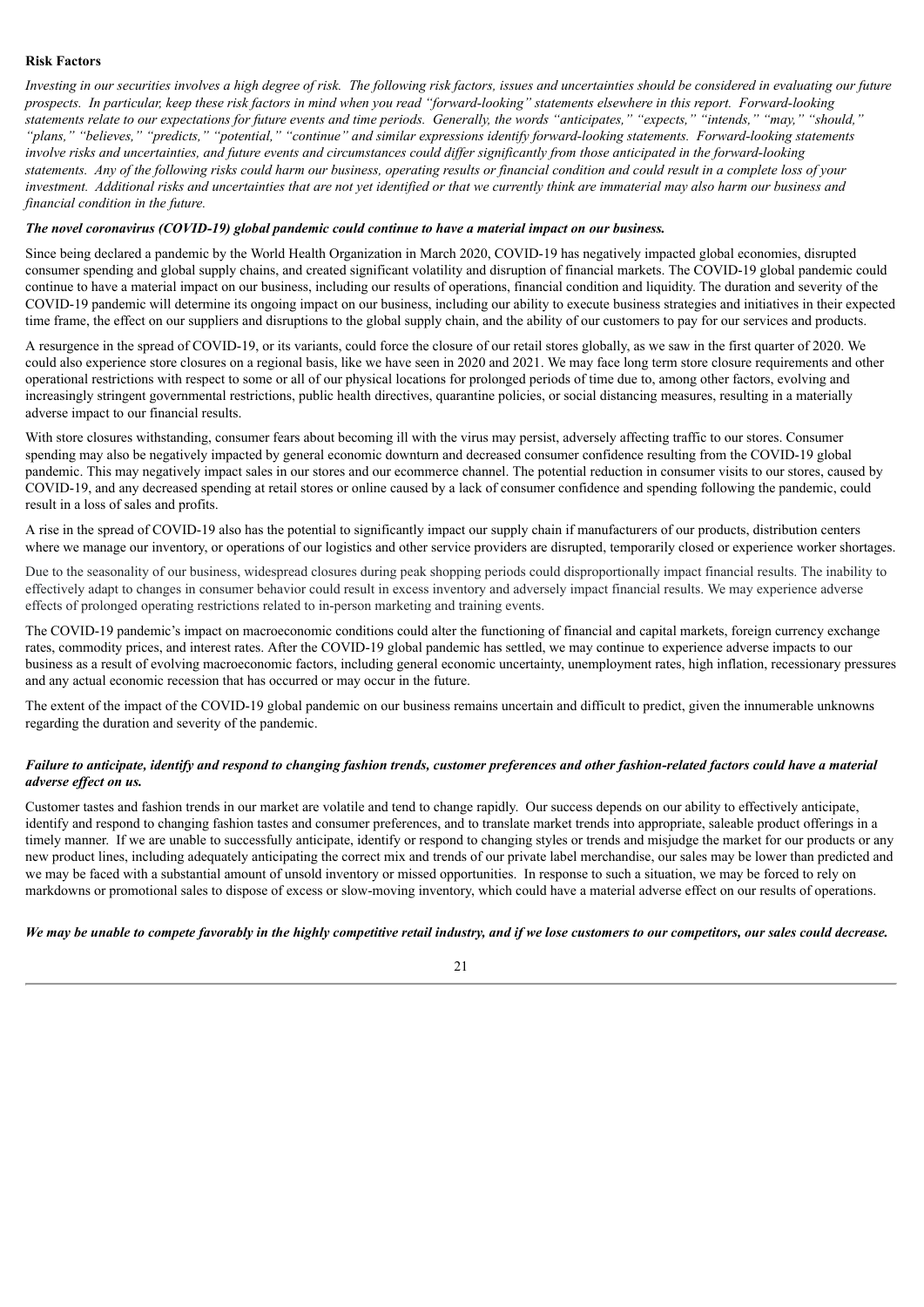The teenage and young adult retail apparel, footwear, accessories and hardgoods industry is highly competitive. We compete with other retailers for vendors, teenage and young adult customers, suitable store locations, qualified store associates, management personnel, online marketing content, social media engagement and ecommerce traffic. Some of our competitors are larger than we are and have substantially greater financial and marketing resources, including advanced ecommerce market capabilities. Additionally, some of our competitors may offer more options for free and/or expedited shipping for ecommerce sales. Direct competition with these and other retailers may increase significantly in the future, which could require us, among other things, to lower our prices and could result in the loss of our customers. Current and increased competition could have a material adverse effect on our business, results of operations and financial condition.

## U.S. and global economic and political uncertainty, coupled with cyclical economic trends in retailing, could have a material adverse effect on our *results of operations.*

Our retail market historically has been subject to substantial cyclicality. As the U.S. and global economic and political conditions change, the trends in discretionary consumer spending become unpredictable and discretionary consumer spending could be reduced due to uncertainties about the future. Economic and consumer confidence can also be affected by a variety of factors, including housing prices, unemployment rates and inflation. When disposable income decreases or discretionary consumer spending is reduced due to a decline in consumer confidence, purchases of apparel and related products may decline. A deterioration in macroeconomic conditions or consumer confidence or uncertainty in the U.S. and global economies and political environment could have a material adverse impact on our results of operations and financial position.

In response to a decline in disposable income and consumer confidence, we believe the "value" message has become more important to consumers. As a retailer that sells approximately 87% branded merchandise, this trend may negatively affect our business, as we generally will have to charge more than vertically integrated private label retailers or we may be forced to rely on promotional sales to compete in our market which could have a material adverse effect on our financial position.

#### Most of our merchandise is produced by foreign manufacturers; therefore, the availability, quality and costs of our merchandise may be negatively *af ected by risks associated with international trade and other international conditions.*

Most of our merchandise is produced by manufacturers around the world. Some of these facilities are located in regions that may be affected by natural disasters, public health concerns, or emergencies, such as COVID-19 and other communicable diseases or viruses, political instability or other conditions that could cause a disruption in trade. Trade restrictions such as increased tariffs or quotas, or both, could also increase the cost and reduce the supply of merchandise available to us. Any reduction in merchandise available to us or any increase in its cost due to tariffs, quotas or local issues that disrupt trade could have a material adverse effect on our results of operations. This includes costs to comply with regulatory developments regarding the use of "conflict minerals," certain minerals originating from the Democratic Republic of Congo and adjoining countries, which may affect the sourcing and availability of raw materials used by manufacturers and subject us to increased costs associated with our products, processes or sources of our inputs. Our business could be adversely affected by disruptions in the supply chain, such as strikes, work stoppages, or port closures.

## *A decrease in consumer traf ic could cause our sales to be less than expected.*

We depend heavily on generating customer traffic to our stores and websites. This includes locating many of our stores in prominent locations within successful shopping malls. Sales at these stores are derived, in part, from the volume of traffic in those malls. Our stores benefit from the ability of a mall's "anchor" tenants, generally large department stores and other area attractions, to generate consumer traffic in the vicinity of our stores and the continuing popularity of malls as shopping destinations. In addition, some malls that were in prominent locations when we opened our stores may cease to be viewed as prominent. If this trend continues or if the popularity of mall shopping continues to decline generally among our customers, our sales may decline, which would impact our results of operations. Additionally, we may experience other risks associated with operating leases, such as lease termination or impairment of operating lease right-of-use assets. These risks may include circumstances that are not within our control, such as changes in fair market rent. Furthermore, we depend on generating increased traffic to our ecommerce business and converting that traffic into sales. This requires us to achieve expected results from our marketing and social media campaigns, accuracy of data analytics, reliability of our website, network, and transaction processing and a high-quality online customer experience. Our sales volume and customer traffic in our stores and on our websites generally could be adversely affected by, among other things, economic downturns, competition from other ecommerce retailers, non-mall retailers and other malls, increases in gasoline prices, fluctuations in exchange rates in border or tourism-oriented locations and the closing or decline in popularity of other stores in the malls in which we are located. Also, geopolitical events, including the threat of terrorism, or widespread health emergencies, such as COVID-19 and other communicable diseases, viruses, or pandemics, could cause people to avoid our stores in shopping malls and alter consumer trends. An uncertain economic outlook or continued bankruptcies of mall-based retailers could curtail new shopping mall development, decrease shopping mall and ecommerce traffic, reduce the number of hours that shopping mall operators keep their shopping malls open or force them to cease operations entirely. A reduction in consumer traffic to our stores or websites could have a material adverse effect on our business, results of operations and financial condition.

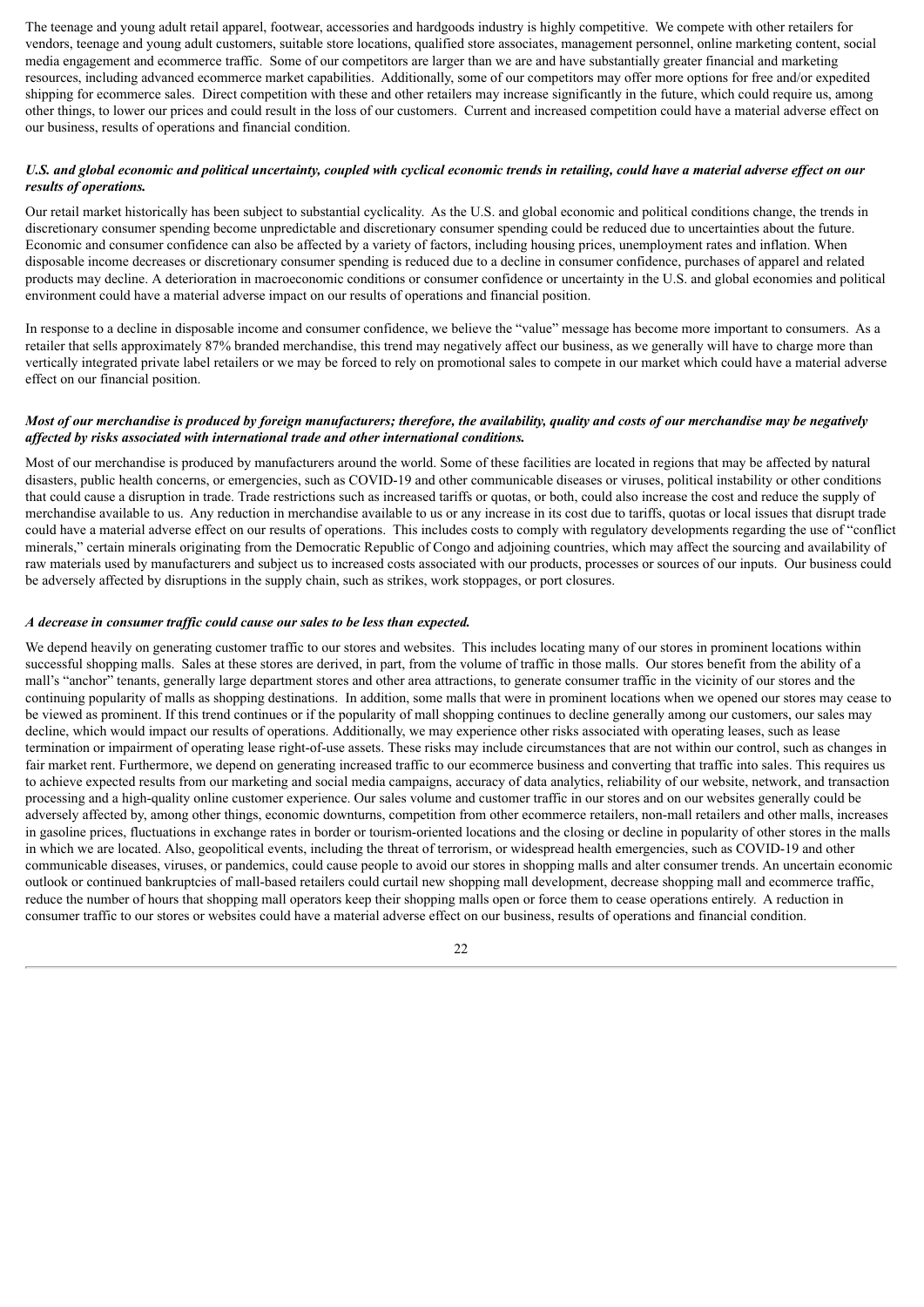## Our growth strategy depends on our ability to grow customer engagement in our current markets and expand into new markets, which could strain our *resources* and cause the performance of our existing business to suffer.

Our growth largely depends on our ability to optimize our customer engagement in our current trade areas and operate successfully in new geographic markets. However, our ability to open stores in new geographic markets, including international locations, is subject to a variety of risks and uncertainties, and we may be unable to open new stores as planned or have access to desirable lease space, and any failure to successfully open and operate in new markets could have a material adverse effect on our results of operations. We intend to continue to open new stores in future years, while remodeling a portion of our existing store base such that we have the optimum number of stores in any given trade area. The expansion into new markets may present competitive, merchandising, hiring and distribution challenges that are different from those currently encountered in our existing markets. In addition, our proposed expansion will place increased demands on our operational, managerial and administrative resources. These increased demands could cause us to operate our business less effectively, which in turn could cause deterioration in the financial performance of our individual stores and our overall business. In addition, successful execution of our growth strategy may require that we obtain additional financing, and we may not be able to obtain that financing on acceptable terms or at all.

#### Failure to successfully integrate any businesses that we acquire could have an adverse impact on our results of operations and financial performance.

We may, from time to time, acquire businesses, such as our acquisition of Blue Tomato and Fast Times. We may experience difficulties in integrating any businesses we may acquire, including their stores, websites, facilities, personnel, financial systems, distribution, operations and general operating procedures, and any such acquisitions may also result in the diversion of our capital and our management's attention from other business issues and opportunities. If we experience difficulties in integrating acquisitions or if such acquisitions do not provide the benefits that we expect to receive, we could experience increased costs and other operating inefficiencies, which could have an adverse effect on our results of operations and overall financial performance.

#### Our plans for international expansion include risks that could have a negative impact on our results of operations.

We plan to continue to open new stores in the Canadian, European, and Australian markets. We may continue to expand internationally into other markets, either organically, or through additional acquisitions. International markets may have different competitive conditions, consumer tastes and discretionary spending patterns than our existing U.S. market. As a result, operations in international markets may be less successful than our operations in the U.S. Additionally, consumers in international markets may not be familiar with us or the brands we sell, and we may need to build brand awareness in the markets. Furthermore, we have limited experience with the legal and regulatory environments and market practices in new international markets and cannot guarantee that we will be able to penetrate or successfully operate in these new international markets. We also expect to incur additional costs in complying with applicable foreign laws and regulations as they pertain to both our products and our operations. Accordingly, for the reasons noted above, our plans for international expansion include risks that could have a negative impact on our results of operations.

## Our sales and inventory levels fluctuate on a seasonal basis. Accordingly, our quarterly results of operations are volatile and may fluctuate *significantly.*

Our quarterly results of operations have fluctuated significantly in the past and can be expected to continue to fluctuate significantly in the future. Our sales and profitability are typically disproportionately higher in the third and fourth fiscal quarters of each fiscal year due to increased sales during the back-to-school and winter holiday shopping seasons. Sales during these periods cannot be used as an accurate indicator of annual results. As a result of this seasonality, any factors negatively affecting us during the last half of the year, including unfavorable economic conditions, adverse weather or our ability to acquire seasonal merchandise inventory, could have a material adverse effect on our financial condition and results of operations for the entire year. In addition, in order to prepare for the back-to-school and winter holiday shopping seasons, we must order and keep in stock significantly more merchandise than we carry during other times of the year. Any unanticipated decrease in demand for our products during these peak shopping seasons could require us to sell excess inventory at a substantial markdown, which could have a material adverse effect on our business, results of operations and financial condition.

Our quarterly results of operations are affected by a variety of other factors, including:

- the timing of new store openings and the relative proportion of our new stores to mature stores;
- whether we are able to successfully integrate any new stores that we acquire and the presence of any unanticipated liabilities in connection therewith;
- fashion trends and changes in consumer preferences;
- calendar shifts of holiday or seasonal periods;

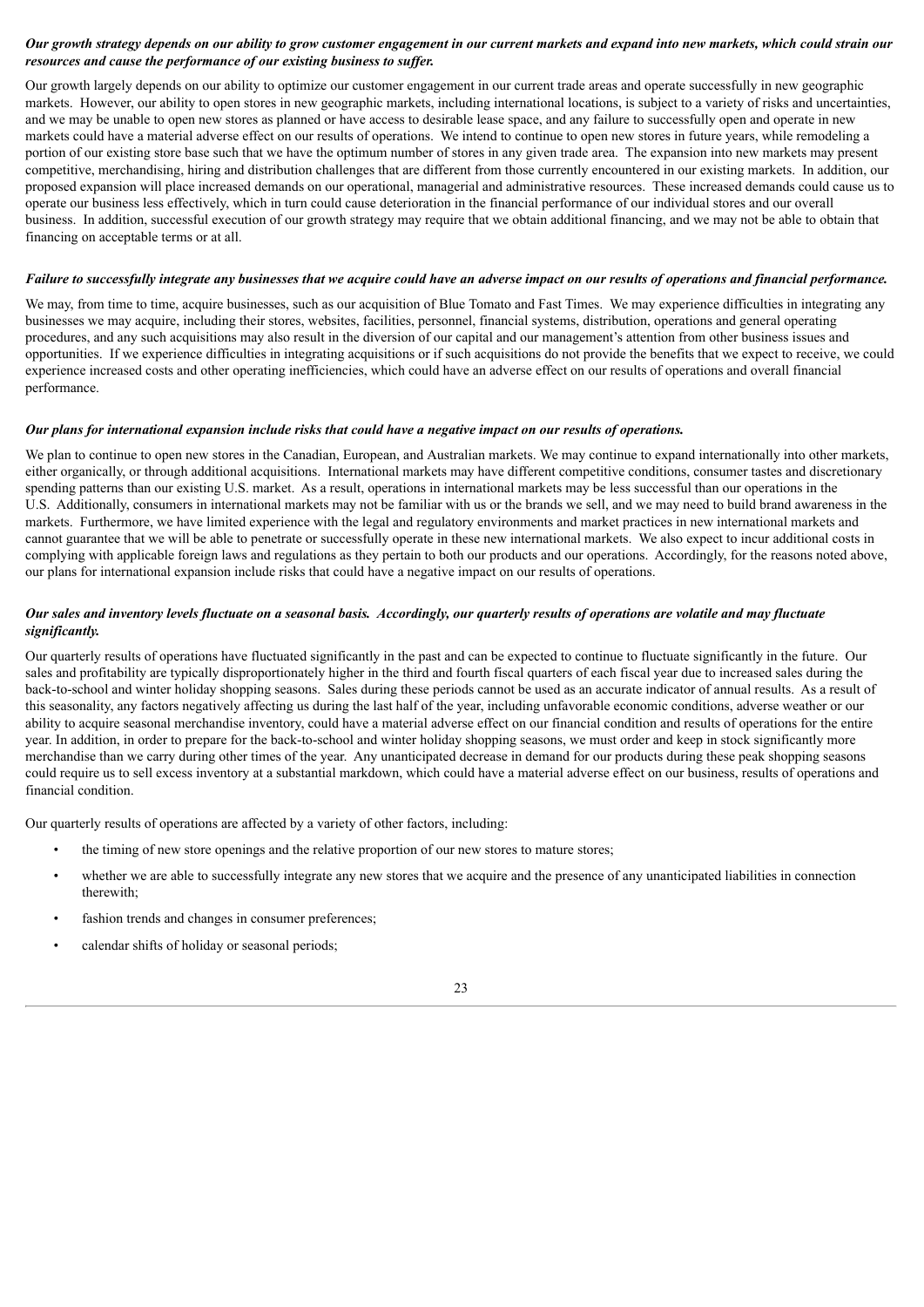- changes in our merchandise mix;
- timing of promotional events;
- general economic conditions and, in particular, the retail sales environment;
- actions by competitors or mall anchor tenants;
- weather conditions;
- the level of pre-opening expenses associated with our new stores; and
- inventory shrinkage beyond our historical average rates.

#### If our information systems fail to function effectively or do not scale to keep pace with our planned growth, our operations could be disrupted and our *financial results could be harmed.*

If our information systems, including hardware and software, do not work effectively, this could adversely impact the promptness and accuracy of our transaction processing, financial accounting and reporting and our ability to manage our business and properly forecast operating results and cash requirements. Additionally, we rely on third-party service providers for certain information systems functions. If a service provider fails to provide the data quality, communications capacity or services we require, the failure could interrupt our services and could have a material adverse effect on our business, financial condition and results of operations. To manage the anticipated growth of our operations and personnel, we may need to continue to improve our operational and financial systems, transaction processing, procedures and controls, and in doing so could incur substantial additional expenses that could impact our financial results.

#### If we fail to meet the requirements to adequately maintain the privacy and security of our personal data and business information, we may be subjected *to adverse publicity, litigation and significant expenses.*

Information systems are susceptible to an increasing threat of continually evolving cybersecurity risks. If we fail to maintain or adequately maintain security systems, devices and activity monitoring to prevent unauthorized access to our network, systems and databases containing confidential, proprietary, and personally identifiable information, we may be subject to additional risk of adverse publicity, litigation or significant expense. Nevertheless, if unauthorized parties gain access to our networks, systems or databases, they may be able to steal, publish, delete or modify confidential information. In such circumstances, we could be held liable to our customers or other parties or be subject to regulatory or other actions for breaching privacy rules and we may be exposed to reputation damage and loss of customers' trust and business. This could result in costly investigations and litigation, civil or criminal penalties and adverse publicity that could adversely affect our financial condition, results of operations and reputation. Actual or anticipated attacks may cause us to incur increasing costs, including costs to deploy additional resources, train employees, and engage third-parties. Further, the regulatory environment surrounding information security, cybersecurity and privacy is increasingly demanding. If we are unable to comply with the new and changing security standards, we may be subject to fines, restrictions and financial exposure, which could adversely affect our retail operations.

## Significant fluctuations and volatility in the cost of raw materials, global labor, shipping and other costs related to the production of our merchandise *may have a material adverse ef ect on our business, results of operations and financial conditions.*

Increases in the cost of raw materials, global labor costs, freight costs and other shipping costs in the production and transportation of our merchandise can result in higher costs for this merchandise. The costs for these products are affected by weather, consumer demand, government regulation, speculation on the commodities market and other factors that are generally unpredictable and beyond our control. Our gross profit and results of operations could be adversely affected to the extent that the selling prices of our products do not increase proportionately with the increases in the costs of raw materials. Increasing labor costs and oil-related product costs, such as manufacturing and transportation costs, could also adversely impact gross profit. Additionally, significant changes in the relationship between carrier capacity and shipper demand could increase transportation costs, which could also adversely impact gross profit.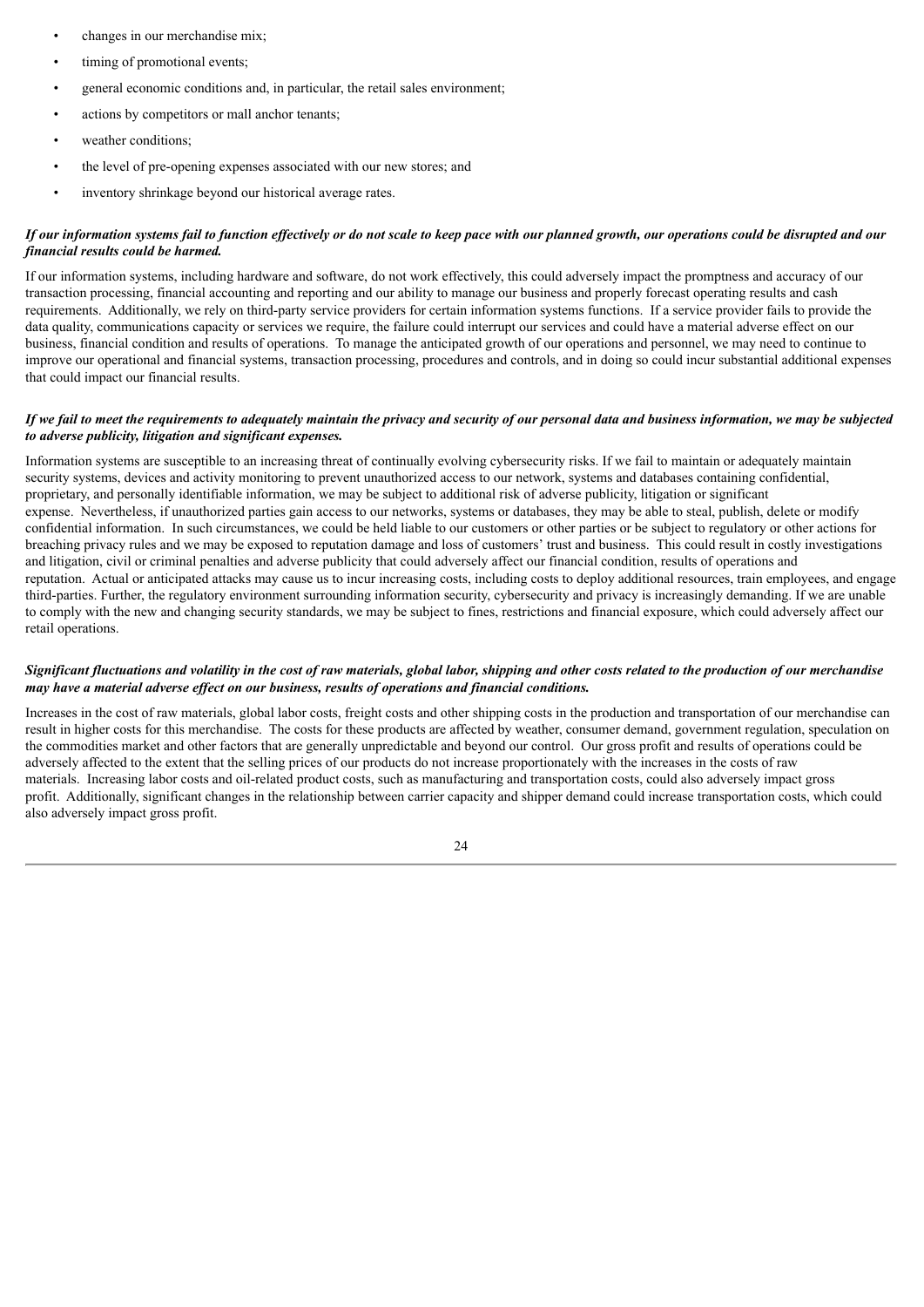## *Fluctuations in foreign currency exchange rates could impact our financial condition and results of operations.*

We are exposed to foreign currency exchange rate risk with respect to our sales, profits, assets and liabilities denominated in currencies other than the U.S. dollar. As a result, the fluctuation in the value of the U.S. dollar against other currencies could have a material adverse effect on our results of operations, financial condition and cash flows. Upon translation, operating results may differ materially from expectations. As we continue to expand our international operations, our exposure to exchange rate fluctuations will increase. Tourism spending may be affected by changes in currency exchange rates, and as a result, sales at stores with higher tourism traffic may be adversely impacted by fluctuations in currency exchange rates. Further, although the prices charged by vendors for the merchandise we purchase are primarily denominated in U.S. dollars, a decline in the relative value of the U.S. dollar to foreign currencies could lead to increased merchandise costs, which could negatively affect our competitive position and our results of operations.

## Our business could be adversely affected by increased labor costs, including costs related to an increase in minimum wage and health care.

Labor is one of the primary components in the cost of operating our business. Increased labor costs, whether due to competition, unionization, increased minimum wage, state unemployment rates, health care, mandated safety protocols, or other employee benefits costs may adversely impact our operating profit. A considerable amount of our store team members are paid at rates related to the federal or state minimum wage and any changes to the minimum wage rate may increase our operating expenses. Furthermore, inconsistent increases in state and or city minimum wage requirements limit our ability to increase prices across all markets and channels. Additionally, we are self-insured with respect to our health care coverage in the U.S. and do not purchase third party insurance for the health insurance benefits provided to employees with the exception of pre-defined stop loss coverage, which helps limit the cost of large claims. There is no assurance that future health care legislation will not adversely impact our results or operations.

#### *Our business could suf er if a manufacturer fails to use acceptable labor and environmental practices.*

We do not control our vendors or the manufacturers that produce the products we buy from them, nor do we control the labor and environmental practices of our vendors and these manufacturers. The violation of labor, safety, environmental and/or other laws and standards by any of our vendors or these manufacturers, or the divergence of the labor and environmental practices followed by any of our vendors or these manufacturers from those generally accepted as ethical in the U.S., could interrupt, or otherwise disrupt, the shipment of finished products to us or damage our reputation. Any of these, in turn, could have a material adverse effect on our reputation, financial condition and results of operations. In that regard, most of the products we sell are manufactured internationally, primarily in Asia, Mexico and Central America, which may increase the risk that the labor and environmental practices followed by the manufacturers of these products may differ from those considered acceptable in the U.S.

Additionally, our products are subject to regulation of and regulatory standards set by various governmental authorities with respect to quality and safety. These regulations and standards may change from time to time. Our inability to comply on a timely basis with regulatory requirements could result in significant fines or penalties, which could adversely affect our reputation and sales. Issues with the quality and safety of merchandise we sell, regardless of our culpability, or customer concerns about such issues, could result in damage to our reputation, lost sales, uninsured product liability claims or losses, merchandise recalls and increased costs.

## If we fail to develop and maintain good relationships with vendors or if a vendor is otherwise unable or unwilling to supply us with adequate quantities *of their products at acceptable prices, our business and financial performance could suf er.*

Our business is dependent on developing and maintaining good relationships with a large number of vendors to provide our customers with an extensive selection of current and relevant brands. In addition to maintaining our large number of current vendor relationships, each year we are identifying, attracting and launching new vendors to provide a diverse and unique product assortment. We believe that we generally are able to obtain attractive pricing and terms from vendors because we are perceived as a desirable customer, and deterioration in our relationship with our vendors could have a material adverse effect on our business.

However, there can be no assurance that our current vendors or new vendors will provide us with an adequate supply or quality of products or acceptable pricing. Our vendors could discontinue selling to us, raise the prices they charge, sell through direct channels or allow their merchandise to be discounted by other retailers. There can be no assurance that we will be able to acquire desired merchandise in sufficient quantities on terms acceptable to us in the future. In addition, certain vendors sell their products directly to the retail market and therefore compete with us directly and other vendors may decide to do so in the future. There can be no assurance that such vendors will not decide to discontinue supplying their products to us, supply us only less popular or lower quality items, raise the prices they charge us or focus on selling their products directly.

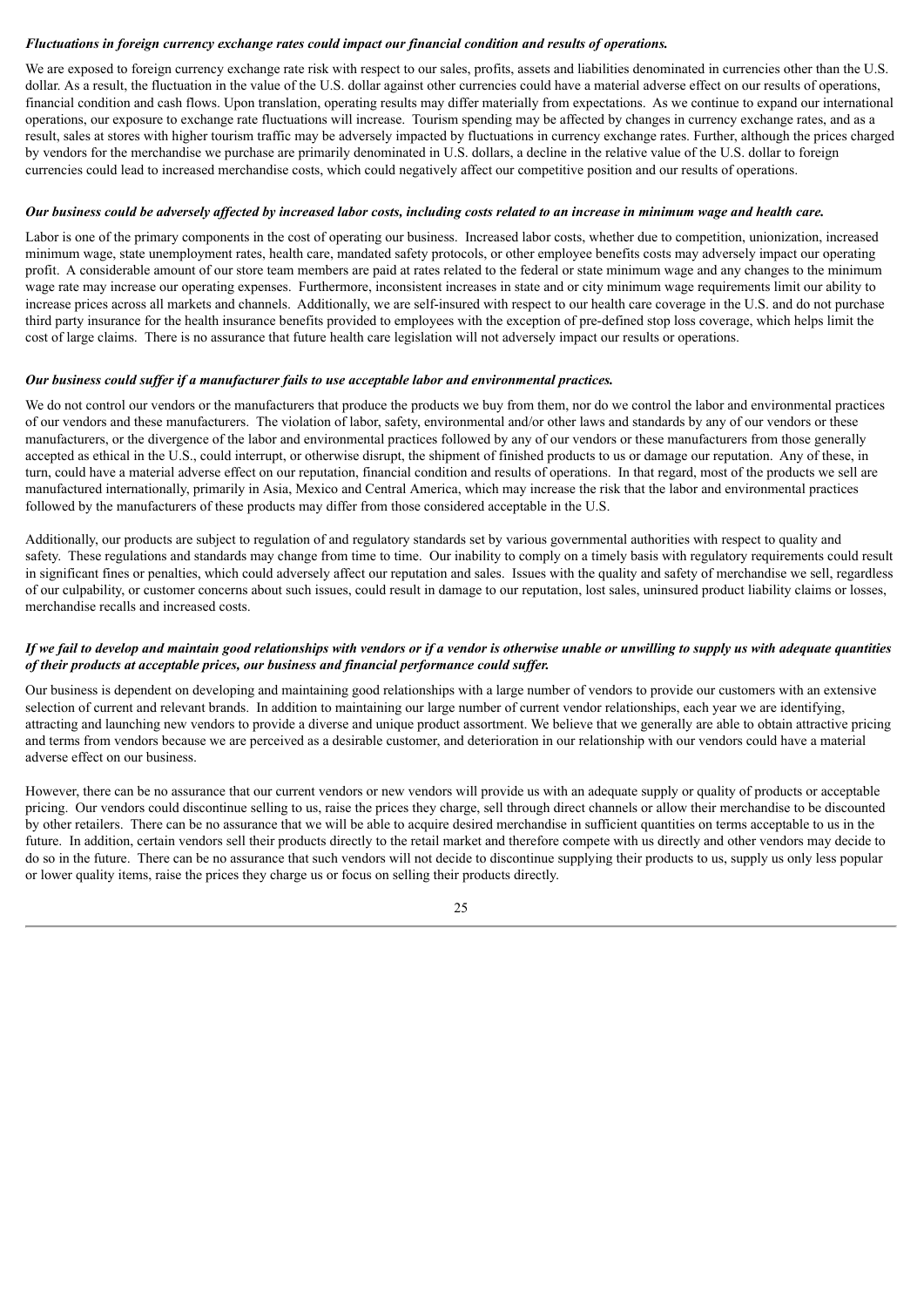In addition, a number of our vendors are smaller, less capitalized companies and are more likely to be impacted by unfavorable general economic and market conditions than larger and better capitalized companies. These smaller vendors may not have sufficient liquidity during economic downturns to properly fund their businesses and their ability to supply their products to us could be negatively impacted. Any inability to acquire suitable merchandise at acceptable prices, or the loss of one or more key vendors, could have a material adverse effect on our business, results of operations and financial condition.

## Our business is susceptible to weather conditions that are out of our control, including the potential risks of unpredictable weather patterns and any weather patterns associated with naturally occurring global climate change, and the resultant unseasonable weather could have a negative impact on *our results of operations.*

Our business is susceptible to unseasonable weather conditions. For example, extended periods of unseasonably warm temperatures during the winter season or cool weather during the summer season (including any weather patterns associated with global warming and cooling) could render a portion of our inventory incompatible with those unseasonable conditions. These prolonged unseasonable weather conditions could have a material adverse effect on our business and results of operations.

#### Our omni-channel strategy may not have the return we anticipate, which could have an adverse effect on our results of operations.

We are executing an omni-channel strategy to enable our customers to shop wherever, whenever and however they choose to engage with us. Our omnichannel strategy may not deliver the results we anticipate or may not adequately anticipate changing consumer trends, preferences and expectations. We will continue to develop additional ways to execute our superior omni-channel experience and interact with our customers, which requires significant investments in IT systems and changes in operational strategy, including localization, online and in-store point of sale systems, order management system, and transportation management system. If we fail to effectively integrate our store and ecommerce shopping experiences, effectively scale our IT structure or we do not realize the return on our investments that we anticipate our operating results could be adversely affected. Our competitors are also investing in omni-channel initiatives. If our competitors are able to be more effective in their strategy, it could have an adverse effect on our results of operations. If we our omni-channel strategy fails to meet customer expectations related to functionality, timely delivery, or customer experience, our business and results of operations may be adversely affected. Additionally, to manage the anticipated growth of our operations and personnel, we will need to continue to improve our operational and financial systems, transaction processing, procedures and controls, and in doing so could incur substantial additional expenses that could impact our financial results.

#### If we lose key executives or are unable to attract and retain the talent required for our business, our financial performance could suffer.

Our performance depends largely on the efforts and abilities of our key executives. If we lose the services of one or more of our key executives, we may not be able to successfully manage our business or achieve our growth objectives. Furthermore, as our business grows, we will need to attract and retain additional qualified personnel in a timely manner and we may not be able to do so.

#### Failure to meet our staffing needs could adversely affect our ability to implement our growth strategy and could have a material impact on our results *of operations.*

Our success depends in part upon our ability to attract, motivate and retain a sufficient number of qualified employees who understand and appreciate our culture and brand and are able to adequately represent this culture. Qualified individuals of the requisite caliber, skills and number needed to fill these positions may be in short supply in some areas and the employee turnover rate in the retail industry is high. Our business depends on the ability to hire and retain qualified technical and support roles for procurement, distribution, ecommerce and back office functions. Competition for qualified employees in these areas could require us to pay higher wages to attract a sufficient number of suitable employees.

If we are unable to hire and retain store managers and store associates capable of consistently providing a high level of customer service, as demonstrated by their enthusiasm for our culture and knowledge of our merchandise, our ability to open new stores may be impaired and the performance of our existing and new stores could be materially adversely affected. We are also dependent upon temporary personnel to adequately staff our operations particularly during busy periods such as the back-to-school and winter holiday seasons. There can be no assurance that we will receive adequate assistance from our temporary personnel, or that there will be sufficient sources of temporary personnel. If we are unable to hire qualified temporary personnel, our results of operations could be adversely impacted.

Although none of our employees are currently covered by collective bargaining agreements, we cannot guarantee that our employees will not elect to be represented by labor unions in the future, which could increase our labor costs and could subject us to the risk of work stoppages and strikes. Any such failure to meet our staffing needs, any material increases in employee turnover rates, any increases in labor costs or any work stoppages, interruptions or strikes could have a material adverse effect on our business or results of operations.

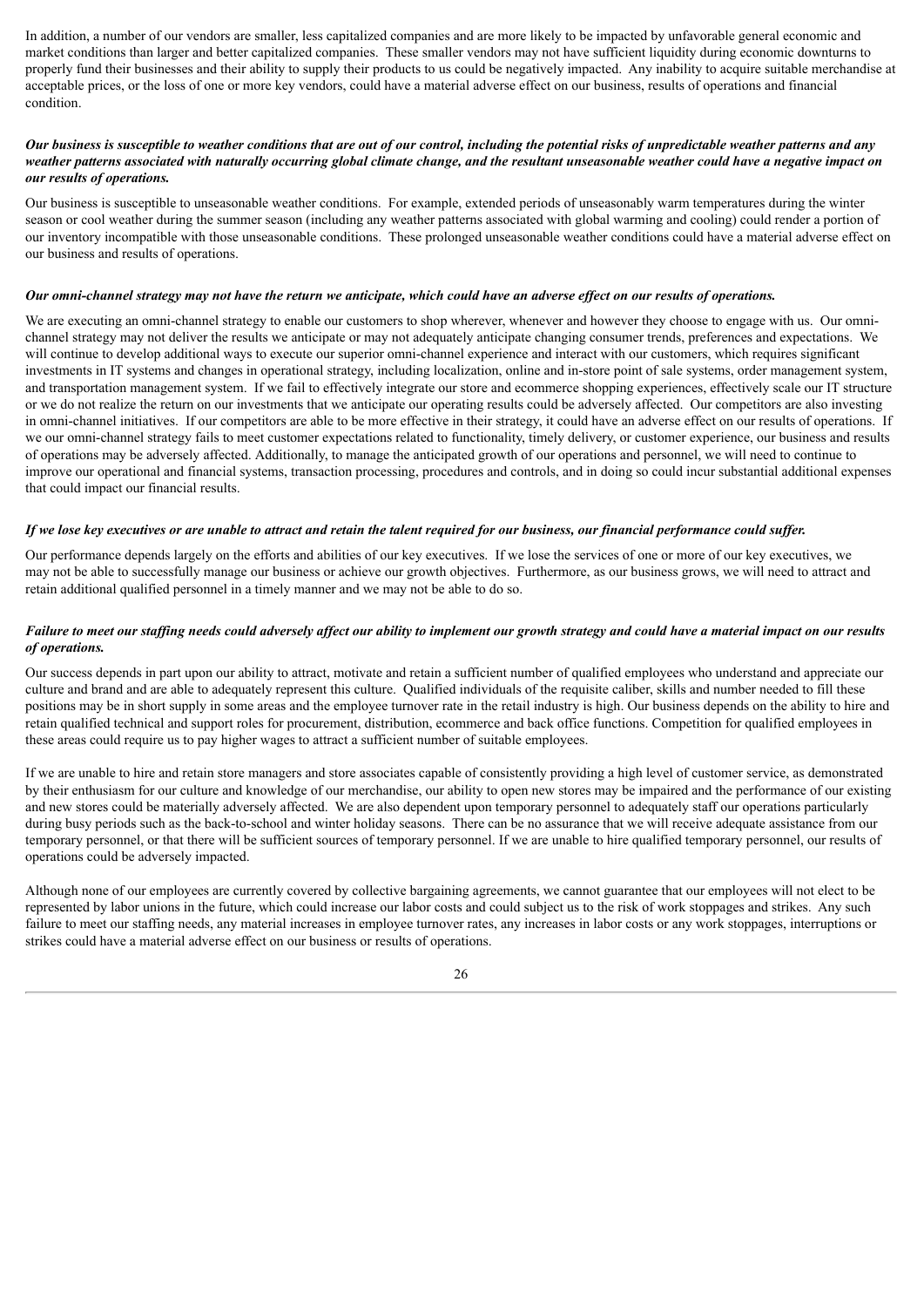#### A decline in cash flows from operations could have a material adverse effect on our business and growth plans.

We depend on cash flow from operations to fund our current operations and our growth strategy, including the payment of our operating leases, wages, store operation costs and other cash needs. If our business does not generate sufficient cash flow from operating activities, and sufficient funds are not otherwise available to us from borrowings under our credit facility or from other sources, we may not be able to pay our operating lease expenses, grow our business, respond to competitive challenges or fund our other liquidity and capital needs, which could have a material adverse effect on our business.

#### The terms of our secured credit agreement impose certain restrictions on us that may impair our ability to respond to changing business and economic conditions, which could have a significant adverse impact on our business. Additionally, our business could suffer if our ability to acquire financing is *reduced or eliminated.*

We maintain a secured credit agreement with Wells Fargo Bank, N.A., which provides us with a senior secured credit facility ("credit facility") of up to \$25.0 million through December 1, 2023, and up to \$35.0 million after December 1, 2023 and through December 1, 2024. The credit facility contains various representations, warranties and restrictive covenants that, among other things and subject to specified circumstances and exceptions, restrict our ability to incur indebtedness (including guarantees), grant liens, make investments, pay dividends or distributions with respect to capital stock, make prepayments on other indebtedness, engage in mergers, dispose of certain assets or change the nature of their business. The credit facility contains certain financial maintenance covenants that generally require us to have net income after taxes of at least \$5.0 million on a trailing four-quarter basis and a quick ratio of 1.25:1.0 at the end of each fiscal quarter. These restrictions could (1) limit our ability to plan for or react to market conditions or meet capital needs or otherwise restrict our activities or business plans; and (2) adversely affect our ability to finance our operations, strategic acquisitions, investments or other capital needs or to engage in other business activities that would be in our interest.

The credit facility contains certain affirmative covenants, including reporting requirements such as delivery of financial statements, certificates and notices of certain events, maintaining insurance, and providing additional guarantees and collateral in certain circumstances. The credit facility includes customary events of default including non-payment of principal, interest or fees, violation of covenants, inaccuracy of representations or warranties, cross-default to other material indebtedness, bankruptcy and insolvency events, invalidity or impairment of guarantees or security interests, material judgments and change of control. Additionally, we cannot be assured that our borrowing relationship with our lenders will continue or that our lenders will remain able to support their commitments to us in the future. If our lenders fail to do so, then we may not be able to secure alternative financing on commercially reasonable terms, or at all.

#### Our business could suffer with the closure or disruption of our home office or our distribution centers.

In the U.S., we rely on a single distribution center located in Corona, California to receive, store and distribute the vast majority of our merchandise to our domestic stores. Internationally, we operate a combined distribution and ecommerce fulfillment center located in Graz, Austria that supports our Blue Tomato ecommerce and store operations in Europe. We operate a distribution center located in Delta, British Columbia, Canada to distribute our merchandise to our Canadian stores. We operate a distribution and ecommerce fulfillment center located in Melbourne, Australia to distribute our merchandise to our Australian stores. Additionally, we are headquartered in Lynnwood, Washington. As a result, unforeseen events, including war, terrorism, other political instability or conflicts, riots, public health issues (including widespread/pandemic illnesses such as coronavirus and other communicable diseases or viruses), a natural disaster or other catastrophic event that affects one of the regions where we operate these centers or our home office could significantly disrupt our operations and have a material adverse effect on our business, results of operations and financial condition.

#### The effects of war, acts of terrorism, threat of terrorism, or other types of mall violence, could adversely affect our business.

Most of our stores are located in shopping malls. Any threat of terrorist attacks or actual terrorist events, or other types of mall violence, such as shootings or riots, could lead to lower consumer traffic in shopping malls. In addition, local authorities or mall management could close shopping malls in response to security concerns. Mall closures, as well as lower consumer traffic due to security concerns, could result in decreased sales. Additionally, the threat, escalation or commencement of war or other armed conflict elsewhere, could significantly diminish consumer spending, and result in decreased sales. Decreased sales could have a material adverse effect on our business, financial condition and results of operations.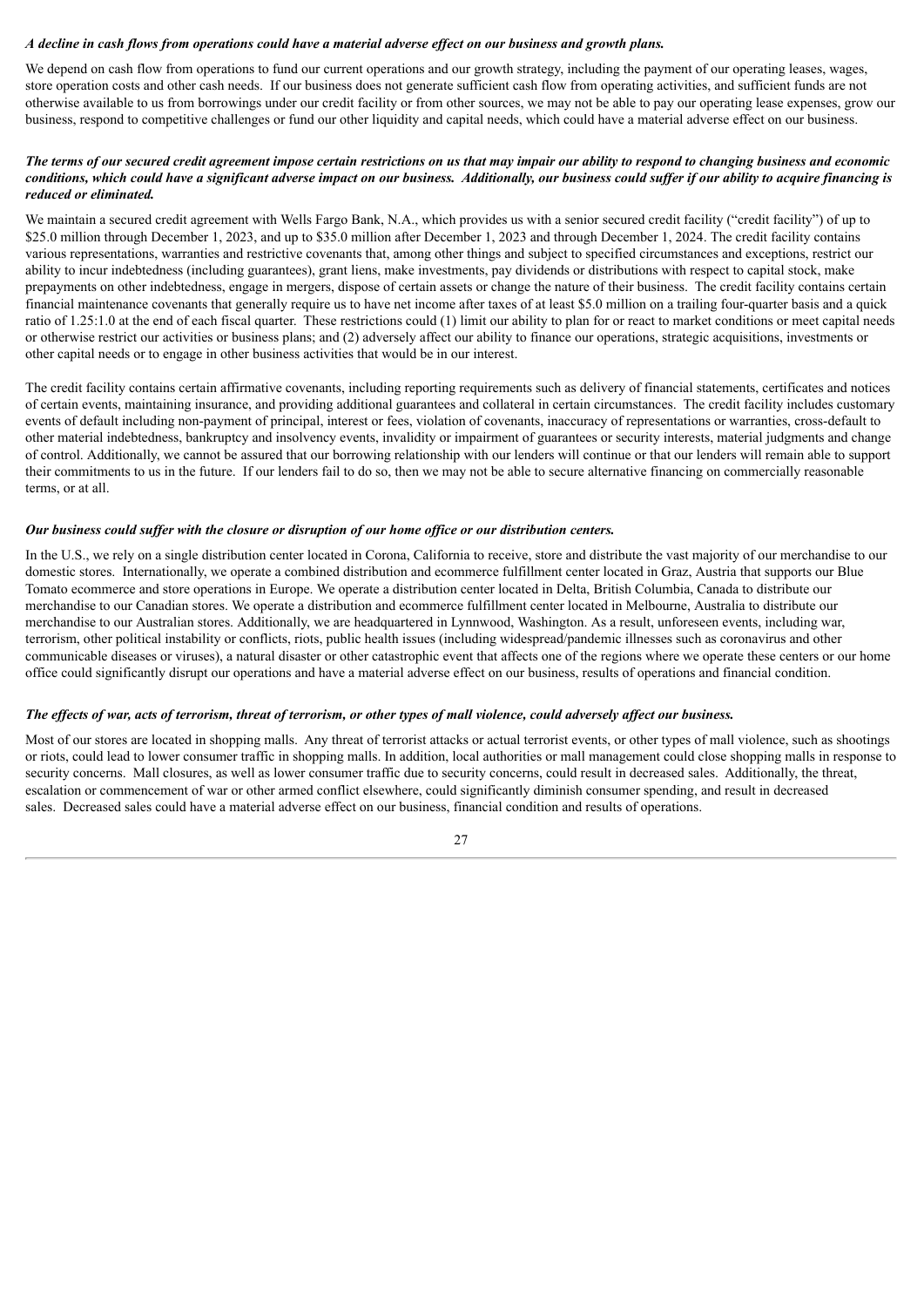## Our inability or failure to protect our intellectual property or our infringement of other's intellectual property could have a negative impact on our *operating results.*

We believe that our trademarks and domain names are valuable assets that are critical to our success. The unauthorized use or other misappropriation of our trademarks or domain names could diminish the value of the Zumiez, Blue Tomato, or Fast Times brands, our store concepts, our private label brands or our goodwill and cause a decline in our net sales. Although we have secured or are in the process of securing protection for our trademarks and domain names in a number of countries outside of the U.S., there are certain countries where we do not currently have or where we do not currently intend to apply for protection for certain trademarks. Also, the efforts we have taken to protect our trademarks may not be sufficient or effective. Therefore, we may not be able to prevent other persons from using our trademarks or domain names outside of the U.S., which also could adversely affect our business. We are also subject to the risk that we may infringe on the intellectual property rights of third parties. Any infringement or other intellectual property claim made against us, whether or not it has merit, could be time-consuming, result in costly litigation, cause product delays or require us to pay royalties or license fees. As a result, any such claim could have a material adverse effect on our operating results.

## Our operations expose us to the risk of litigation, which could lead to significant potential liability and costs that could harm our business, financial *condition or results of operations.*

We employ a substantial number of full-time and part-time employees, a majority of whom are employed at our store locations. As a result, we are subject to a large number of federal, state and foreign laws and regulations relating to employment. This creates a risk of potential claims that we have violated laws related to discrimination and harassment, health and safety, wage and hour laws, criminal activity, personal injury and other claims. We are also subject to other types of claims in the ordinary course of our business. Some or all of these claims may give rise to litigation, which could be timeconsuming for our management team, costly and harmful to our business.

In addition, we are exposed to the risk of class action litigation. The costs of defense and the risk of loss in connection with class action suits are greater than in single-party litigation claims. Due to the costs of defending against such litigation, the size of judgments that may be awarded against us, and the loss of significant management time devoted to such litigation, we cannot provide assurance that such litigation will not disrupt our business or impact our financial results.

We are involved, from time to time, in litigation incidental to our business including complaints filed by investors. This litigation could result in substantial costs, and could divert management's attention and resources, which could harm our business. Risks associated with legal liability are often difficult to assess or quantify, and their existence and magnitude can remain unknown for significant periods of time.

## Failure to comply with federal, state, local or foreign laws and regulations, or changes in these laws and regulations, could have an adverse impact on *our results of operations and financial performance.*

Our business is subject to a wide array of laws and regulations including those related to employment, trade, consumer protection, transportation, occupancy laws, health care, wage laws, employee health and safety, taxes, privacy, health information privacy, identify theft, customs, truth-in-advertising, securities laws, unsolicited commercial communication and environmental issues. Our policies, procedures and internal controls are designed to comply with foreign and domestic laws and regulations, such as those required by the Sarbanes-Oxley Act of 2002 and the U.S. Foreign Corrupt Practices Act. Although we have policies and procedures aimed at ensuring legal and regulatory compliance, our employees or vendors could take actions that violate these laws and regulations. Any violations of such laws or regulations could have an adverse effect on our reputation, results of operations, financial condition and cash flows. Furthermore, changes in the regulations, the imposition of additional regulations, or the enactment of any new legislation, particularly in the U.S. and Europe, could adversely affect our results of operations or financial condition.

## Fluctuations in our tax obligations and effective tax rate may result in volatility in our operating results.

We are subject to income taxes in many domestic and foreign jurisdictions. In addition, our products are subject to import and excise duties and/or sales, consumption or value-added taxes in many jurisdictions. We record tax expense based on our estimates of future payments, which include reserves for estimates of probable settlements of domestic and foreign tax audits. At any one time, many tax years are subject to audit by various taxing jurisdictions. There can be no assurance as to the outcome of these audits which may have an adverse effect to our business. In addition, our effective tax rate may be materially impacted by changes in tax rates and duties, the mix and level of earnings or losses by taxing jurisdictions, or by changes to existing accounting rules or regulations. Changes to foreign or domestic tax laws could have a material impact on our financial condition, results of operations or cash flows.

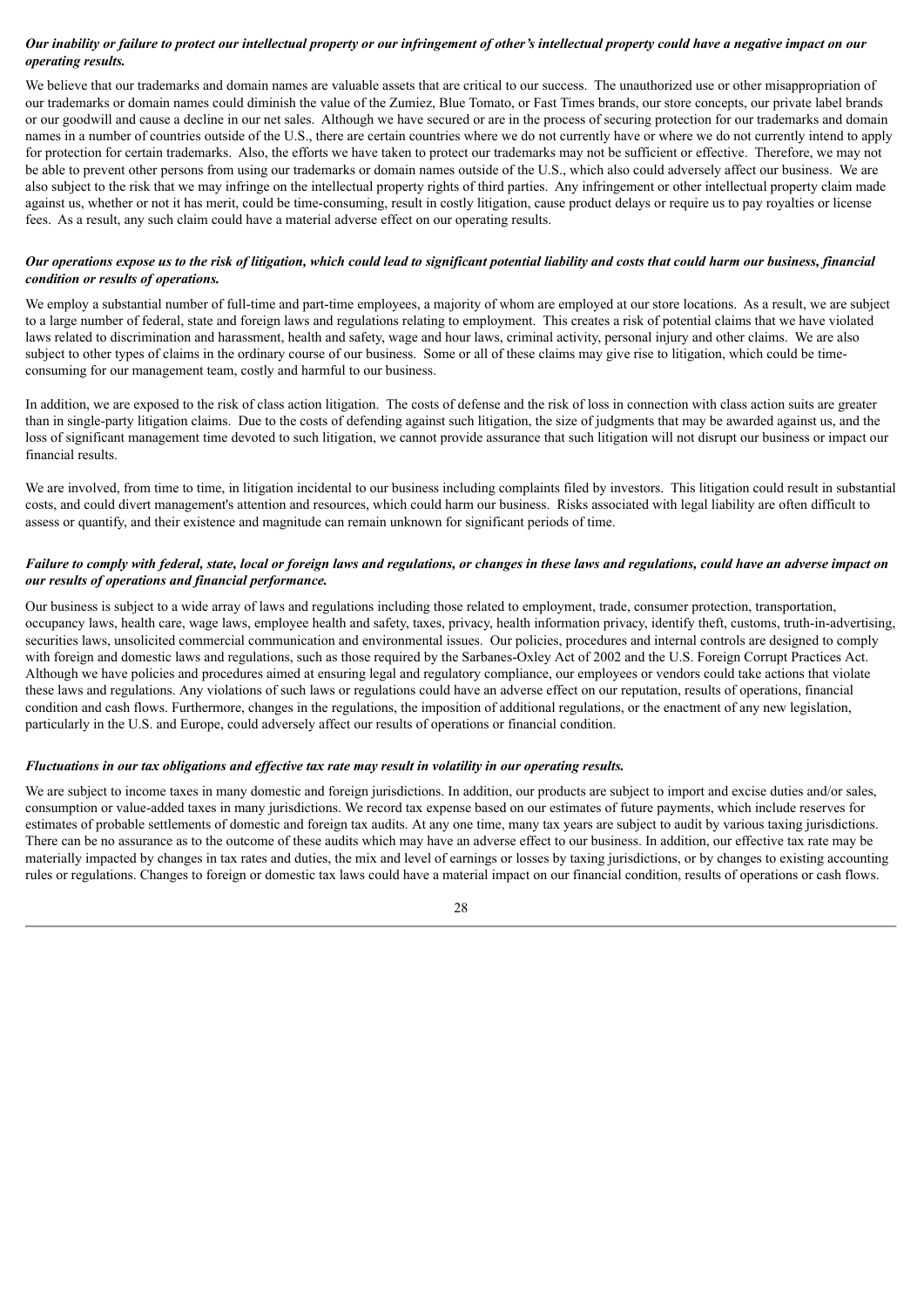## *We may fail to meet analyst expectations, which could cause the price of our stock to decline.*

Our common stock is traded publicly and various securities analysts follow our financial results and issue reports on us. These reports include information about our historical financial results as well as the analysts' estimates of our future performance. The analysts' estimates are based upon their own independent opinions and can be different from our estimates or expectations. If our operating results are below the estimates or expectations of public market analysts and investors, our stock price could decline.

#### The reduction of total outstanding shares through the execution of a share repurchase program of common stock may increase the risk that a group of *shareholders could form a group to become a controlling shareholder.*

A share repurchase program may be conducted from time to time under authorization made by our Board of Directors. We do not have a controlling shareholder, nor are we aware of any shareholders that have formed a "group" (defined as when two or more persons agree to act together for the purposes of acquiring, holding, voting or otherwise disposing of the equity securities of an issuer). The reduction of total outstanding shares through the execution of a share repurchase program of common stock may increase the risk that a group of shareholders could form a group to become a controlling shareholder.

A controlling shareholder would have significant influence over, and may have the ability to control, matters requiring approval by our shareholders, including the election of directors and approval of mergers, consolidations, sales of assets, recapitalizations and amendments to our articles of incorporation. Furthermore, a controlling shareholder may take actions with which other shareholders do not agree, including actions that delay, defer or prevent a change of control of the company and that could cause the price that investors are willing to pay for the company's stock to decline.

#### <span id="page-28-0"></span>**Item 3: Quantitative and Qualitative Disclosures About Market Risk**

Our market risk profile at April 30, 2022 has not significantly changed since January 29, 2022. Our market risk profile at January 29, 2022 is disclosed in our Annual Report on Form 10-K.

#### <span id="page-28-1"></span>**Item 4: Controls and Procedures**

*Evaluation of Disclosure Controls and Procedures*. We carried out an evaluation, under the supervision and with the participation of our management, including our Chief Executive Officer ("CEO") and Chief Financial Officer ("CFO"), of the effectiveness of the design and operation of our disclosure controls and procedures (as defined in Securities Exchange Act Rule 13a-15(e)). Based on this evaluation, our CEO and CFO concluded that, as of April 30, 2022, our disclosure controls and procedures were effective.

*Changes in Internal Control over Financial Reporting*. There has been no change in our internal control over financial reporting (as defined in Securities Exchange Act Rule 13a-15(f)) during the three months ended April 30, 2022 that has materially affected, or is reasonably likely to materially affect, our internal control over financial reporting.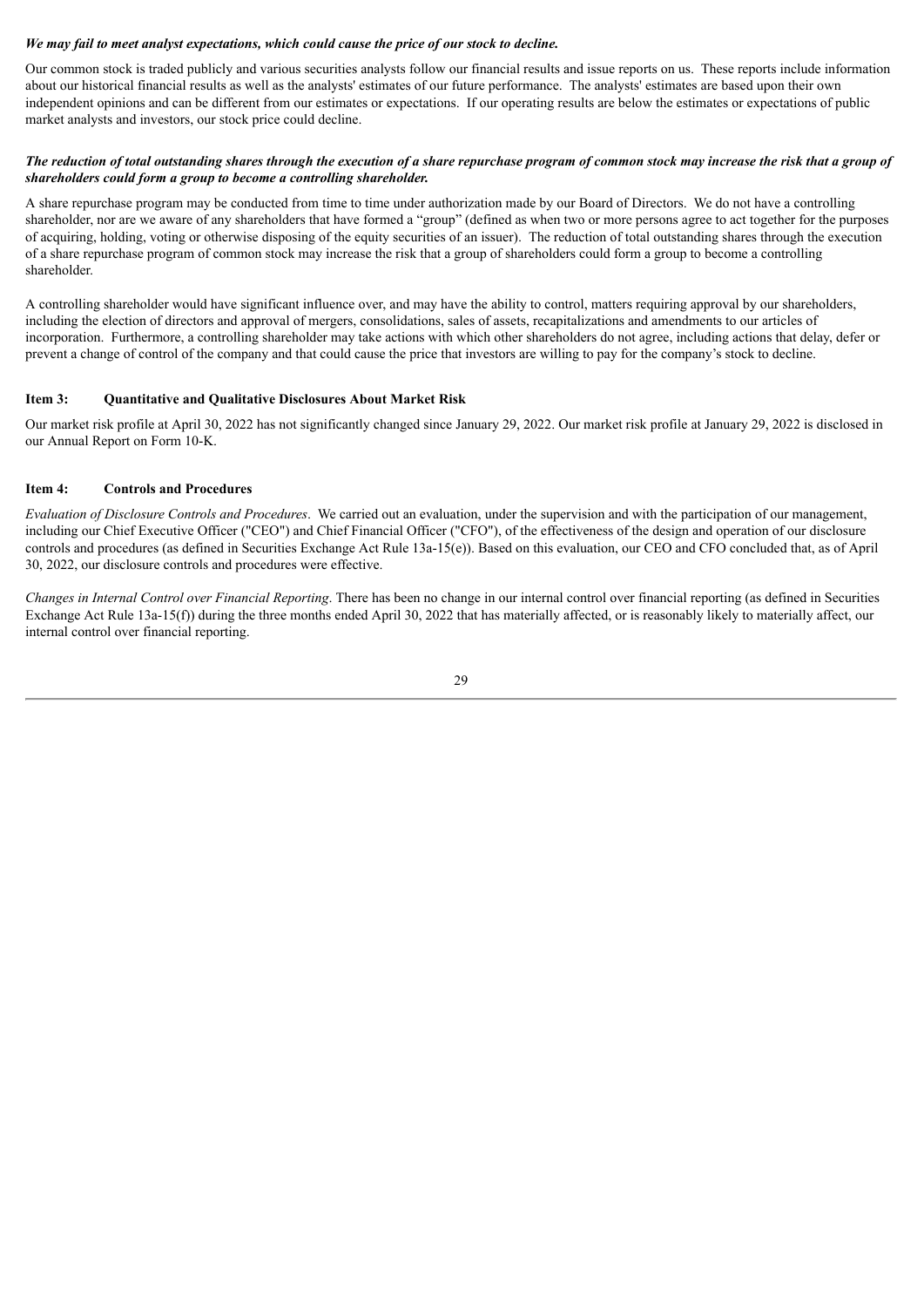## <span id="page-29-0"></span>**PART II - OTHER INFORMATION**

## <span id="page-29-1"></span>**Item 1. Legal Proceedings**

We are involved from time to time in litigation incidental to our business. We are unable to predict the outcome of litigated cases. A court determination in any of litigation actions against us could result in significant liability and could have a material adverse effect on our business, results of operations or financial condition.

See Note 5 to the Notes to Condensed Consolidated Financial Statements found in Part I Item 1 of this Form 10-Q (listed under "Litigation" under Commitments and Contingencies).

#### <span id="page-29-2"></span>**Item 1A. Risk Factors**

Please refer to the Risk Factors set forth in Item 2 of Part I of this Form 10-Q as well as the risk factors previously disclosed in Item 1A of Part I of our Annual Report on Form 10-K for the year ended January 29, 2022. There have been no material changes in the risk factors set forth in our Annual Report on Form 10-K for the year ended January 29, 2022.

#### <span id="page-29-3"></span>**Item 2. Unregistered Sales of Equity Securities and Use of Proceeds**

The following table presents information with respect to purchase of common stock of the Company made during the thirteen weeks ended April 30, 2022 (in thousands, except average price paid per share): **Dollar Value of**

| Period                                | <b>Total Number</b><br>of Shares<br>Purchased | <b>Total Number of</b><br><b>Shares Purchased</b><br>as Part of Publicly<br><b>Average Price</b><br><b>Announced Plans</b><br>Paid per<br>Share<br>or Programs (1) |      | DUHAL VAIUU VI<br><b>Shares that</b><br><b>May Yet Be</b><br>Repurchased<br><b>Under the Plans</b><br>or Programs (1) |
|---------------------------------------|-----------------------------------------------|--------------------------------------------------------------------------------------------------------------------------------------------------------------------|------|-----------------------------------------------------------------------------------------------------------------------|
| January 30, 2022 - February 26, 2022  | 971                                           | 44.41                                                                                                                                                              | 971  | 40,153                                                                                                                |
| February 27, 2022 - April 2, 2022 (2) | 952                                           | 42.59                                                                                                                                                              | 943  |                                                                                                                       |
| April 3, 2022 - April 30, 2022        |                                               |                                                                                                                                                                    |      |                                                                                                                       |
| Total                                 | .923                                          |                                                                                                                                                                    | .914 |                                                                                                                       |

(1) In December 2021, our Board of Directors approved the repurchase of up to an aggregate of \$150 million of common stock. This repurchase program superseded all previously approved and authorized share repurchase programs and was completed in March 2022.

(2) During the thirteen weeks ended April 30, 2022, 9,513 shares were purchased by us in order to satisfy employee tax withholding obligations upon the vesting of restricted stock. These shares were not acquired pursuant to any publicly announced purchase plan or program.

#### <span id="page-29-4"></span>**Item 3. Defaults Upon Senior Securities**

None

#### <span id="page-29-5"></span>**Item 4. Mine Safety Disclosures**

Not applicable

#### <span id="page-29-6"></span>**Item 5. Other Information**

None

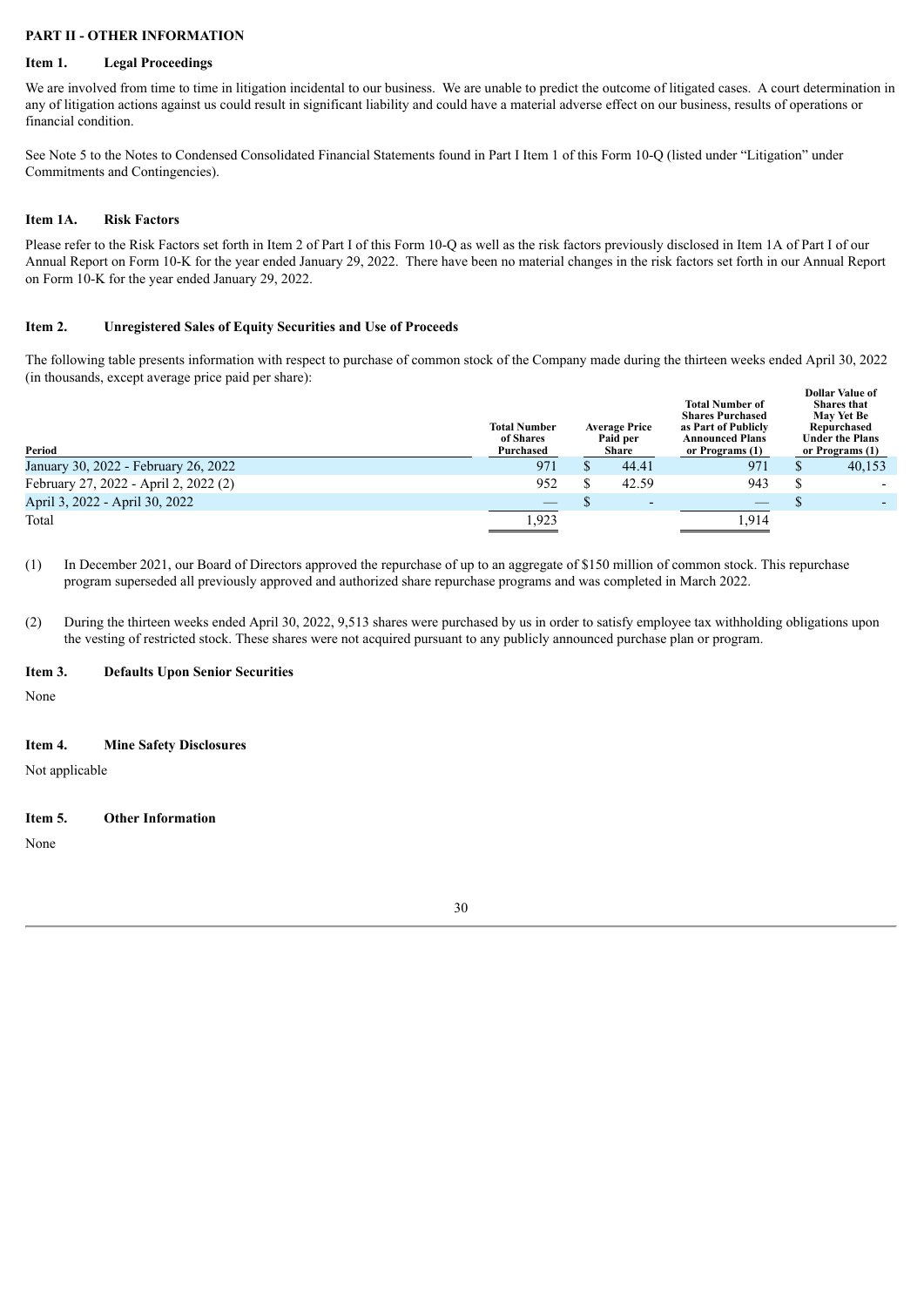<span id="page-30-0"></span>

| Exhibit No. | <b>Description of Exhibits</b>                                                                                                                                                                                                                                                                                                                                                                                                                                                                                                                                                                                                                                                                                            |
|-------------|---------------------------------------------------------------------------------------------------------------------------------------------------------------------------------------------------------------------------------------------------------------------------------------------------------------------------------------------------------------------------------------------------------------------------------------------------------------------------------------------------------------------------------------------------------------------------------------------------------------------------------------------------------------------------------------------------------------------------|
| 31.1        | Certification of the Principal Executive Officer pursuant to Rule 13a-14(a)/15d-14(a) of the Securities Exchange Act of 1934, as amended, as<br>adopted pursuant to Section 302 of the Sarbanes-Oxley Act of 2002.                                                                                                                                                                                                                                                                                                                                                                                                                                                                                                        |
| 31.2        | Certification of the Principal Financial Officer pursuant to Rule 13a-14(a)/15d-14(a) of the Securities Exchange Act of 1934, as amended, as<br>adopted pursuant to Section 302 of the Sarbanes-Oxley Act of 2002.                                                                                                                                                                                                                                                                                                                                                                                                                                                                                                        |
| 32.1        | Certifications of the Principal Executive Officer and Principal Financial Officer pursuant to Section 906 of the Sarbanes-Oxley Act of 2002,<br>18 U.S.C. Section 1350.                                                                                                                                                                                                                                                                                                                                                                                                                                                                                                                                                   |
| 101         | The following materials from Zumiez Inc.'s Quarterly Report on Form 10-Q for the quarterly period ended April 30, 2022, formatted in Inline<br>XBRL (eXtensible Business Reporting Language):                                                                                                                                                                                                                                                                                                                                                                                                                                                                                                                             |
|             | (i) Condensed Consolidated Balance Sheets at April 30, 2022 (unaudited) and January 29, 2022; (ii) Unaudited Condensed Consolidated<br>Statements of Operations for the three months ended April 30, 2022 and May 1, 2021; (iii) Unaudited Condensed Consolidated Statements of<br>Comprehensive (Loss) Income for the three months ended April 30, 2022 and May 1, 2021; (iv) Unaudited Condensed Consolidated<br>Statements of Changes in Shareholders' Equity for the three months ended April 30, 2022 and May 1, 2021; (v) Unaudited Condensed<br>Consolidated Statements of Cash Flows for the three months ended April 30, 2022 and May 1, 2021; and (vi) Notes to Condensed<br>Consolidated Financial Statements. |
| 104         | The cover page for the Company's Quarterly Report on Form 10-Q has been formatted in Inline XBRL and contained in Exhibit 101                                                                                                                                                                                                                                                                                                                                                                                                                                                                                                                                                                                             |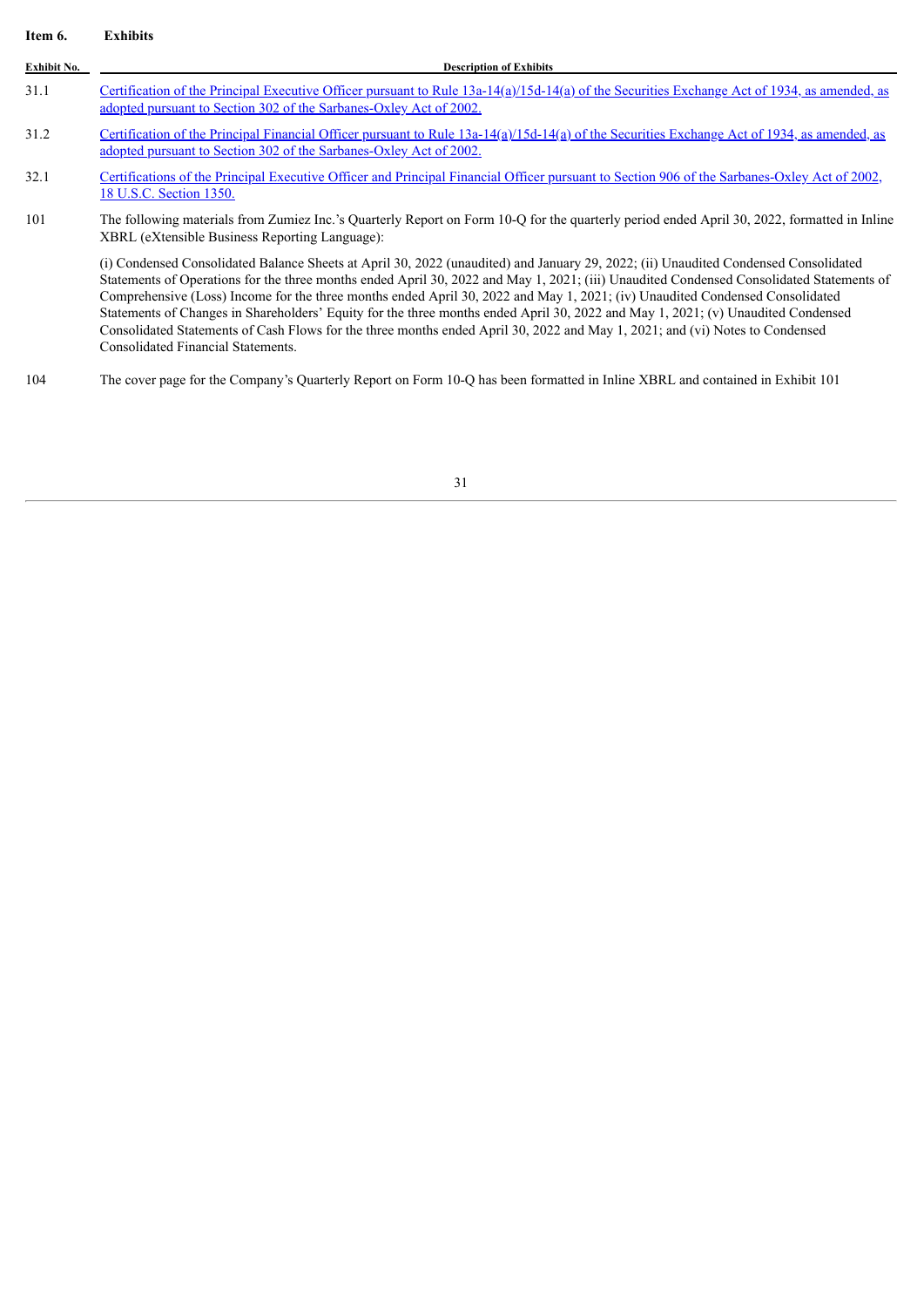## **SIGNATURE**

<span id="page-31-0"></span>Pursuant to the requirements of the Securities Exchange Act of 1934, as amended, the registrant has duly caused this report to be signed on its behalf by the undersigned hereunto duly authorized.

ZUMIEZ INC.

Dated: June 6, 2022 By: /s/ Christopher C. Work

Christopher C. Work Chief Financial Officer (Principal Financial Officer and Principal Accounting Officer)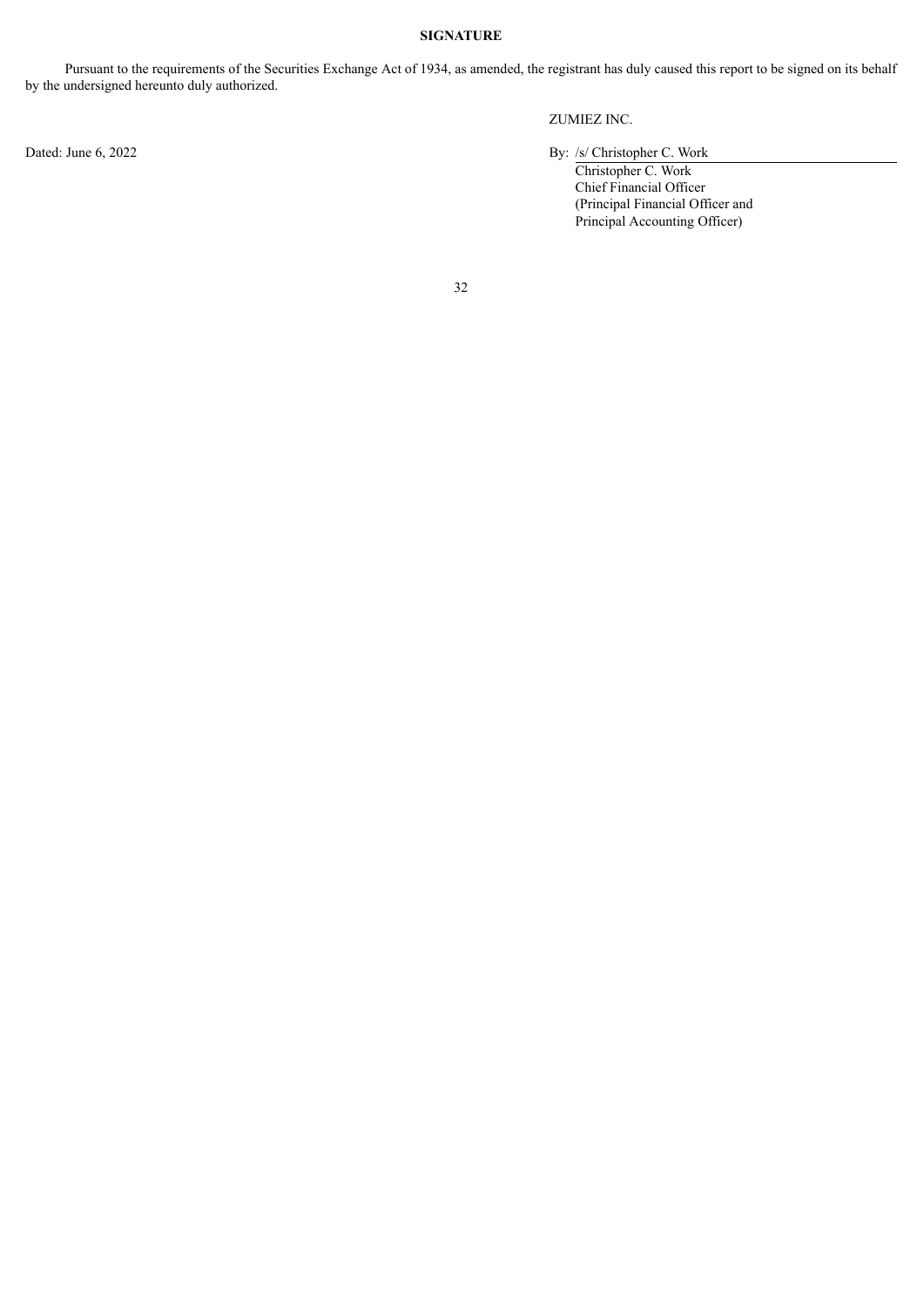# **CERTIFICATION PURSUANT TO**

## **RULE 13a-14(a), AS ADOPTED PURSUANT TO SECTION 302 OF THE SARBANES-OXLEY ACT OF 2002**

<span id="page-32-0"></span>I, Richard M. Brooks, certify that:

- 1. I have reviewed this quarterly report on Form 10-Q of Zumiez Inc.;
- 2. Based on my knowledge, this report does not contain any untrue statement of a material fact or omit to state a material fact necessary to make the statements made, in light of the circumstances under which such statements were made, not misleading with respect to the period covered by this report;
- 3. Based on my knowledge, the financial statements, and other financial information included in this report, fairly present in all material respects the financial condition, results of operations and cash flows of the registrant as of, and for, the periods presented in this report;
- 4. The registrant's other certifying officer and I are responsible for establishing and maintaining disclosure controls and procedures (as defined in Exchange Act Rules 13a-15(e) and 15d-15(e)) and internal control over financial reporting (as defined in Exchange Act Rules 13a-15(f) and 15d-15(f)) for the registrant and have:
	- a) designed such disclosure controls and procedures, or caused such disclosure controls and procedures to be designed under our supervision, to ensure that material information relating to the registrant, including its consolidated subsidiaries, is made known to us by others within those entities, particularly during the period in which this report is being prepared;
	- b) designed such internal control over financial reporting, or caused such internal control over financial reporting to be designed under our supervision, to provide reasonable assurance regarding the reliability of financial reporting and the preparation of financial statements for external purposes in accordance with generally accepted accounting principles;
	- c) evaluated the effectiveness of the registrant's disclosure controls and procedures and presented in this report our conclusions about the effectiveness of the disclosure controls and procedures, as of the end of the period covered by this report based on such evaluation; and
	- d) disclosed in this report any change in the registrant's internal control over financial reporting that occurred during the registrant's most recent fiscal quarter (the registrant's fourth fiscal quarter in the case of an annual report) that has materially affected, or is reasonably likely to materially affect, the registrant's internal control over financial reporting; and
- 5. The registrant's other certifying officer and I have disclosed, based on our most recent evaluation of internal control over financial reporting, to the registrant's auditors and the audit committee of registrant's board of directors (or persons performing the equivalent function):
	- a) all significant deficiencies and material weaknesses in the design or operation of internal control over financial reporting which are reasonably likely to adversely affect the registrant's ability to record, process, summarize and report financial information; and
	- b) any fraud, whether or not material, that involves management or other employees who have a significant role in the registrant's internal control over financial reporting.

/s/ Richard M. Brooks Dated: June 6, 2022 Richard M. Brooks Chief Executive Officer and Director (Principal Executive Officer)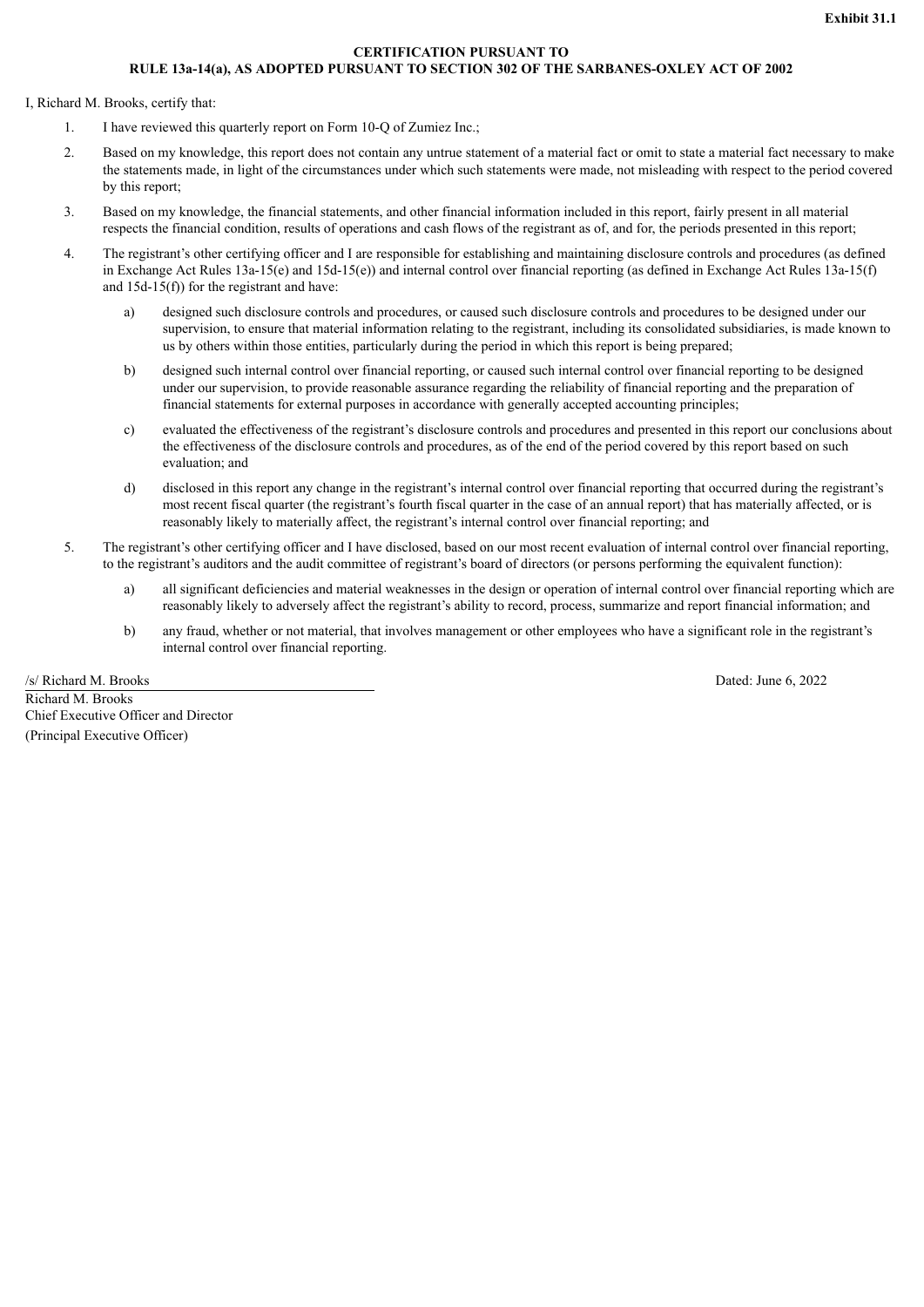# **CERTIFICATION PURSUANT TO**

## **RULE 13a-14(a), AS ADOPTED PURSUANT TO SECTION 302 OF THE SARBANES-OXLEY ACT OF 2002**

<span id="page-33-0"></span>I, Christopher C. Work, certify that:

- 1. I have reviewed this quarterly report on Form 10-Q of Zumiez Inc.;
- 2. Based on my knowledge, this report does not contain any untrue statement of a material fact or omit to state a material fact necessary to make the statements made, in light of the circumstances under which such statements were made, not misleading with respect to the period covered by this report;
- 3. Based on my knowledge, the financial statements, and other financial information included in this report, fairly present in all material respects the financial condition, results of operations and cash flows of the registrant as of, and for, the periods presented in this report;
- 4. The registrant's other certifying officer and I are responsible for establishing and maintaining disclosure controls and procedures (as defined in Exchange Act Rules 13a-15(e) and 15d-15(e)) and internal control over financial reporting (as defined in Exchange Act Rules 13a-15(f) and 15d-15(f)) for the registrant and have:
	- a) designed such disclosure controls and procedures, or caused such disclosure controls and procedures to be designed under our supervision, to ensure that material information relating to the registrant, including its consolidated subsidiaries, is made known to us by others within those entities, particularly during the period in which this report is being prepared;
	- b) designed such internal control over financial reporting, or caused such internal control over financial reporting to be designed under our supervision, to provide reasonable assurance regarding the reliability of financial reporting and the preparation of financial statements for external purposes in accordance with generally accepted accounting principles;
	- c) evaluated the effectiveness of the registrant's disclosure controls and procedures and presented in this report our conclusions about the effectiveness of the disclosure controls and procedures, as of the end of the period covered by this report based on such evaluation; and
	- d) disclosed in this report any change in the registrant's internal control over financial reporting that occurred during the registrant's most recent fiscal quarter (the registrant's fourth fiscal quarter in the case of an annual report) that has materially affected, or is reasonably likely to materially affect, the registrant's internal control over financial reporting; and
- 5. The registrant's other certifying officer and I have disclosed, based on our most recent evaluation of internal control over financial reporting, to the registrant's auditors and the audit committee of registrant's board of directors (or persons performing the equivalent function):
	- a) all significant deficiencies and material weaknesses in the design or operation of internal control over financial reporting which are reasonably likely to adversely affect the registrant's ability to record, process, summarize and report financial information; and
	- b) any fraud, whether or not material, that involves management or other employees who have a significant role in the registrant's internal control over financial reporting.

/s/ Christopher C. Work Dated: June 6, 2022

Christopher C. Work Chief Financial Officer (Principal Financial Officer and Principal Accounting Officer)